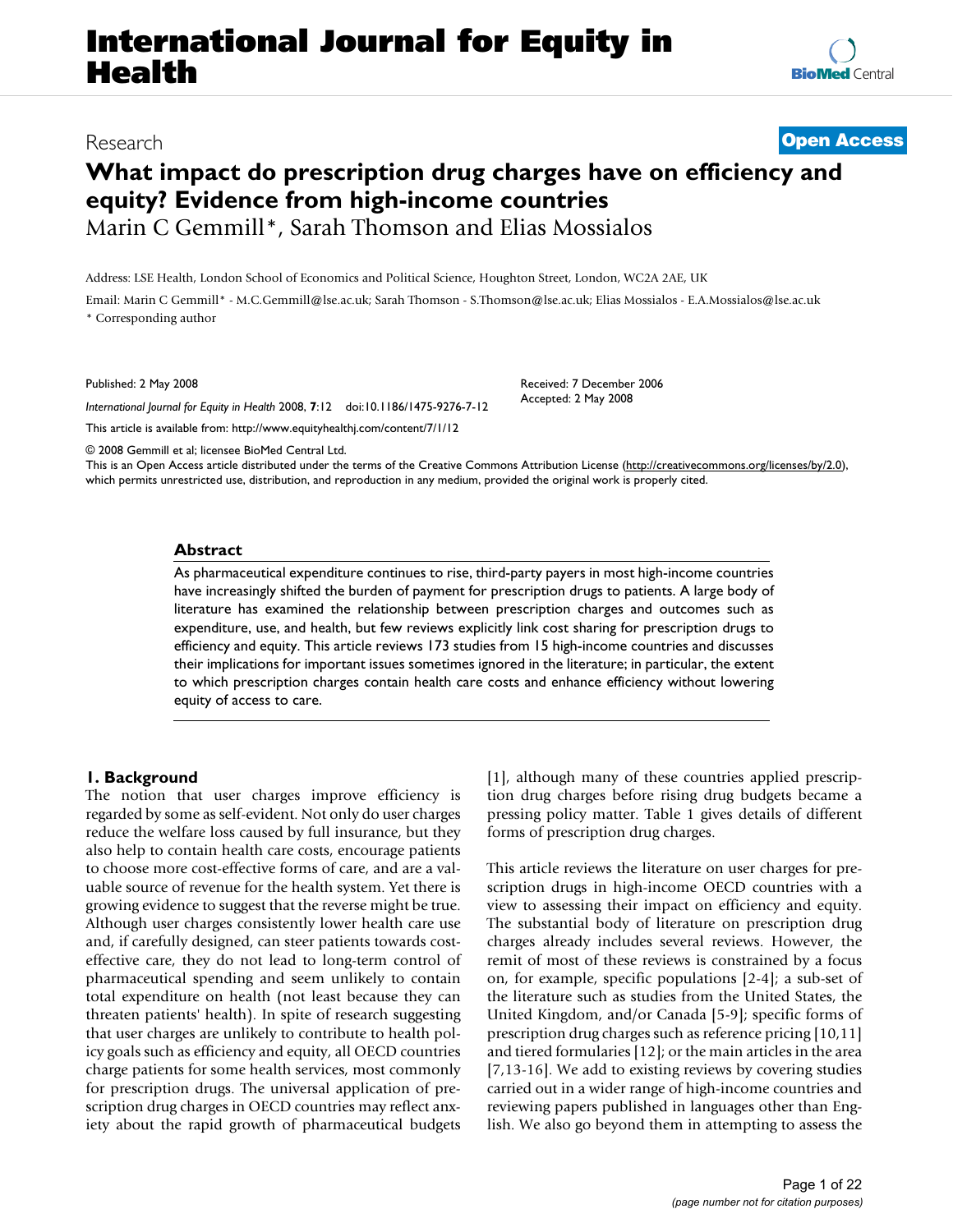| Form                        | <b>Definition</b>                                                                                                                                                                                                                                                                                                                                                                                            | <b>Patient incentives</b>                                                                                                                                                                                                                                                                                              |
|-----------------------------|--------------------------------------------------------------------------------------------------------------------------------------------------------------------------------------------------------------------------------------------------------------------------------------------------------------------------------------------------------------------------------------------------------------|------------------------------------------------------------------------------------------------------------------------------------------------------------------------------------------------------------------------------------------------------------------------------------------------------------------------|
| <b>Direct</b>               |                                                                                                                                                                                                                                                                                                                                                                                                              |                                                                                                                                                                                                                                                                                                                        |
| Co-payment                  | The user pays a fixed fee (flat rate) per item or service.                                                                                                                                                                                                                                                                                                                                                   | The patient may decrease the volume of drugs consumed or<br>may decrease the number of prescriptions filled while<br>increasing the size of each prescription. The patient has no<br>incentive to consume cheaper drugs unless co-payments are<br>lower for these drugs.                                               |
| Co-insurance                | The user pays a fixed proportion of the total cost, with<br>the insurer paying the remaining proportion.                                                                                                                                                                                                                                                                                                     | The patient may decrease the volume of drugs consumed and<br>may only request a larger pack size if this produces savings.<br>The patient has an incentive to consume cheaper therapeutic<br>medications.                                                                                                              |
| Deductible                  | The user bears a fixed quantity of the costs, with any<br>excess borne by the insurer; deductibles can apply to<br>specific cases or to a period of time.                                                                                                                                                                                                                                                    | When patients are not close to the deductible level, they may<br>decrease the volume of drugs consumed and/or switch to<br>cheaper therapeutic alternatives. As they near the deductible<br>limit, they have an incentive to consume more drugs and<br>more expensive drugs to push themselves over the<br>deductible. |
| <b>Indirect</b>             |                                                                                                                                                                                                                                                                                                                                                                                                              |                                                                                                                                                                                                                                                                                                                        |
| Reference pricing (RP)      | A reference price refers to the maximum price for a<br>group of equal or similar drugs that the insurer will<br>reimburse the user. If the user chooses a drug that<br>costs more than the reference price, he or she must<br>pay the difference.                                                                                                                                                            | The patient is likely to decrease his or her consumption of<br>drugs that are priced above the reference price and switch to<br>alternative drugs priced at or below the reference price.                                                                                                                              |
| <b>Differential charges</b> |                                                                                                                                                                                                                                                                                                                                                                                                              |                                                                                                                                                                                                                                                                                                                        |
| Multi-tier formularies      | Typically, these contain two or three tiers. The first<br>tier consists of generic drugs, which have the lowest<br>co-payment. The second and third tiers generally<br>comprise brand-name drugs, which can be split into<br>preferred and non-preferred drugs (where non-<br>preferred drugs are the most expensive in the tier).<br>Multi-tier formularies are most commonly used in the<br>United States. | The patient has an incentive to switch from brand-name<br>medications to generic medications and from non-preferred<br>medications to preferred medications.                                                                                                                                                           |

relationship between prescription drug charges, efficiency, and equity. The article begins with a brief overview of economic and policy arguments in favour of user charges. It then describes the methods we used to identify relevant literature and notes some of the limitations of our approach. After reviewing the literature, we conclude with a discussion of policy implications.

# **2. How can user charges improve efficiency?**

Before reviewing the literature, we outline some key economic and policy arguments in favour of user charges as a means of improving efficiency. Understanding these arguments may help to explain why user charges continue to be advocated, even when there is substantial evidence of their potentially detrimental effect on both efficiency and equity. We also define what we mean by efficiency and equity.

# *Willingness to pay and welfare loss*

Economic arguments in favour of user charges are based on the concept of allocative efficiency, which deems resources to be efficiently allocated when people are willing to pay for a commodity at a price that reflects the marginal cost of producing the commodity [17]. This has two ramifications. First, only those who are willing to pay should have access to a particular commodity. Second, providing a harmful or ineffective commodity to those willing to pay for it is efficient, whereas providing an effective and beneficial commodity to those unable to pay for it is inefficient. For example, if the presence of health insurance means that health care is free at the point of use, the consumption of health care will not reflect the marginal costs of its production, leading to welfare loss since scarce resources might be better spent on producing and consuming other commodities [18]. User charges redress this loss by reinstating price: those willing to pay the price may use health care, those unable to pay must do without. From an economic perspective, any reduction in the use of health care following the introduction of user charges contributes to allocative efficiency, regardless of the distributional or health consequences.

We might ask what relevance allocative efficiency has for policy making in health care. If it is to be understood as a normative concept, then we must assume either that the distributional and health consequences are of no importance or, if they are important, that all individuals in a given society share the same level of income, the same tastes and preferences, and the same risk of ill health, etc. [17,19]. But neither assumption reflects reality. Policy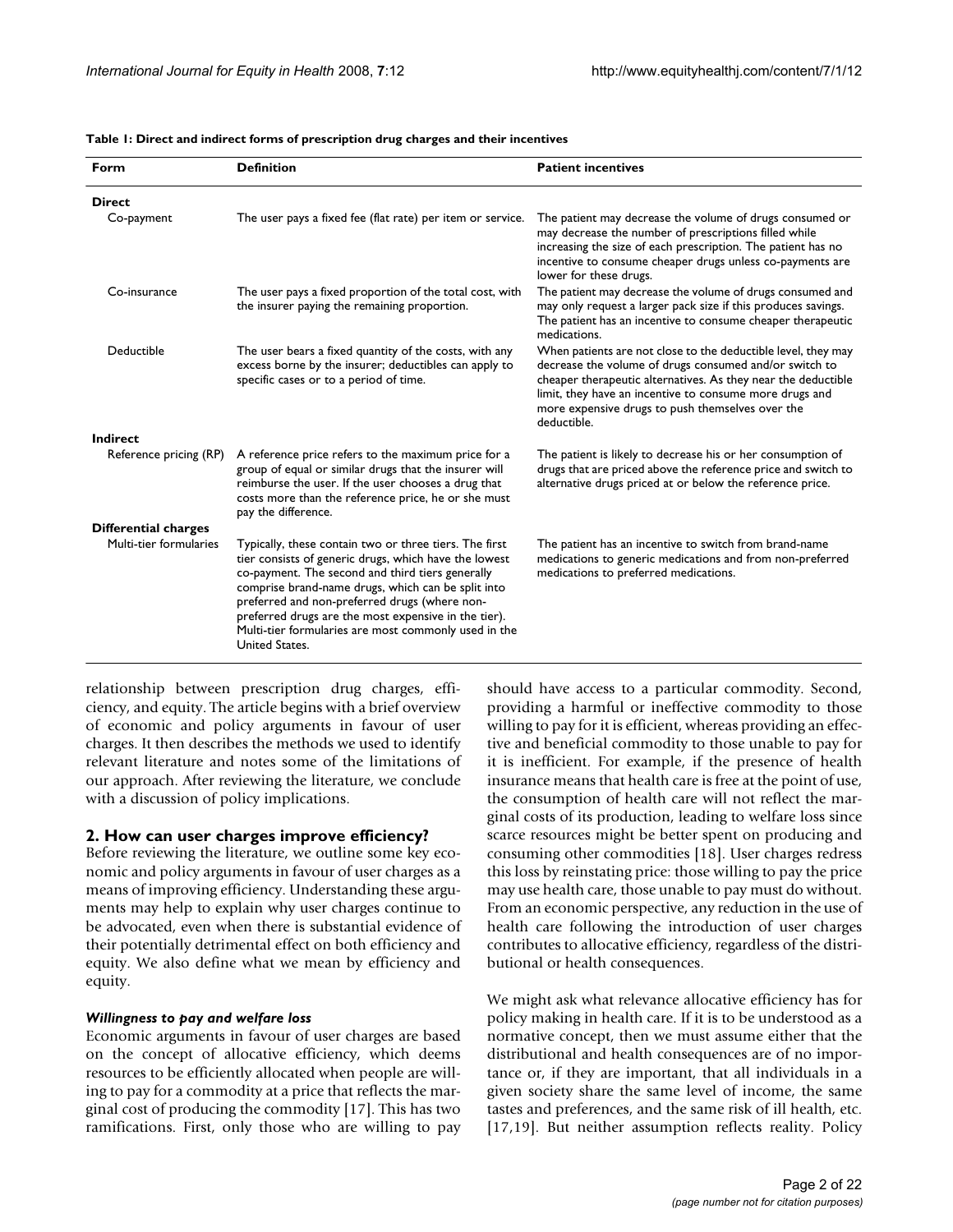makers in all OECD countries show demonstrable concern for population health and equity of access to health care, albeit to varying degrees, while the people living in these countries experience different levels of income and health. We therefore prefer to use a definition of efficiency that explicitly refers to the external criterion of health improvement. Under this definition, an efficient allocation of health care resources would be one that maximises health gain, where health gain is measured in a standardised manner (for example, through quality-adjusted life years) [20]. For equity, we consider two dimensions. Equity in finance requires richer people to pay more for health care, as a proportion of their income, than poorer people [21]. Equity of access to health care implies access to health care based on need rather than ability to pay. Because equity of access is difficult to measure, most studies employ equal use of health care as a proxy for equal access, as we do in our concluding discussion.

# *Containing health care costs*

Economic theory would consider any reduction in use attributed to user charges as an improvement in allocative efficiency, regardless of the value or effectiveness of the health services foregone. However, many non-economists assume that, faced with user charges, rational consumers will forego the health services of least benefit to them (certainly those that are potentially harmful and perhaps those that are less effective). In this way, they argue, reduced use will not adversely affect health, but will help to contain costs and make health care more effective. Does this assumption hold? If patients do not have sufficient information to make rational choices, they may forego or delay useful treatment, perhaps damaging their health and leading to greater expenditure at a later date. Conversely, patients may turn to free (but more resourceintensive) forms of health care to avoid paying charges. The result might be higher rather than lower health care costs.

# *Improving efficiency by raising revenue*

User charges can raise revenue for the health system if they are set low enough not to deter significant amounts of use. This policy argument is more prevalent in low-income countries, where public resources for health care may be severely limited or non-existent. Under such circumstances, drawing on private resources to ensure an adequate supply of drugs, for example, could lead to health improvement, particularly if poorer people are exempt from user charges. In high-income countries it is hard to see how private finance could be more efficient (in contributing to health improvement) than public finance. Unless user charges exempt high users of health care, they are really a form of tax on people in poor health.

# *Concern for efficiency or concern for third party payer budgets?*

Which of these arguments in favour of user charges seems most convincing in the case of prescription drug charges? Applying the allocative efficiency argument to a form of health care that requires a doctor's prescription only underlines its irrelevance to health policy. The focus on patient use seems misplaced when it is doctors who make the decision to prescribe drugs. If charges are not applied across all health services, the use of substitutes for prescription drugs (often emergency care) may increase costs. This leaves the revenue-raising argument, which, as we have noted, is barely plausible in high-income countries. Is it possible, then, that the real reason third party payers impose prescription drug charges is to contain their own budgets by shifting costs to patients? And is this why so many countries exempt particular groups of people from paying prescription drug charges, in the hope that cost shifting will not adversely affect health? By studying policy outcomes, we may be able to provide an indirect answer to these and other questions.

# **3. Methods and limitations**

We used existing literature reviews as the basis for our search, electronically tracing them forward in time by looking for studies that cited the articles we collected. We also searched the Internet and databases such as PubMed, EconLit, Blackwell's Synergy and Ingenta using combinations of the keywords shown in Table 2. In-country experts helped to identify some of the papers in languages other than English, which were then translated by colleagues. To enhance comparability we limited our search to articles focusing on high-income OECD members (Australia, Austria, Belgium, Canada, Denmark, Finland, France, Germany, Greece, Iceland, Ireland, Italy, Japan, Republic of Korea, Luxembourg, the Netherlands, New Zealand, Norway, Portugal, Spain, Sweden, Switzerland, the United Kingdom and the United States). We included any study that assessed the impact of any form of cost sharing for prescription drugs, including reference pricing, as well as studies that analyzed the impact of insurance coverage on prescription drug use. We did not include review articles or articles published after 2006.

The review covers 173 articles (from 15 countries), 17 of which are in languages other than English. The most common country studied is the United States (US) and the most commonly-used US datasets are the Medicare Current Beneficiary Survey, the National Medical Expenditure Survey, the RAND Health Insurance Experiment, Medicaid claims data, and other administrative claims datasets. Most non-US studies also use data from administrative claims or national surveys.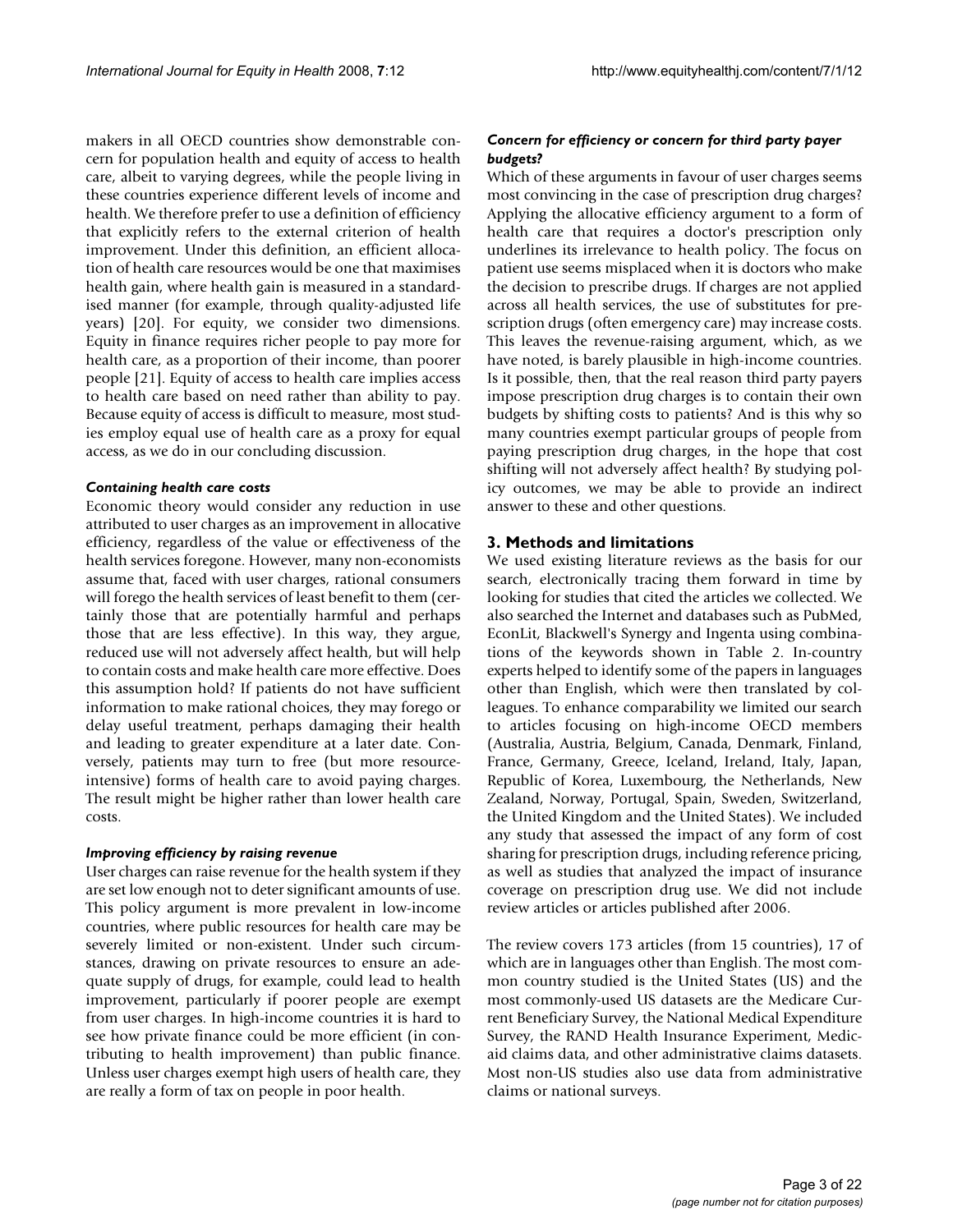|  |  |  |  | Table 2: Keywords used to search for literature |
|--|--|--|--|-------------------------------------------------|
|--|--|--|--|-------------------------------------------------|

| Main keyword                                                                                                                                                     | <b>Combined with these keywords</b>                                                                                  |
|------------------------------------------------------------------------------------------------------------------------------------------------------------------|----------------------------------------------------------------------------------------------------------------------|
| cost sharing<br>user charges<br>user fees<br>co-payments<br>co-insurance<br>deductibles<br>reference pricing<br>insurance<br>insurance coverage<br>reimbursement | health<br>prescription drugs<br>medical care<br>medical services<br>utilization<br>access<br>compliance<br>adherence |

We use tables to summarise our main findings and cite references, using the text for more detailed discussion. As a measure of quality, the tables specify the type of study carried out, the type of data analyzed, and the techniques used for analysis. Some studies are experimental (ES), some are based on a natural experiment (NS), and others are observational (OS). Data analysis is cross-sectional (CD), time-series (TD), or panel (time-series, cross-sectional) (PD). As most researchers used large datasets, we do not include information on sample size. The majority of studies used regression techniques to analyze data (R), but some reported descriptive statistics alone (NR). We do not go beyond this in assessing the quality of the research we review, mainly because efforts to determine the most appropriate method of analysis for each study depend on the study's objectives and sample characteristics.

A number of limitations are worth highlighting. No dataset is perfect. Analyses based on cross-sectional data may suffer from omitted variable bias (failure to account for explanatory variables), which can lead to biased coefficients and standard errors in the regressions [22]. The statistical methods used can also affect the quality of the results. For example, endogeneity may be an issue if individuals who are more likely to purchase insurance are also more likely to increase their consumption of prescription drugs once they have insurance, leading to biased and inconsistent estimates as well as invalid statistical tests [22]. Sample selection may be an issue where the dependent variable is only observed for a restricted, non-random sample. Regression estimates that do not account for sample selection will be biased because the researcher is unable to determine whether non-consumption is due to an individual not needing a prescription or due to an individual choosing not to purchase a prescription. Finally, few studies are able to determine whether dosage size changes in response to a price change, while few datasets give researchers insight into how doctors ease a patient's out-of-pocket burden or how cost sharing affects adherence to treatment.

# **4. The literature on prescription drug charges**

We ask a range of policy questions relating to expenditure, use, and health to structure our review and to pave the way for discussion of the impact of prescription drug charges on efficiency and equity. First, we ask whether prescription drug charges affect expenditure on prescription drugs. If there is no effect on total prescription drug expenditure, then we conclude that prescription drug charges result in cost shifting from publicly or privately pooled pre-payment to patient payment at the point of use. This has clear implications for equity in finance and equity of access to care. Second, where there is some reduction in total expenditure on prescription drugs, we ask whether this is matched by any reduction in total health care expenditure or partially or wholly offset by increases in other health care costs. Third, we investigate whether reductions in prescription drug expenditure are caused by reductions in price or quantity. In the case of price, we ask whether the prescription drug charges were designed to encourage patients to choose lower-cost alternatives (for example, through reference pricing or tiered co-payments). In the case of quantity, we ask which patients are most likely to forego drugs and which drugs are most likely to be foregone. Finally, we consider the likely impact of prescription drug charges on health.

# *4.1. How do prescription drug charges affect expenditure on prescription drugs?*

In this section we consider two types of expenditure: total prescription drug expenditure and patients' out-of-pocket expenditure. If patients are not particularly sensitive to changes in the price of prescription drugs, introducing or increasing user charges will have little effect on total prescription drug expenditure but will increase out-of-pocket spending on prescription drugs. Conversely, if patients are sensitive to changes in price, the impact on total expenditure will be greater, while the impact on out-of-pocket expenditure may be smaller as patients lower their use of prescription drugs.

Sixty-three papers examined the impact of cost sharing on total or out-of-pocket prescription drug expenditure using aggregate and non-aggregate data (see Tables 3 and 4). Aggregate data is defined as data collected at the macroeconomic level so that individual- or household-specific information is not identifiable. The co-payment levels studied ranged from \$0.50 to \$35; co-insurance rates ranged from 0% to 95%. Most studies found that higher cost sharing lowered total prescription drug expenditure. Expenditure reductions ranged from a non-significant 0.04% of total prescription drug expenditure when moving from a two-tier to a three-tier formulary [23] to 58% of expenditure on ACE inhibitors when moving from a one-tier to a two-tier formulary [24]. Variation in the magnitude of expenditure reductions was influenced by con-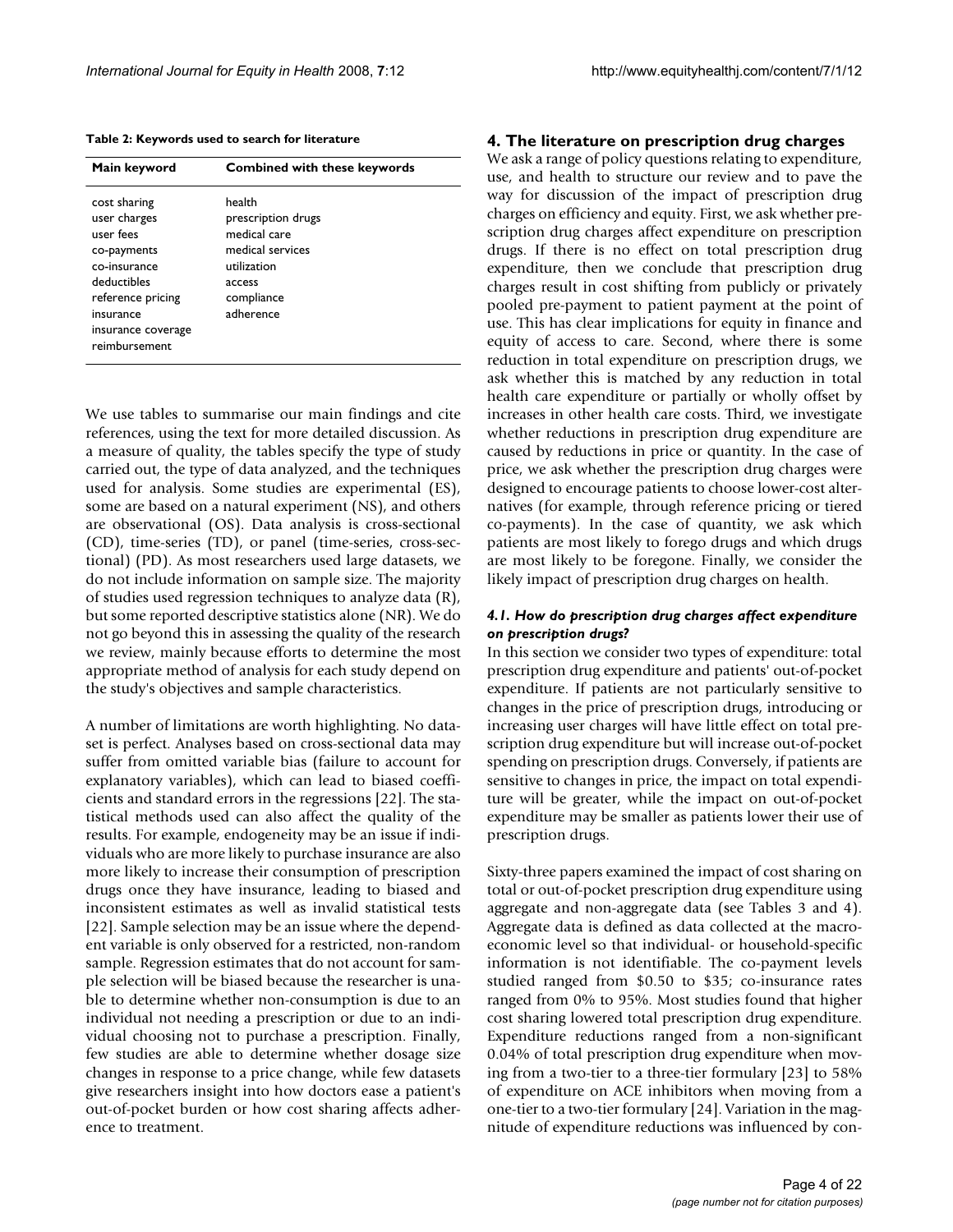|  |  |  |  |  |  | Table 3: The impact of prescription drug charges on total prescription drug expenditure |
|--|--|--|--|--|--|-----------------------------------------------------------------------------------------|
|--|--|--|--|--|--|-----------------------------------------------------------------------------------------|

| Variable                                                          | <b>Expenditures Studies</b> |                                                                                                                                                                                                                                                                                                                                                       |
|-------------------------------------------------------------------|-----------------------------|-------------------------------------------------------------------------------------------------------------------------------------------------------------------------------------------------------------------------------------------------------------------------------------------------------------------------------------------------------|
| Co-payment                                                        |                             | Hanau and Rizzi [87] (IT, NS, TD, R); Joyce et al. [88] (US, OS, CD, R);<br>Lurk et al. [27] (US, NS, CD, R); Meissner et al. [66] (US, OS, CD, NR);<br><b>Reeder and Nelson</b> [61] (US, NS, TD, R); <b>Smith</b> [89] (US, OS, CD, R)                                                                                                              |
| Multi-tier formulary (vs. 1- or 2-tiers)                          |                             | Fairman et al. [23] (US, NS, CD, R); Gibson et al. [90] (US, NS, PD, R);<br>Huskamp et al. [24] (US, NS, CD, R); Kamal-Bahl and Briesacher [91]<br>(US, OS, CD, R); Motheral and Fairman [28] (US, NS, CD, R); Motheral<br>and Henderson [63] (US, NS, CD, R); Nair et al. [92] (US, NS, TD, R);<br>Thomas et al. [93] (US, OS, CD, NR)               |
| Co-insurance                                                      |                             | Alignon and Grignon [94] (FR, OS, CD, NR); Almarsdóttir et al. [95] (IC,<br>NS, TD, R); Klaukka et al. [96] (Fl, NS, CD, R); Liebowitz et al. [48] (US,<br>ES, CD, R); Newhouse [49] (US, ES, CD, R)                                                                                                                                                  |
| Deductible                                                        |                             | <b>Van Vliet</b> [97] (NE, OS, CD, R); <b>Van Vliet</b> [98] (NE, OS, CD, R)                                                                                                                                                                                                                                                                          |
| Mixed system                                                      |                             | Gaynor et al. [99] (US, OS, PD, R); Hong and Shepherd [46] (US, OS, CD,<br>NR); Klick and Stratmann [25] (US, OS, CD, R); Smart and Stabile [100]<br>(CA, NS, CD, R); Thomas et al. [93] (US, OS, CD, NR)                                                                                                                                             |
| Mixed system                                                      | 0                           | Grootendorst [26] (CA, NS, PD, R)                                                                                                                                                                                                                                                                                                                     |
| Reference pricing (short-term effect)                             |                             | Anderson et al. [59] (SW, NS, TD, R); Grootendorst et al. [64] (CA, NS,<br>TD, R); Grootendorst et al. [101] (CA, NS, TD, R); Mabasa and Ma [39]<br>(CA, NS, CS, NR); Marshall et al. [42] (CA, NS, TD, R); Narine et al. [44]<br>(CA, NS, TD, NR); Puig-Junoy [102] (SP, NS, TD, R); Schneeweiss et al.<br>$[103]$ (CA, NS, TD, NR)                  |
| Reference pricing (short-term effect)                             | 0                           | Ulrich and Wille [104] (GE, NS, TD, NR)                                                                                                                                                                                                                                                                                                               |
| Reference pricing (long-term effect)                              | 0                           | Grootendorst and Stewart [105] (CA, NS, TD, R); Marshall et al. [42]<br>(CA, NS, TD, R); <b>Schneeweiss et al.</b> [106] (CA, NS, TD, R)                                                                                                                                                                                                              |
| Change from                                                       |                             |                                                                                                                                                                                                                                                                                                                                                       |
| co-payment to co-insurance                                        |                             | Contayannis et al. [107] (CA, NS, CD, R)                                                                                                                                                                                                                                                                                                              |
| co-insurance to deductible and co-insurance<br>Insurance coverage |                             | Contayannis et al. [107] (CA, NS, CD, R)                                                                                                                                                                                                                                                                                                              |
| Primary (vs. none)                                                | $\ddot{}$                   | Artz et al. [108] (US, OS, CD, R); Danzon and Pauly [109] (US, OS, CD,<br>NR); Gianfrancesco et al. [110] (US, NS, CD, NR); Smith and Garner<br>$[111]$ (US, NS, CD, NR)                                                                                                                                                                              |
| Supplementary (vs. none)                                          | $\ddot{}$                   | Davis et al. [112] (US, OS, CD, NR); Dourgnon and Semet [113] (FR, OS,<br>CD, R); Federman et al. [114] (US, OS, CD, R); Lillard et al. [115] (US, OS,<br>CD, R); Long [116] (US, OS, CD, R); Poisal and Murray [117] (US, OS, CD,<br>NR); Raynaud [118] (FR, OS, CD, R); Stuart et al. [119] (US, OS, CD, R);<br><b>Weeks</b> [120] (US, NS, CD, NR) |
| Supplementary (vs. none)                                          | +                           | Yang et al. [71] (US, OS, CD, R)                                                                                                                                                                                                                                                                                                                      |
| Supplementary (vs. none)                                          | 0                           | Grignon and Perronin [121] (FR, NS, CD, R)                                                                                                                                                                                                                                                                                                            |
| Public supplementary (vs. private)                                | +                           | Raynaud $[118]$ (FR, OS, CD, R)                                                                                                                                                                                                                                                                                                                       |
| Prescription limit                                                |                             | <b>Soumerai et al.</b> [37] (US, NS, TD, R)                                                                                                                                                                                                                                                                                                           |

Country: CA = Canada; FI = Finland; FR = France; GE = Germany; IC = Iceland; IT = Italy; NE = The Netherlands; MC = multiple countries; SP = Spain; SW = Sweden; US = United States

Type of study: ES = experimental study; NS = natural study; OS = observational study

Type of data analyzed:  $CD = cross-sectional data$ ;  $TD = time-series data$ ;  $PD = panel data$ 

Type of statistical analysis used:  $R =$  regression techniques;  $NR =$  no regression techniques

textual factors such as the size of the increase in user charges, the type of drugs associated with user charges, and the population groups subject to user charges. Some studies calculated expenditure elasticities to measure the extent of the change in total prescription drug expenditure in response to changes in the level of cost sharing. Most expenditure elasticity estimates ranged from -0.29 to -0.06 (that is, a 10% increase in cost sharing would result in a 0.6% to 2.9% decrease in total expenditure). The largest expenditure elasticity estimate (-1.07), a clear outlier, was from a study that focused on older people in the United States without any form of protection from user charges (for example, through employer-sponsored additional

coverage or Medicaid, the publicly financed health insurance program for the poor), which may explain why this group was relatively sensitive to price [25]. Studies examining the impact of reference pricing found that it lowered prescription drug expenditure in the short term (generally in the first one or two years), but had little effect beyond this period.

In general, the literature also found that having any form of insurance coverage (as opposed to none) increased total prescription drug expenditure. However, a Canadian study found that the provision of free prescription drugs for individuals aged 65 and over did not increase total pre-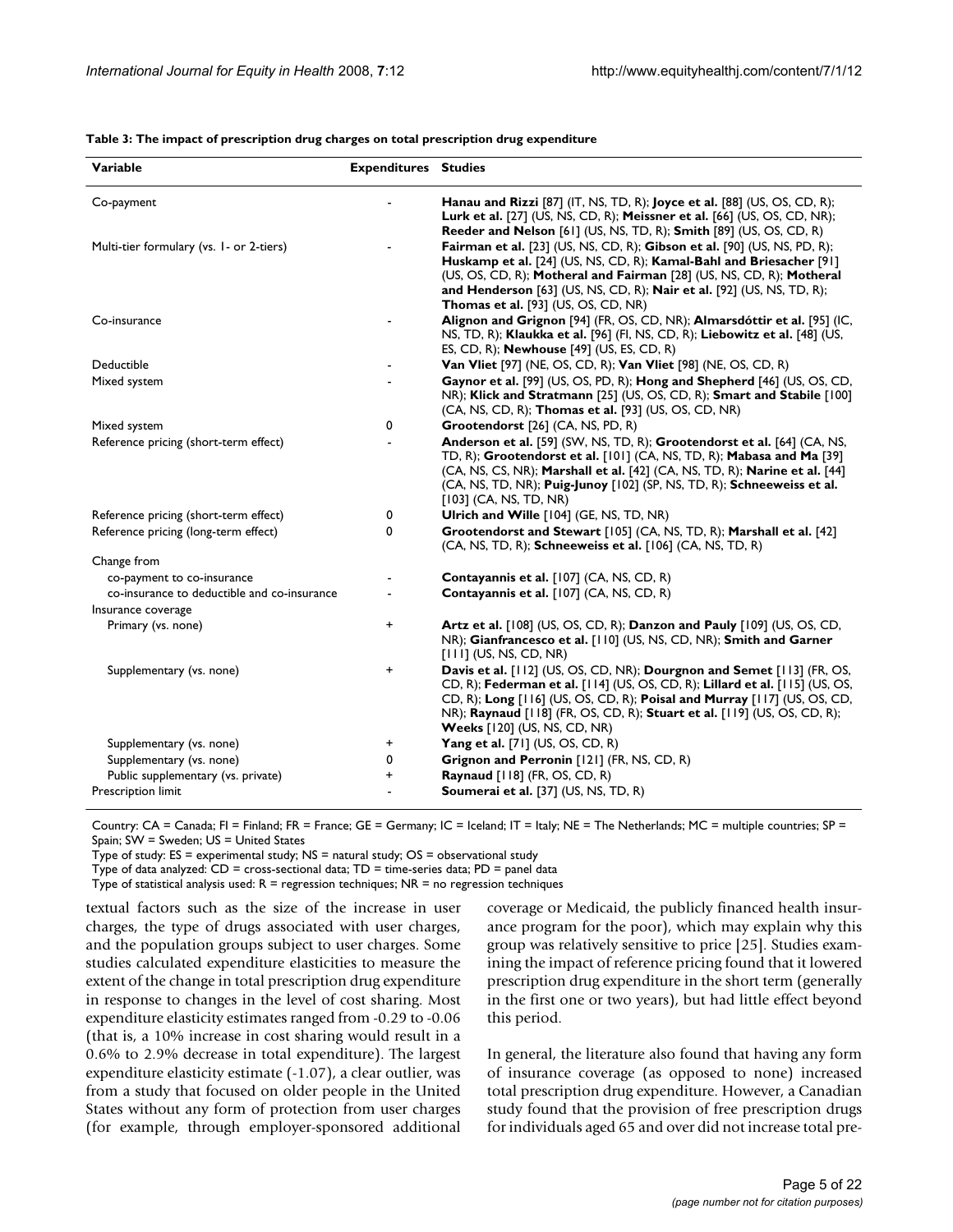| Paper                                                | Type of cost sharing                   | <b>Expenditure elasticity</b> |  |
|------------------------------------------------------|----------------------------------------|-------------------------------|--|
| Contayannis et al. [107] (CA, NS, CD, R)             | Change from co-payment to co-insurance | $-0.16$ to $-0.12$            |  |
| Klick and Stratmann [25] (US, OS, CD, R)             | Mixed system                           | $-1.07$                       |  |
| <b>Phelps and Newhouse</b> [122] (CA/UK, OS, CD, NR) | Co-insurance                           | $-0.07a$                      |  |
| <b>Smart and Stabile [100] (CA, NS, CD, R)</b>       | Mixed system                           | $-0.29$ to $-0.28$            |  |
| <b>Van Vliet</b> [97] (NE, OS, CD, R)                | Deductible                             | $-0.06$                       |  |
| <b>Van Vliet</b> [98] (NE, OS, CD, R)                | Deductible                             | $-0.08$                       |  |

**Table 4: Estimates of the expenditure elasticity of demand for prescription drugs**

aunadjusted elasticity estimate (no regression used)

Country: CA = Canada; NE = The Netherlands; UK = United Kingdom; US = United States

Type of study:  $NS =$  natural study;  $OS =$  observational study

Type of data analyzed:  $CD =$  cross-sectional data

scription drug expenditure [26]. This result may be related to the fact that the author was only able to control for the unhealthiest respondents in the first year of the sample. Alternatively, additional insurance may have had no effect as people approaching this age were already using prescription drugs for chronic conditions. All except one [27] of the studies that examined the impact of user charges on patients' out-of-pocket expenditure on prescription drugs found that user charges increased patients' costs, while having additional voluntary health insurance coverage lowered their costs (see Table 5).

Thus, there is some evidence to suggest that cost sharing leads to slightly lower total expenditure or lower expenditure growth on prescription drugs and higher out-ofpocket expenditure for patients. The finding that patients are relatively insensitive to changes in the price of prescription drugs has important implications. Few of the studies we reviewed were of sufficient duration to permit assessment of long-term expenditure control. However, the reference price studies that took a slightly longer perspective found that reference pricing had little effect on expenditure beyond the first year or two, which suggests that user charges may not be relied upon to reduce pharmaceutical budgets in the long term. It also indicates that, rather than substantially lowering total expenditure on prescription drugs, user charges shift some prescription drug costs from third party payers to patients.

# *4.2. How do prescription drug charges affect total health care expenditure?*

If user charges lower total expenditure on prescription drugs, they might also lower total expenditure on health care. Conversely, they could lead to a squeezed balloon effect, causing expenditure to rise in other parts of the pharmaceutical sector or health system. To assess the impact of prescription drug charges on total health care expenditure, we consider 23 papers that examined the relationship between prescription drug charges and the use of other forms of health care (a proxy indicator for expenditure) such as over the counter (OTC) drugs, doctor and outpatient visits, and inpatient and emergency care (see Table 6).

As the use of prescription drugs requires a doctor's prescription, in most cases we would expect prescription drug charges to result in lower use of doctors (to the extent that patients are sensitive to changes in price). Several studies found that user charges, reimbursement limits, and reference pricing did indeed lead to a reduction in doctor visits; three studies found that prescription drug charges had no effect on doctor visits; and one study found that they increased doctor visits. However, two of the three studies finding no relationship between prescription drug charges and doctor visits examined situations in which user charges were designed to encourage the use of lower-cost drugs through multi-tier formularies [28] or differential charges for generics and brand-name medications [29], rather than to lower the use of prescription drugs. In the third of the three studies, the insignificant effect on doctor visits may be explained by the fact that everyone in the study sample had experienced a heart attack, while those with lower incomes were afforded greater protection from prescription drug charges [30]. Consequently, this group was less likely to be sensitive to changes in price and perhaps more likely to see the doctor for reasons other than to obtain a prescription. The positive result came from a sample of older people in Canada with rheumatoid arthritis [31]. As health insurance in Canada fully covers doctor visits, it is not surprising that some patients would substitute physician care for prescription drugs.

Studies show mixed results for OTC drugs. In the RAND experiment, higher co-insurance rates lowered the probability of purchasing an OTC drug but, after controlling for this, cost sharing had no impact on OTC expenditure [32]. Additional insurance coverage led to higher use of prescription drugs compared to OTC drugs in another US study [33], but had the opposite effect in a French study [34]. The French result probably differed because additional health insurance in France covers more than just prescription drugs; and as doctors often recommend the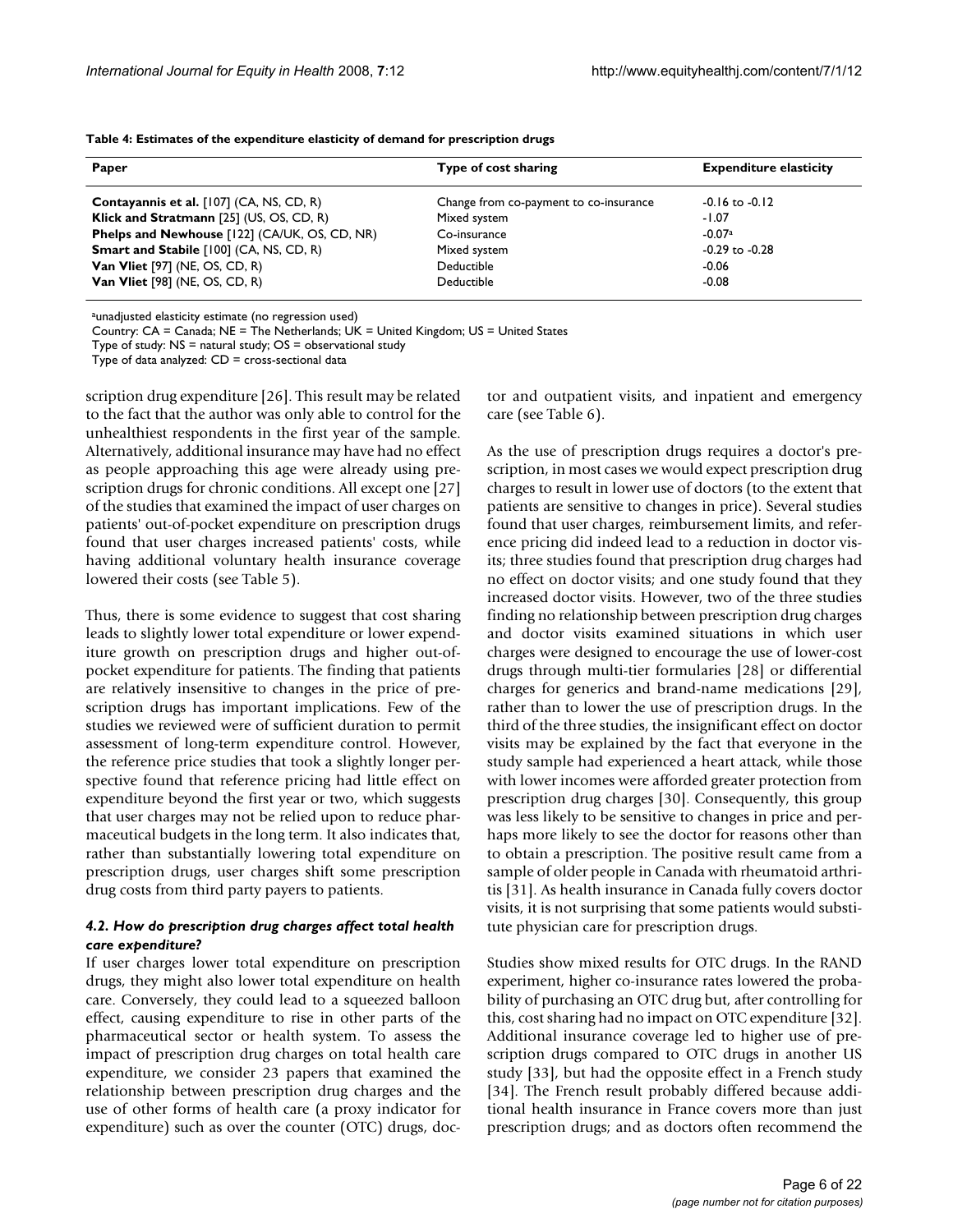use of OTC drugs, increased OTC drug use may have been prompted by increased doctor visits. Having a limit on the number of free prescriptions an individual is allowed per month (a policy most often associated with Medicaid in the United States) positively influenced the quantity of OTC drugs used [35].

The results for outpatient, inpatient, and emergency care are much more consistent. As expected, user charges designed to encourage patients to choose lower-cost drugs had no significant effect on the use of inpatient or emergency care [28,36]. Otherwise, with the exception of four studies, there was generally a positive relationship between cost sharing and outpatient, inpatient, and emergency care. Studies also found that prescription limits increased the frequency of partial hospitalisation [37] and nursing home admissions [38] and the use of emergency mental health services [37]. Two of the studies that found no effect were based on chronically ill patients [30,38]. Soumerai et al. [38] also suggest that their insignificant result for inpatient admissions might be due to the fact that the outcome variable they used (time to first hospital admission) would not highlight repeat hospital visits.

These findings reveal two things. First, prescription drug charges are unlikely to lower total health care expenditure and may in fact increase spending overall. Although a decline in the use of services that complement prescription drugs (doctor visits) may lead to cost savings, any savings are likely to be outweighed by increased use of the highly resource-intensive services that substitute for prescription drugs (inpatient, emergency and long-term care). Second, the design of a cost sharing policy can mitigate this potentially explosive effect on total health care expenditure. Policies that give patients incentives to switch to lower-cost drugs and policies that protect lowincome groups may prevent inefficient patterns of health care use which, while more accessible to patients, are more costly to the health system.

# *4.3. Is lower prescription drug expenditure achieved through reductions in price or quantity?*

In this section we return to the question of total prescription drug expenditure and consider whether expenditure reductions resulting from user charges are achieved through reductions in the price of prescription drugs or reductions in the quantity of prescription drugs consumed. From a policy perspective, lowering expenditure through reductions in price would be preferable because, as the previous sections have shown, reductions in quantity can have unwelcome consequences for total health care costs and for equity (unless user charges exclusively reduce the use of unnecessary or ineffective prescription drugs).

# *Reductions in price*

The effect of user charges on price reductions can be direct if reference pricing or tiered formularies encourage manufacturers to lower pharmaceutical prices, or indirect if they encourage patients to consume lower-priced prescription drugs. Fifteen studies examined direct or indirect price reductions attributed to prescription drug charges. For example, a Canadian study found that when a private insurer introduced a maximum allowable cost drug plan (similar in effect to reference pricing) for proton pump inhibitors, the price of inhibitors that were more expensive than the reference price fell [39]. A German study found that reference pricing led manufacturers to lower the price of medications in several therapeutic categories, with the largest reductions for brand-name drugs [40]. Danzon and Liu [41] found similar results for Germany, New Zealand, and the Netherlands. However, savings achieved through price reductions under reference pricing may be limited because manufacturers generally have no incentive to price products below the reference price. Savings may also be offset if, as has been observed, manufacturers respond to reference pricing by increasing the price of drugs not included in the reference pricing scheme [10].

|  |  |  |  |  |  | Table 5: The impact of prescription drug charges on patients' out-of-pocket expenditure on prescription drugs |  |  |
|--|--|--|--|--|--|---------------------------------------------------------------------------------------------------------------|--|--|
|--|--|--|--|--|--|---------------------------------------------------------------------------------------------------------------|--|--|

| Variable                                 | <b>Out-of-pocket expenses Studies</b> |                                                                                                                                                                                      |
|------------------------------------------|---------------------------------------|--------------------------------------------------------------------------------------------------------------------------------------------------------------------------------------|
| Co-payment                               | +                                     | <b>Stuart and Zacker</b> [123] (US, OS, CD, R)                                                                                                                                       |
| Co-payment                               | 0                                     | <b>Lurk et al.</b> [27] (US, NS, CD, R)                                                                                                                                              |
| Multi-tier formulary (vs. 1- or 2-tiers) |                                       | Huskamp et al. [124] (US, NS, CD, R); Huskamp et al. [125] (US, NS,<br>CD, R); Kamal-Bahl and Briesacher [91] (US, OS, CD, R)                                                        |
| Reference pricing                        | +                                     | Grootendorst et al. [101] (CA, NS, TD, R)                                                                                                                                            |
| Insurance coverage                       |                                       |                                                                                                                                                                                      |
| Supplementary (vs. none)                 |                                       | Alan et al. [69] (CA, OS, CD, R); Alan et al. [68] (CA, OS, CD, R); Alan<br>et al. [126] (CA, OS, CD, R); Blustein [127] (US, OS, CD, R); Federman<br>et al. $[114]$ (US, OS, CD, R) |
| Reimbursement limit                      | +                                     | <b>Tseng et al.</b> $[128]$ (US, OS, CD, NR)                                                                                                                                         |

Country: CA = Canada; US = United States

Type of study: ES = experimental study; NS = natural study; OS = observational study

Type of statistical analysis used:  $R =$  regression techniques;  $NR =$  no regression techniques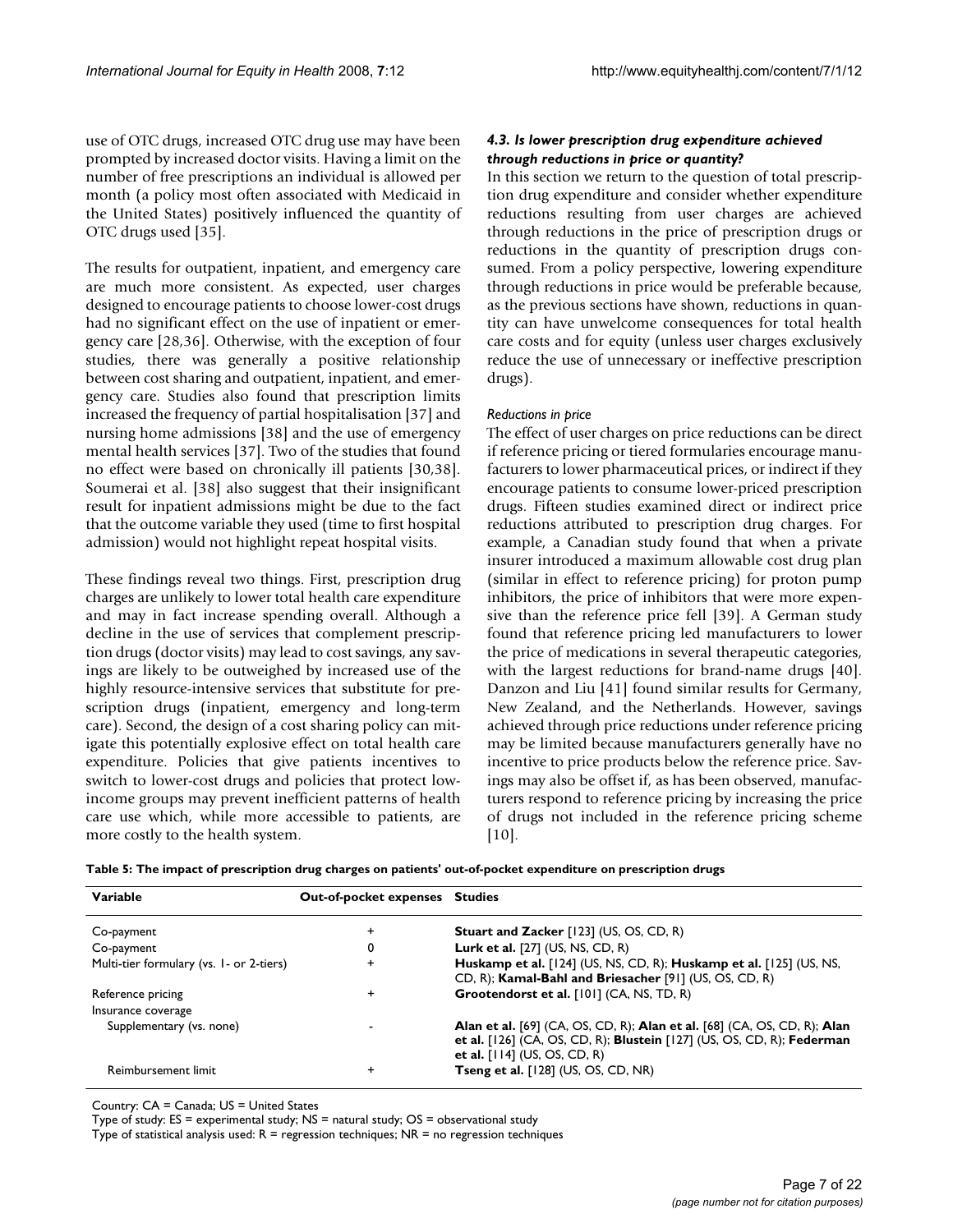| Good/service affected            | Variable                                         |                | <b>Effect Study</b>                                                                                                                                                                                             |
|----------------------------------|--------------------------------------------------|----------------|-----------------------------------------------------------------------------------------------------------------------------------------------------------------------------------------------------------------|
| OTC drugs                        | Co-insurance                                     |                | <b>Liebowitz</b> $[32]$ (US, ES, CD, R)                                                                                                                                                                         |
|                                  | Insurance coverage                               |                |                                                                                                                                                                                                                 |
|                                  | Supplementary (vs. none)                         | $\ddot{}$      | <b>Caussat and Glaude</b> [34] (FR, OS, CD, R)                                                                                                                                                                  |
|                                  | Supplementary (vs. none)                         | $\blacksquare$ | <b>Stuart and Grana</b> [33] (US, OS, CD, R)                                                                                                                                                                    |
|                                  | Prescription limit                               | $\ddot{}$      | <b>Cox et al.</b> [35] (US, OS, CD, R)                                                                                                                                                                          |
| physician services               | Co-payment                                       |                | Anis et al. [129] (CA, OS, PD, R); Balkrishnan et al.<br>[130] (US, NS, PD, R); Lauterbach et al. [131] (GE,<br>OS, CD, R); <b>Winkelmann</b> [132] (GE, NS, PD, R);<br><b>Winkelmann</b> [133] (GE, NS, CD, R) |
|                                  | Co-payment                                       | 0              | Gardner et al. [29] (US, NS, TD, R)                                                                                                                                                                             |
|                                  | Multi-tier formulary (vs. I- or 2-tiers)         | 0              | <b>Motheral and Fairman</b> [28] (US, NS, CD, R)                                                                                                                                                                |
|                                  | Reference pricing                                | $\blacksquare$ | Hazlet and Blough [36] (CA, NS, TD, R)                                                                                                                                                                          |
|                                  | Mixed system                                     | $\ddot{}$      | <b>Li et al.</b> [31] (CA, NS, PD, R)                                                                                                                                                                           |
|                                  | Change from                                      |                |                                                                                                                                                                                                                 |
|                                  | co-insurance to deductible and co-<br>insurance  | 0              | <b>Pilote et al.</b> [30] $(CA, NS, CD, R)$                                                                                                                                                                     |
|                                  | Insurance coverage                               |                |                                                                                                                                                                                                                 |
|                                  | Public Supplementary (vs. private)               | $\ddot{}$      | Raynaud $[134]$ (FR, OS, CD, R)                                                                                                                                                                                 |
|                                  | Reimbursement limit                              | $\blacksquare$ | <b>Hsu et al.</b> $[135]$ (US, OS, PD, R)                                                                                                                                                                       |
| outpatient services              | Co-payment                                       | $\ddot{}$      | Balkrishnan et al. [130] (US, NS, PD, R)                                                                                                                                                                        |
|                                  | Mixed system                                     | $\ddot{}$      | Gaynor et al. [99] (US, OS, PD, R)                                                                                                                                                                              |
|                                  | Insurance coverage                               |                |                                                                                                                                                                                                                 |
|                                  | Public supplementary (vs. none)                  | $\ddot{}$      | Raynaud $[134]$ (FR, OS, CD, R)                                                                                                                                                                                 |
| inpatient services               | Co-payment                                       | $\ddot{}$      | <b>Anis et al.</b> [129] (CA, OS, PD, R); <b>Atella et al.</b> [76]<br>$(IT, NS, CD, R);$ <b>Balkrishnan et al.</b> [130] (US, NS,<br>PD, R)                                                                    |
|                                  | Co-payment                                       | 0              | Gardner et al. [29] (US, NS, TD, R)                                                                                                                                                                             |
|                                  | Reference pricing                                | 0              | Hazlet and Blough [36] (CA, NS, TD, R)                                                                                                                                                                          |
|                                  | Multi-tier formulary (vs. 1- or 2-tiers)         | 0              | Motheral and Fairman [28] (US, NS, CD, R)                                                                                                                                                                       |
|                                  | Mixed system                                     | 0              | Gaynor et al. [99] (US, OS, PD, R)                                                                                                                                                                              |
|                                  | Insurance coverage                               |                |                                                                                                                                                                                                                 |
|                                  | Supplementary (vs. none)                         | $\overline{a}$ | <b>Schoen et al.</b> [74] (US, NS, CD, NR)                                                                                                                                                                      |
|                                  | Public supplementary drug (vs. private)          | $\blacksquare$ | <b>Lingle et al.</b> $[136]$ (US, OS, CD, R)                                                                                                                                                                    |
|                                  | Prescription limit                               | 0              | <b>Soumerai et al.</b> [38] (US, NS, TD, R)                                                                                                                                                                     |
|                                  | Prescription limit                               | +              | Soumerai et al. [37] (US, NS, TD, R)                                                                                                                                                                            |
|                                  | Reimbursement limit                              | +              | <b>Hsu et al.</b> [135] (US, OS, PD, R)                                                                                                                                                                         |
| <b>ER</b> visits                 | Multi-tier formulary (vs. 1- or 2-tiers)         | 0              | Motheral and Fairman [28] (US, NS, CD, R)                                                                                                                                                                       |
|                                  | Reference pricing                                | $\ddot{}$      | Hazlet and Blough [36] (CA, NS, TD, R)                                                                                                                                                                          |
|                                  | Change from                                      |                |                                                                                                                                                                                                                 |
|                                  | co-payment to co-insurance and annual<br>maximum | $\ddot{}$      | <b>Tamblyn et al.</b> $[72]$ (CA, NS, TD, R)                                                                                                                                                                    |
|                                  | co-insurance to deductible and co-<br>insurance  | 0              | <b>Pilote et al.</b> [30] $(CA, NS, CD, R)$                                                                                                                                                                     |
|                                  | Reimbursement limit                              | $\ddot{}$      | <b>Hsu et al.</b> $[135]$ (US, OS, PD, R)                                                                                                                                                                       |
|                                  | Prescription limit                               | $\ddot{}$      | <b>Soumerai et al.</b> [37] (US, NS, TD, R)                                                                                                                                                                     |
| emergency mental health services | Prescription limit                               | $\ddot{}$      | <b>Soumerai et al.</b> [38] (US, NS, TD, R)                                                                                                                                                                     |
| nursing home admissions          | Prescription limit                               | $\ddot{}$      | <b>Soumerai et al.</b> [38] (US, NS, TD, R)                                                                                                                                                                     |

**Table 6: Prescription drug charges and the demand for other health services**

Country: CA = Canada; FR = France; GE = Germany; IT = Italy; US = United States

Type of study: ES = experimental study; NS = natural study; OS = observational study

Type of data analyzed:  $CD =$  cross-sectional data;  $TD =$  time-series data;  $PD =$  panel data

Type of statistical analysis used:  $R =$  regression techniques;  $NR =$  no regression techniques

There is more evidence about the way in which patients respond to incentives to switch to cheaper prescription drugs (see Table 7). Three studies that considered the impact of reference pricing found that patients immediately switched from drugs priced above the reference price to drugs priced at the reference price [42-44]. A study of the impact of differential co-payments for different statins (cholesterol-lowering drugs), ranging from \$0 to \$52.51, also found that patients were more likely to choose the cheapest option [45]. However, other studies that examined incentives to switch from brand-name to generic drugs show mixed results. Where user charges vary accord-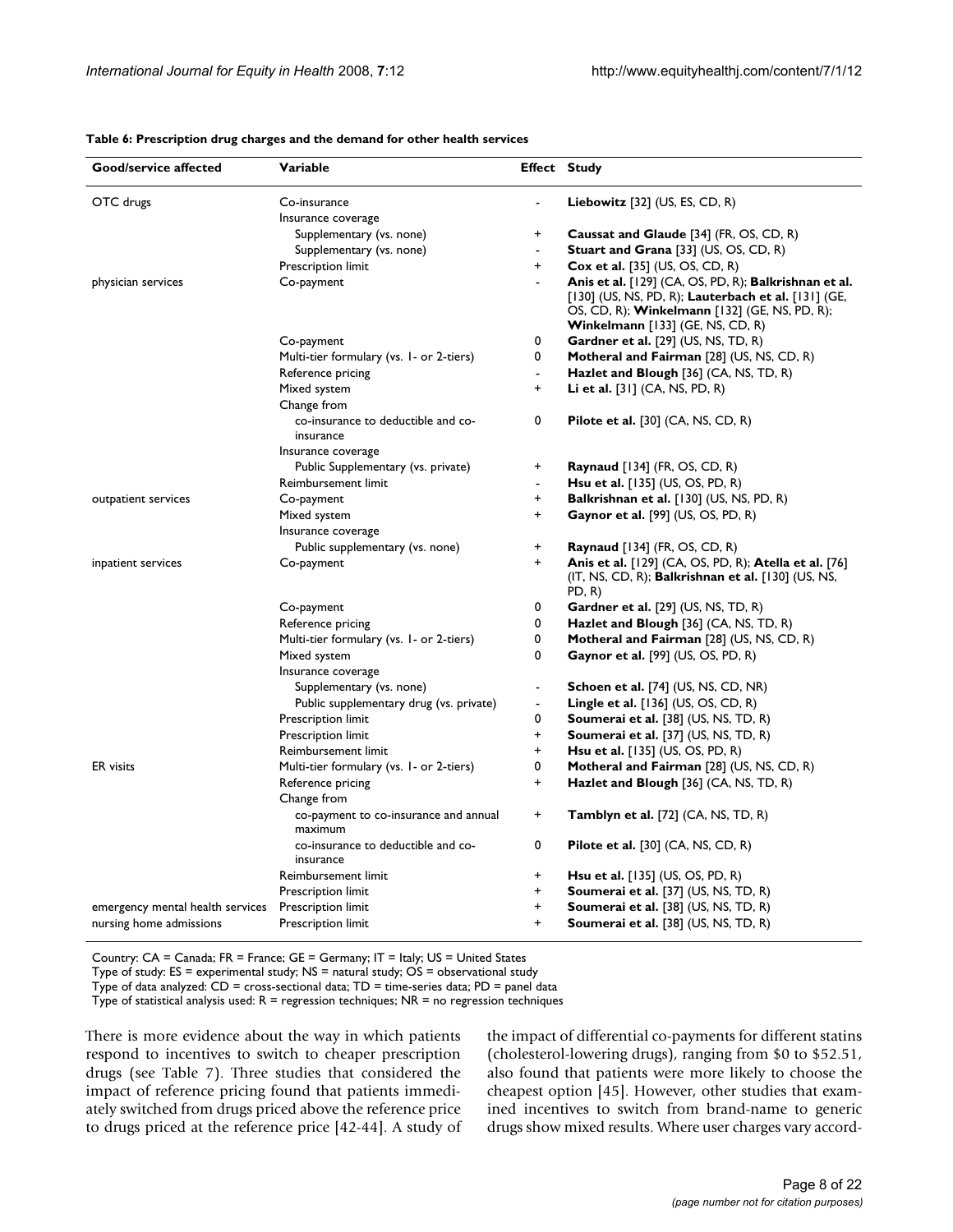| Variable                                 |           | Use of generics Use of other substitutes Studies |                                                                                                                             |
|------------------------------------------|-----------|--------------------------------------------------|-----------------------------------------------------------------------------------------------------------------------------|
| Co-payment                               | N/A       | $\ddot{}$                                        | <b>Esposito</b> <sup><math>\lfloor</math></sup> [45] (US, OS, CD, R)                                                        |
| Multi-tier formulary (vs. 1- or 2-tiers) | 0         | $\ddot{}$                                        | Huskamp et al. [125] (US, NS, CD, R); Motheral and<br><b>Fairman</b> [28] (US, NS, CD, R)                                   |
| Multi-tier formulary (vs. 1- or 2-tiers) | 0         | N/A                                              | Gibson et al. [90] (US, NS, PD, R); Motheral and<br>Henderson [63] (US, NS, CD, R)                                          |
| Multi-tier formulary (vs. 1- or 2-tiers) | N/A       | $\ddot{}$                                        | Kamal-Bahl and Briesacher [91] (US, OS, CD, R);<br>Landsman et al. [65] (US, NS, TD, R);                                    |
| Co-insurance                             | 0         | N/A                                              | Liebowitz et al. [48] (US, ES, CD, R); Newhouse [49]<br>(US, ES, CD, R)                                                     |
| Mixed system                             | $\ddot{}$ | N/A                                              | Hong and Shepherd [46] (US, OS, CD, NR);<br>Mortimer [47] (US, OS, CD, R)                                                   |
| Reference pricing (non-RP drugs)         | $\ddot{}$ | N/A                                              | Marshall et al. [42] (CA, NS, TD, R); McManus et al.<br>[43] (AU, NS, TD, R); <b>Narine et al.</b> [44] (CA, NS, TD,<br>NR) |
| Reference pricing (non-RP drugs)         | N/A       | +                                                | Mabasa and Ma [39] (CA, NS, CS, NR)                                                                                         |

**Table 7: The impact of prescription drug charges on the use of generic or reference-priced drugs**

Country: AU = Australia; CA = Canada; US = United States

Type of study: ES = experimental study; NS = natural study; OS = observational study

Type of data analyzed:  $CD = cross-sectional data$ ;  $TD = time-series data$ ;  $PD = panel data$ 

Type of statistical analysis used:  $R =$  regression techniques;  $NR =$  no regression techniques

ing to patients' insurance coverage, higher charges for brand-name drugs were successful in increasing demand for generic drugs [46,47]. In contrast, the RAND experiment found that co-insurance had no effect on the use of generic drugs [48,49], perhaps because generic substitutes were both less prevalent and more expensive in the United States during the 1970s and 1980s than they are at present [50]. More recent studies examining the impact of multitier formularies also found little impact on the use of generic substitutes, although there was some increase in the use of other therapeutic substitutes in the preferred tier. One reason for this may be that the studies focused either on an increase in user charges associated with a formulary or on a change from a two-tier to a three-tier formulary. While price-sensitive patients respond to an initial change from a one-tier to a two-tier formulary by increasing their uptake of generic drugs, patients who are less sensitive to price may continue to use brand-name drugs [51]. Subsequent price differentials between generics and brand-name drugs have little effect on the less sensitive group, but may encourage switching from nonpreferred to preferred brand-name drugs.

Overall, there is some evidence to suggest that reference pricing might be effective in encouraging drug manufacturers to lower their prices to the reference price, perhaps leading to a one-off reduction in expenditure on drugs in the reference pricing scheme. However, these savings may be offset by increases in the prices of cheaper drugs in the reference pricing scheme (to match the reference price) and increases in the price of drugs outside the reference pricing scheme. Evidence of the impact of patient-targeted incentives is mixed and, again, suggests the potential for minor and one-off cost savings only.

## *Reductions in quantity*

Quantity can be affected by a decrease in the probability of consuming prescription drugs and/or a decrease in the volume (number) of prescription drugs consumed.

# *Impact on probability of use*

Twenty-four articles used individual- or household-level data to examine the effect of prescription drug charges or insurance coverage on the probability of using any prescription drugs (see Table 8). The co-payments studied ranged in price from \$0–\$3 to approximately \$33, and coinsurance rates ranged from 0% to 95%. With the exception of a Danish article [52], the studies were unanimous in finding that individuals who faced prescription drug charges were less likely to use prescription drugs and that those with insurance coverage were more likely to use them. The single unexpected result may be related to the fact that the authors did not control for endogeneity (in this case, the greater likelihood of unhealthier patients purchasing additional private health insurance) [52]. Only one study compared prescription drug consumption among individuals facing a change in the level of user charges (from a CDN \$237 deductible and a 40% coinsurance rate to an income-based deductible with 0% coinsurance above the deductible; families with an annual income below CDN \$15,000 faced a lower deductible) [53]. The change did not lead to any increase in the probability of consumption among low-income children, but did lower the probability of consumption among higherincome children. The income-based deductible therefore increased the out-of-pocket burden for higher-income households, but still proved to be a deterrent to the use of prescription drugs among lower-income households.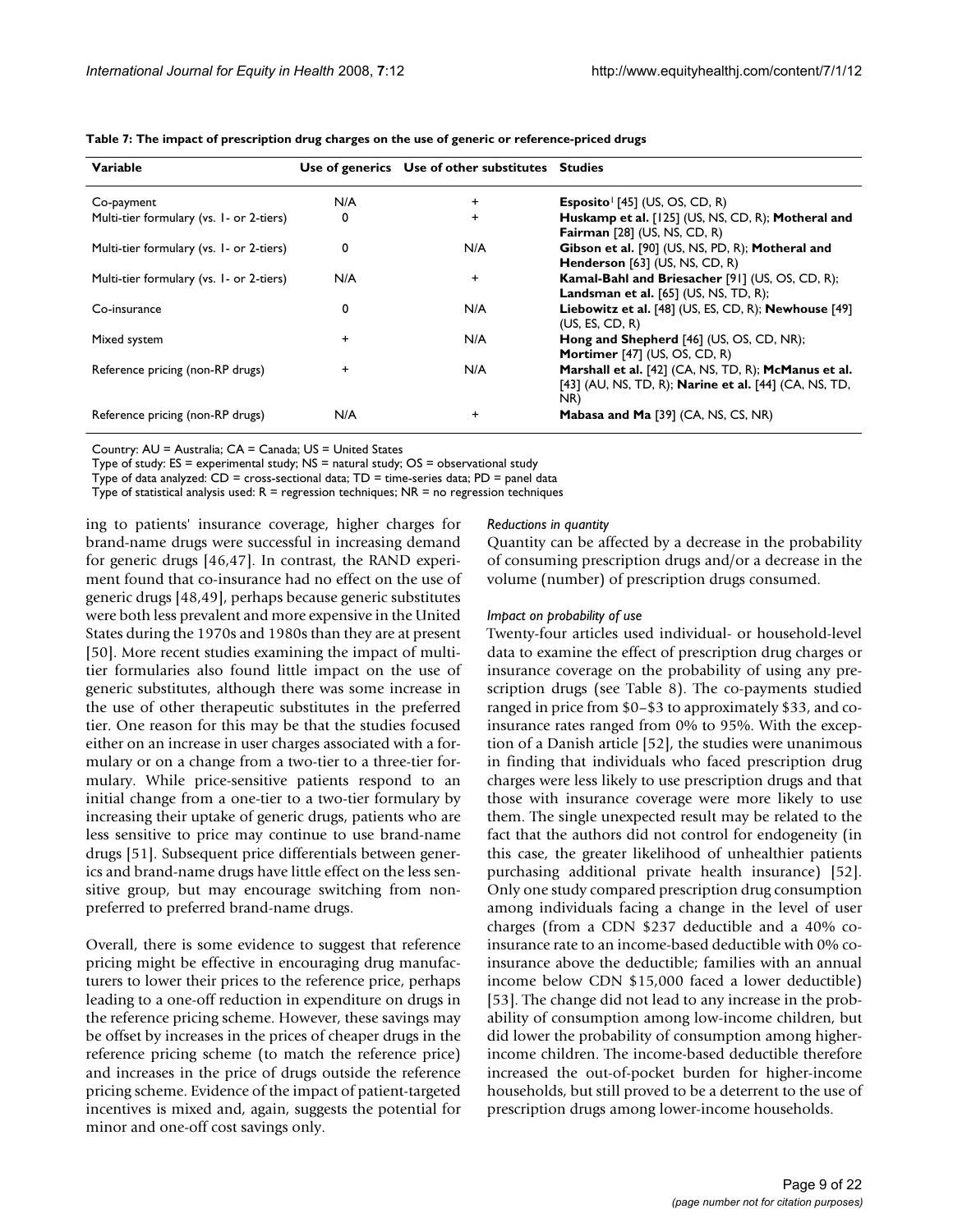| Variable                                               | <b>Probability of use Studies</b> |                                                                                                                                                                                                                                                                                                                                                                                                                                      |
|--------------------------------------------------------|-----------------------------------|--------------------------------------------------------------------------------------------------------------------------------------------------------------------------------------------------------------------------------------------------------------------------------------------------------------------------------------------------------------------------------------------------------------------------------------|
| Co-payment                                             |                                   | <b>Esposito<sup>1</sup></b> [45] (US, OS, CD, R); <b>Gardner et al.</b> [137] (NZ,<br>OS, CD, NR); Hillman et al. [138] (US, OS, CD, R); Stuart<br>and Zacker [123] (US, OS, CD, R); Watt et al. [139] (NZ,<br>OS, CD, NR)                                                                                                                                                                                                           |
| Co-insurance                                           | $\blacksquare$                    | Lohr et al. [140] (US, ES, CD, NR)                                                                                                                                                                                                                                                                                                                                                                                                   |
| Deductible                                             | ٠                                 | <b>Blais et al.</b> [141] (CA, NS, TD, R)                                                                                                                                                                                                                                                                                                                                                                                            |
| Mixed system                                           | ٠                                 | Goldman et al. [142] (US, OS, CD, R); Ozminkowski et<br>al. $[143]$ (US, OS, CD, R); <b>Smart and Stabile</b> $[100]$ (CA, NS,<br>CD, R                                                                                                                                                                                                                                                                                              |
| Change from:                                           |                                   |                                                                                                                                                                                                                                                                                                                                                                                                                                      |
| deductible and co-insurance to income-based deductible |                                   | Kozyrskyj et al. [53] (CA, NS, CD, R)                                                                                                                                                                                                                                                                                                                                                                                                |
| Insurance coverage                                     |                                   |                                                                                                                                                                                                                                                                                                                                                                                                                                      |
| Primary (vs. none)                                     | $\ddot{}$                         | <b>Smith and Garner</b> [111] (US, NS, CD, NR); <b>Thomas et al.</b><br>$[144]$ (US, OS, CD, R)                                                                                                                                                                                                                                                                                                                                      |
| Supplementary (vs. none)                               | $\ddot{}$                         | <b>Adams et al.</b> [145] (US, OS, CD, R); <b>Blustein</b> [127] (US, OS,<br>CD, R); Caussat and Glaude [34] (FR, OS, CD, R);<br>Coulson and Stuart [146] (US, OS, CD, R); Genier et al.<br>$[147]$ (FR, OS, CD, R); Grignon and Perronin $[121]$ (FR,<br>NS, CD, R); Raynaud [148] (FR, OS, CD, R); Raynaud [134]<br>(FR, OS, CD, R); <b>Rogowski et al.</b> [149] (US, OS, CD, R);<br><b>Stuart and Grana</b> [33] (US, OS, CD, R) |
| Supplementary (vs. none)                               | 0                                 | Christiansen et al. [52] (DK, OS, CD, R)                                                                                                                                                                                                                                                                                                                                                                                             |
| Supplementary public (vs. private)                     | $\ddot{}$                         | Raynaud [148] (FR, OS, CD, R); Raynaud [134] (FR, OS,<br>CD, R                                                                                                                                                                                                                                                                                                                                                                       |

**Table 8: The impact of prescription drug charges on the probability of obtaining a prescription drug**

1This study examined the probability of using a specific statin compared to the probability of using other statins when there were differing copayments for each statin.

Country: CA = Canada; DK = Denmark; FR = France; NZ = New Zealand; US = United States

Type of study: ES = experimental study; NS = natural study; OS = observational study

Type of data analyzed:  $CD = cross-sectional data$ ;  $TD = time-series data$ ;  $PD = panel data$ 

Type of statistical analysis used:  $R =$  regression techniques;  $NR =$  no regression techniques

#### *Impact on volume*

The bulk of the literature (92 studies) focuses on the impact of user charges on the volume of prescription drugs used (see Table 9). The co-payments studied ranged from \$0–\$3 to the full price of the drug. Co-insurance rates ranged from 0% to 100%. Most studies found a negative relationship between the prescription drug charge and levels of prescription drug use, regardless of the form of user charge in place. In most cases, insurance coverage had a positive effect on the volume of prescription drugs used, whereas the existence of a limited list of prescription drugs qualifying for reimbursement had a negative effect [54,55].

Only 12 studies deviated from these intuitive findings to show either a positive correlation between out-of-pocket prescription drug price and volume [56] or no significant effect. In some cases this was due to study design. For example, studies found that cost sharing had a positive or no effect on the use of prescription drugs among groups of older people [56,57], among nursing home residents [58], among patients with chronic conditions [30,59,60], where user charges were low [59-62], or when patients were able to switch to cheaper alternatives. Older people are more likely to suffer from life-threatening and/or chronic conditions and may therefore be less sensitive to price. They may also perceive fewer substitutes for prescription drugs and, in some cases, decisions about drug use may be made by carers rather than the patients themselves [58]. The introduction of multi-tier formularies and reference pricing may negatively affect the volume of drugs that become relatively more expensive, but generally have little impact on overall volume as patients switch to less expensive drugs rather than curbing their consumption [63,64].

Several studies calculated estimates of the elasticity of demand for prescription drugs (or provided enough information for us to calculate estimates), with the aim of measuring the extent of patients' responsiveness to changes in the out-of-pocket price of prescription drugs (see Table 10). Overall, the demand for prescription drugs was almost always inelastic (less than proportionate). Studies generally found that a 10% increase in price would result in a 0.2 to 5.6% decrease in use based on non-aggregate data or a 0.6 to 8.0% decrease in use based on aggregate data. Estimates based on aggregate data are slightly larger due to higher levels of 'noise'. One study found an elastic decrease in use of 11.5% for tricyclic antidepressants, but inelastic decreases of 1.0 to 6.0% for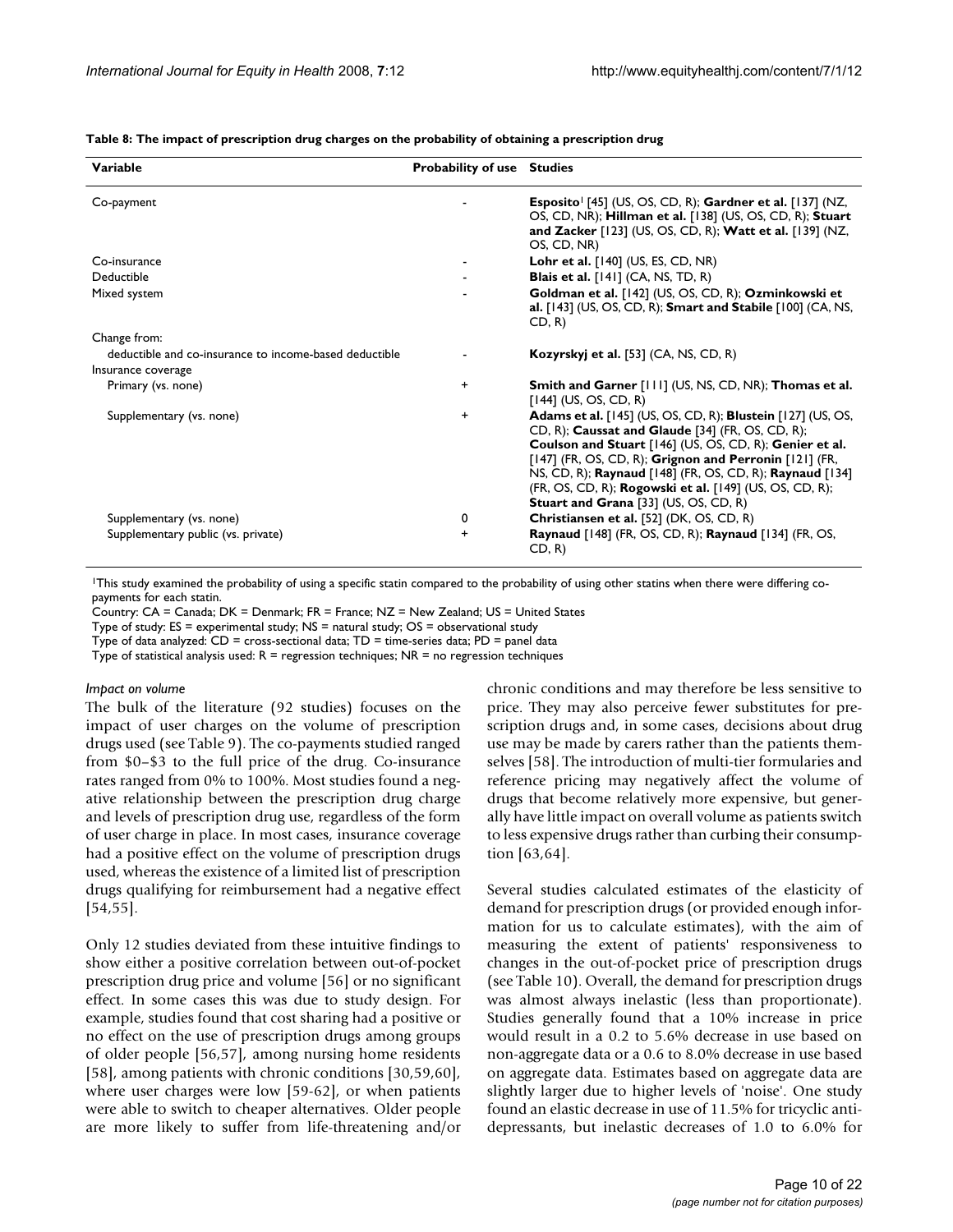#### **Variable Volume Studies** Co-payment - **Anderson et al.** [59] (SW, NS, TD, R); **Anessi Pessina** [150] (IT, OS, TD, R); **Anis et al.** [129] (CA, OS, PD, R); **Balkrishnan et al.** [130] (US, NS, PD, R); **Begg** [151] (UK, OS, CD, NR); **Birch** [152] (UK, NS, CD, NR); **Brenna et al.**  [153] (IT, NS, TD, R); **Brian and Gibbens** [67] (US, ES, CD, NR); **Cameron et al.** [154] (AU, CD, NS, R); **Delnoij et al.** [155] (NE, NS, CD, R); **Gardner et al.** [137] (NZ, OS, CD, NR); **Gardner et al.** [29] (US, NS, TD, R); **Hansen et al.** [156] (US, OS, CD, R); **Harris et al.** [157] (US, NS, TD, R); **Hughes and McGuire** [158] (UK, NS, TD, R); **Hux et al.** [159] (CA, NS, CD, R); **Johnson et al.** [160] (US, NS, CD, R); **Johnson et al.** [161] (US, NS, CD, R); **Lauterbach et al.** [131] (GE, OS, CD, R); **Lavers** [162] (UK, NS, TD, R); **Livingstone et al.** [163] (CA, NS, CD, NR); **Lundberg et al.** [164] (SW, OS, CD, R); **Lurk et al.** [27] (US, NS, CD, R); **McManus et al.** [165] (AU, NS, TD, R); **Nelson et al.** [166] (US, NS, TD, R); **O'Brien** [54] (UK, NS, TD, R); **Reeder and Nelson** [61] (US, NS, TD, R); **Ryan and Birch** [55] (UK, NS, TD, R); **Schneeweiss et al.** [167] (CA, NS, TD, R); **Scott et al.** [168] (US, NS, CD, NR); **Smith and Watson** [169] (UK, OS, CS, R); **Starmans et al.** [170] (NE, NS, TD, R); **Watt et al.** [139] (NZ, OS, CD, NR) Co-payment 0 **Anderson et al.** [59] (SW, NS, TD, R); **Meissner et al.** [66] (US, OS, CD, NR); **Reeder and Nelson** [61] (US, NS, TD, R); **Soumerai et al.** [62] (US, NS, TD, R) Multi-tier formulary (vs. 1- or 2-tiers) 0 **Motheral and Henderson** [63] (US, NS, CD, R) Multi-tier formulary (vs. 1- or 2-tiers) - **Fairman et al.** [23] (US, NS, CD, R); **Gibson et al.** [90] (US, NS, PD, R); **Landsman et al.** [65] (US, NS, TD, R); **Motheral and Fairman** [28] (US, NS, CD, R); **Rector et al.** [171] (US, OS, CD, R) Co-insurance **Foxman et al.** [172] (US, ES, CD, R); **Johnson et al.** [160] (US, NS, CD, R); **Johnson et al.** [161] (US, NS, CD, R); **Liebowitz et al.** [48] (US, ES, CD, R); **Lohr et al.** [140] (US, ES, CD, NR); **Martin and McMillan** [173] (US, NS, TD, R); **Puig-Junoy** [174] (SP, OS, TD, R); **Steffensen et al.** [175] (DK, NS, CD, NR) Deductible - **Blais et al.** [141] (CA, NS, TD, R); **Socialstyrelsen** [176] (SW, OS, CD, NR) Mixed system - **Carrin and Van Dael** [177] (BE, OS, TD, R); **Gaynor et al.** [99] (US, OS, PD, R); **Grootendorst and Levine** [56] (CA, OS, CD, R); **Hong and Shepherd**  [46] (US, OS, CD, NR); **Klick and Stratmann** [25] (US, OS, CD, R); **Li et al.**  [31] (CA, NS, PD, R); **Van Vliet et al.** [178] (NE, OS, CD, R) Mixed system **and Levine EXA Grootendorst and Levine** [56] (CA, OS, CD, R) Mixed system 0 **Mott and Schommer** [179] (US, OS, CD, R); **Ong et al.** [60] (SW, NS, TD, R) Reference pricing (overall) **0 Grootendorst et al.** [64] (CA, NS, TD, R) Reference pricing (overall) - **Mabasa and Ma** [39] (CA, NS, CS, NR); **Schneeweiss et al.** [106] (CA, NS, TD, R) Reference pricing (non-RP drugs) **1999** - **Grootendorst et al.** [64] (CA, NS, TD, R); **Mabasa and Ma** [39] (CA, NS, CS, NR); **Marshall et al.** [42] (CA, NS, TD, R); **McManus et al.** [43] (AU, NS, TD, R); **Narine et al.** [44](CA, NS, TD, NR) Change from co-payment to co-insurance - **Van Doorslaer** [180] (BE, NS, TD, R) co-payment to co-insurance and annual maximum - **Tamblyn et al.** [72] (CA, NS, TD, R) co-insurance to deductible - **Friis et al**. [181] (DK, NS, CD, NR) co-insurance to deductible and co-insurance - **Blais et al.** [182] (CA, NS, TD, R) co-insurance to deductible and co-insurance 0 **Blais et al.** [57] (CA, NS, TD, R); **Pilote et al.** [30] (CA, NS, CD, R) Insurance coverage Primary (vs. none) + **Artz et al.** [108] (US, OS, CD, R); **Coulson and Stuart** [146] (US, OS, CD, R); **Danzon and Pauly** [109] (US, OS, CD, NR); **Fillenbaum et al.** [183] (US, OS, CD, R); **Gianfrancesco et al.** [110] (US, NS, CD, NR); **Grootendorst et al.** [184] (CA, OS, CD, R); **Shih** [185] (US, OS, CD, R); **Smith and Garner**  [111] (US, NS, CD, NR) Primary (vs. none) 0 **Stuart et al** [58] (US, OS, CD, R) Supplementary (vs. none) **+ Caussat and Glaude** [34] (FR, OS, CD, R); **Coulson and Stuart** [146] (US, OS, CD, R); **Coulson et al.** [186] (US, OS, CD, R); **Davis et al.** [112] (US, OS, CD, NR); **Fillenbaum et al.** [183] (US, OS, CD, R); **Greenlick and Darsky**  [187] (CA, OS, CD, NR); **Grootendorst et al.** [184] (CA, OS, CD, R); **Poisal and Chulis** [188] (US, OS, CD, NR); **Poisal and Murray** [117] (US, OS, CD, NR); **Rudholm** [189] (SW, OS, CD, R); **Stuart et al.** [119] (US, OS, CD, R);

**Weeks** [120] (US, NS, CD, NR)

#### **Table 9: The impact of prescription drug charges on the volume of prescriptions obtained**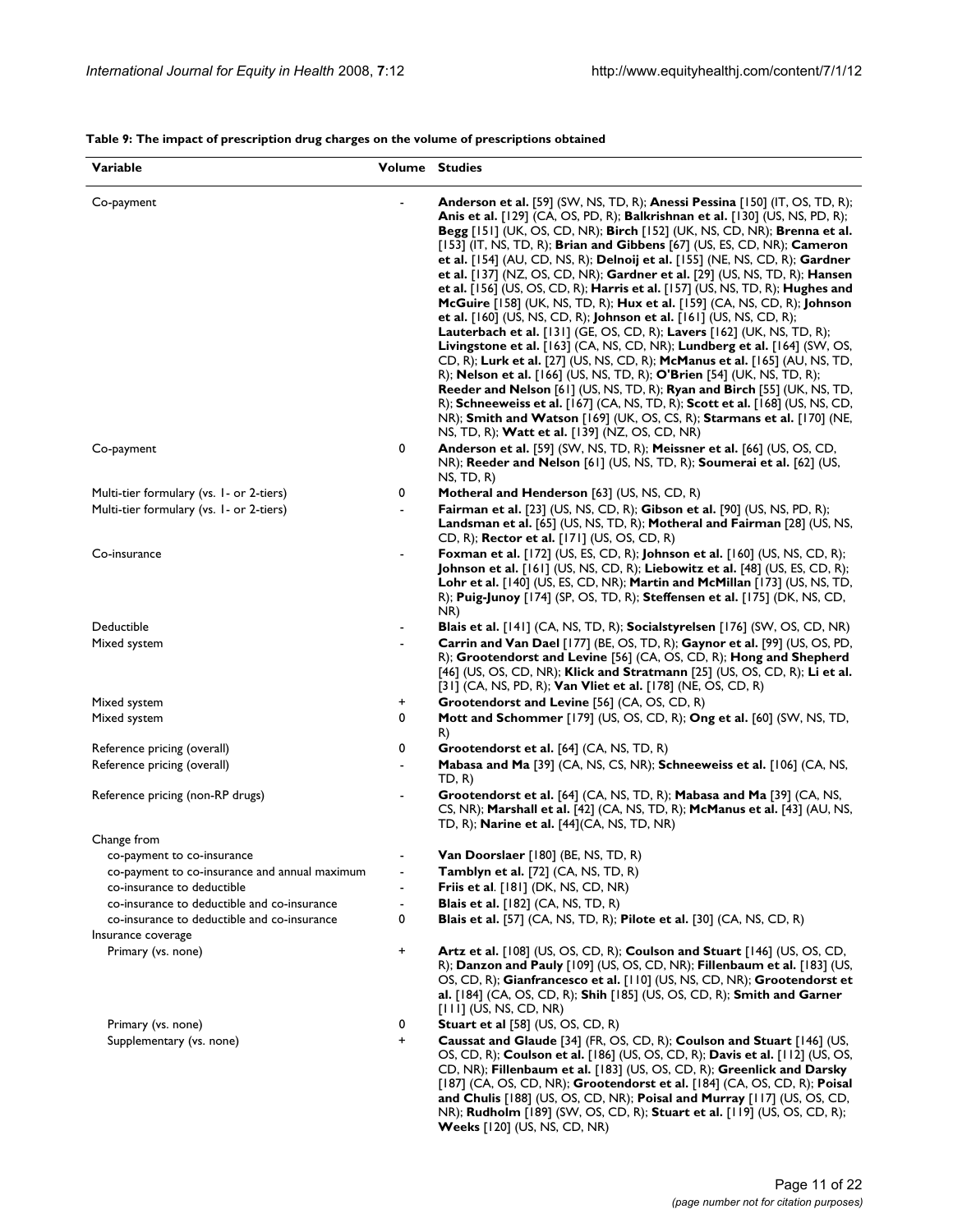| Table 9: The impact of prescription drug charges on the volume of prescriptions obtained (Continued) |  |
|------------------------------------------------------------------------------------------------------|--|
|------------------------------------------------------------------------------------------------------|--|

| Limited list        | <b>O'Brien</b> [54] (UK, NS, TD, R); <b>Ryan and Birch</b> [55] (UK, NS, TD, R)          |
|---------------------|------------------------------------------------------------------------------------------|
| Prescription limit  | <b>Soumerai et al.</b> [62] (US, NS, TD, R); <b>Soumerai et al.</b> [37] (US, NS, TD, R) |
| Reimbursement limit | <b>Hsu et al.</b> [135] (US, OS, PD, R)                                                  |

Country: AU = Australia; BE = Belgium; CA = Canada; DK = Denmark; FR = France; GE = Germany; IT = Italy; NE = The Netherlands; NZ = New Zealand; SP = Spain; SW = Sweden; UK = United Kingdom; US = United States

Type of study:  $ES =$  experimental study:  $NS =$  natural study:  $OS =$  observational study

Type of data analyzed:  $CD =$  cross-sectional data;  $TD =$  time-series data;  $PD =$  panel data

Type of statistical analysis used:  $R =$  regression techniques;  $NR =$  no regression techniques

other types of drug [65]. The evidence indicates that while patients are more sensitive to the price of brand-name drugs than to the price of generic drugs, the price elasticity of demand for the former is still relatively inelastic [47,63]. The Canadian study based on a sample of older people (see the previous paragraph) calculated a positive price elasticity estimate, suggesting that a 10% increase in price would actually lead to a 1.4% increase in use [56]. A further explanation for this may be that doctors attempted to ease the burden of higher prescription drug charges by increasing the size of prescriptions or prescribing cheaper drugs. The only other positive estimate came from a study that did not control for other factors that may have influenced demand, which may have biased the authors' calculation [66].

The evidence presented in this section shows that user charges reduce the use of prescription drugs, but not by much. In general, patients are relatively insensitive to changes in the out-of-pocket price of prescription drugs. The following sections focus on the sort of prescription drugs patients are most likely to forego and the type of patients most likely to respond to prescription drug charges.

# *4.4. What sort of prescription drugs are patients most likely to forego?*

Policy makers often assume that patients will forego the use of drugs they value the least first and are therefore more likely to forego the use of non-essential than essential prescription drugs. Studies that considered this question generally defined essential drugs as those primarily used in the management of chronic conditions in which the cessation of drug therapy would have potentially serious consequences or as drugs that prevent deterioration in health or prolong life. Most studies found that prescription drug charges lowered the use of essential and nonessential drugs (see Table 11), although reductions in the use of non-essential drugs were usually slightly larger. This suggests that patients may attempt to discriminate on the basis of the usefulness of the prescription drug in question but are not always able to judge appropriately. Only one study found that cost sharing had little impact on the use of drugs classified as important for the treatment of serious illnesses or critical or necessary [67]. However, the study only reported descriptive statistics,

and the small effect may have been due to the low level of the co-payment involved (\$0.50 in 1971 dollars for the first two prescriptions in a month).

The finding that cost sharing reduces the use of essential as well as non-essential drugs suggests that, if policy makers are concerned about the impact of user charges on health (see below), they should not rely on patients to make the 'right' decisions about which drugs they may or may not forego.

# *4.5. Which patients are most likely to reduce their use of prescription drugs?*

Prescription drug charges may adversely affect some groups of people more than others (for example, poorer people and heavy users of prescription drugs). Very few studies provide direct comparisons of reductions in prescription drug use among different population groups. However, Canadian researchers found that the introduction of additional insurance coverage lowered the proportion of a patient's budget spent on prescription drugs for older households with low and high levels of out-ofpocket spending on prescription drugs [68]. A later study confirmed this result and also found that among non-elderly households, the additional insurance coverage lowered out-of-pocket spending on prescription drugs more for low-income households than for high-income households [69]. This suggests that poorer households were most affected financially by user charges. At least in this context, it also indicates that increased user charges shifted expenditure from the government to poorer households. There was another interesting finding relating to specific types of insurance coverage. Although we might expect older Medicaid beneficiaries to spend more on prescription drugs than others due to the correlation between age, income, and health [70], poorer Medicare beneficiaries who were also eligible for Medicaid actually had lower prescription drug expenditure than those with Medicare only [71] (Medicare is the public insurance program for those aged 65 and above in the United States). This may be due to cost containment measures imposed by Medicaid, such as prescription restrictions and the use of formularies. A study that specifically addressed differences in essential drug consumption by income found that welfare recipients experienced greater reductions in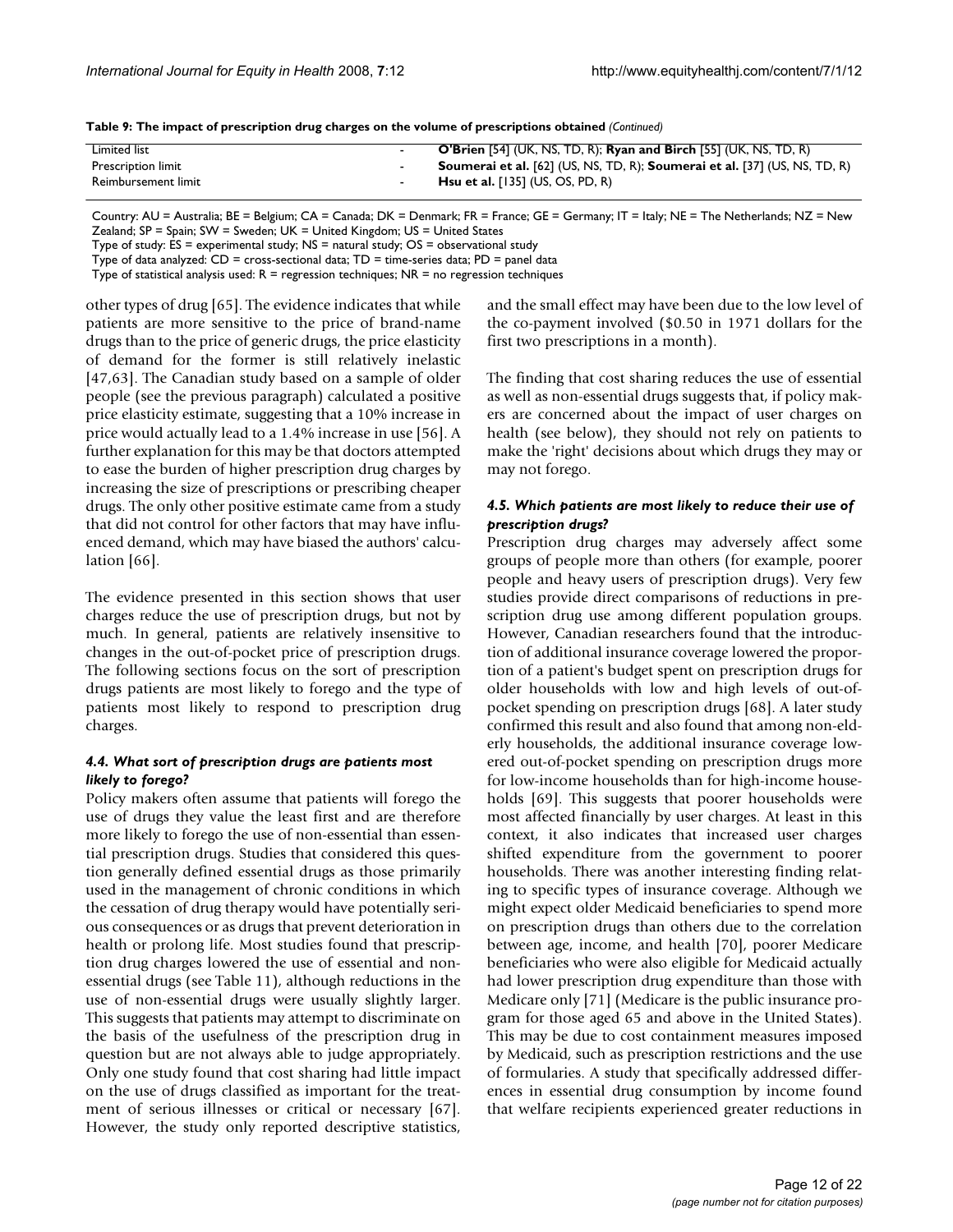| Paper                                         | Type of cost sharing                                        | <b>Price elasticity</b>            |
|-----------------------------------------------|-------------------------------------------------------------|------------------------------------|
| Anessi Pessina [150] (IT, OS, TD, R)          | Co-payment                                                  | -0.75 to -0.07                     |
| Carrin and Van Dael [177] (BE, OS, TS, R)     | Mixed system                                                | $-0.35$ to $-0.09$                 |
| Coulson and Stuart [146] (US, OS, CD, R)      | Primary insurance (vs. none)                                | $-0.18b$                           |
| Gardner et al. [29] (US, NS, TD, R)           | Co-payment                                                  | $-0.38$ to $-0.23$                 |
| <b>Gibson et al.</b> [90] (US, NS, PD, R)     | Multi-tier formulary (vs. 1- or 2-tiers)                    | $-0.27$ to $-0.03$                 |
| Grootendorst and Levine [56] (CA, OS, CD, R)  | Mixed system                                                | $-0.40$ to $0.14$                  |
| Grootendorst et al. [184] (CA, OS, CD, R)     | Supplementary insurance (vs. none)                          | $-0.13b$ to $-0.09b$               |
| Harris et al. [157] (US, NS, TD, R)           | Co-payment                                                  | $-0.17b$ to $-0.06b$               |
| Hughes and McGuire [158] (UK, NS, TD, R)      | Co-payment                                                  | $-0.37$ to $-0.32$                 |
| Klick and Stratmann [25] (US, OS, CD, R)      | Mixed system                                                | $-0.56$                            |
| Landsman et al. [65] (US, NS, TD, R)          | Multi-tier formulary (vs. 1- or 2-tiers)                    | $-1.15$ to $-0.10$                 |
| Lavers [162] (UK, NS, TD, R)                  | Co-payment                                                  | $-0.22$                            |
| <b>Li et al.</b> [31] (CA, NS, PD, R)         | Mixed system                                                | $-0.20$ to $-0.11$                 |
| Liebowitz et al. [48] (US, ES, CD, R)         | Co-insurance                                                | $-0.10b$                           |
| McManus et al. [165] (AU, NS, TD, R)          | Co-payment                                                  | $-0.80^{\rm b}$ to $-0.50^{\rm b}$ |
| Meissner et al. [66] (US, OS, CD, NR)         | Multi-tier formulary (increase in co-payment for all tiers) | -0.22 to 0.39                      |
| Mortimer [47] (US, OS, CD, R)                 | Mixed system                                                | $-1.91$ to $-0.03$                 |
| Motheral and Henderson [63] (US, NS, CD, R)   | Multi-tier formulary (vs. 1- or 2-tiers)                    | $-0.32d$                           |
| <b>O'Brien</b> [54] (UK, NS, TD, R)           | Co-payment                                                  | $-0.64$ to $-0.23$                 |
| <b>Puig-Junoy</b> [174] (SP, OS, TD, R)       | Co-insurance                                                | $-0.13$                            |
| <b>Ryan and Birch</b> [55] (UK, NS, TD, R)    | Co-payment                                                  | -0.11 to --0.09                    |
| <b>Smith [89] (US, OS, CD, R)</b>             | Mixed system                                                | $-0.10$                            |
| <b>Smith and Watson</b> [169] (UK, OS, CD, R) | Co-payment                                                  | $-0.58c$                           |
| Van Doorslaer [180] (BE, NS, TD, R)           | Change from co-payment to co-insurance                      | $-0.60$ to $-0.06$                 |
| Van Vliet et al. [178] (NE, OS, CD, R)        | Deductible                                                  | $-0.02$                            |

**Table 10: Estimates of the elasticity of demand for prescription drugsa**

a In some cases the authors of a paper may have reported a different kind of elasticity and where possible we have recalculated their estimates to reflect the standard definitions of elasticity. Whether we used an arc, point or constant elasticity calculation depended on the type of statistical analysis used and the kind of information reported by the authors.

 $b$ Calculated by the authors of this paper using the arc elasticity formula:  $e_d = ((Q_2 - Q_1)/(Q_2 + Q_1))((P_2 + P_1)/(P_2 - P_1))$ .

 $^c$ Calculated by the authors of this paper using a log-linear calculation:  $e_d$  =  $B_j\bar{x}$  , where  $B_j$  represents the coefficient on the price variable and  $\bar{x}$  is the mean price.

<sup>d</sup>Calculated by the authors of this paper using the point elasticity formula:  $e_d = ((Q_2 - Q_1)/(Q_1))((P_1)/(P_2 - P_1))$ 

Country: AU = Australia; BE = Belgium; CA = Canada; IT = Italy; NE = The Netherlands; SP = Spain; UK = United Kingdom; US = United States

Type of study:  $ES =$  experimental study;  $NS =$  natural study;  $OS =$  observational study

Type of data analyzed:  $CD = cross-sectional data$ ;  $TD = time-series data$ ;  $PD = panel data$ 

Type of statistical analysis used:  $R =$  regression techniques;  $NR =$  no regression techniques

essential drug use than older people, even when there was an annual out-of-pocket maximum in place [72].

Other studies indirectly compared sensitivity to prescription drug charges among different groups by comparing price elasticity estimates. Among the general population, price elasticity estimates showed that a 10% increase in price would lead to a 0.2 to 4.6% decrease in use based on non-aggregate data and a 0.9 to 8.0% decrease in use based on aggregate data. Changes in use for older people ranged from a 5.6% reduction to a 0.9% increase based on non-aggregate data, and the only study using aggregate data found a reduction of 5.1% [62]. Meanwhile reductions in use for poorer people ranged from 0.3 to 2.0% based on non-aggregate data and 0.5 to 4.0% based on aggregate data. These estimates suggest that poorer and older people are not more sensitive to price, in contrast to earlier literature reviews which found that poorer people were most sensitive and older people least sensitive to

price [2,5]. Our results may differ due to newer estimates or estimates not considered in the earlier reviews. However, new statistical techniques such as meta-regression analysis also indicate that large variations in elasticity estimates may be influenced by publication bias (where journals favour papers with significant elasticity values), study characteristics, and institutional settings [73]. It is therefore difficult to make inferences regarding the distributional consequences of user charges based on elasticity estimates alone.

The few studies that have directly compared changes in the use of prescription drugs (in response to user charges) among different age or income groups have generally found that poorer people are more likely to lower their use when faced with higher prices. But there is a need for more research in this area, as the indirect evidence provided by elasticity estimates produces different results.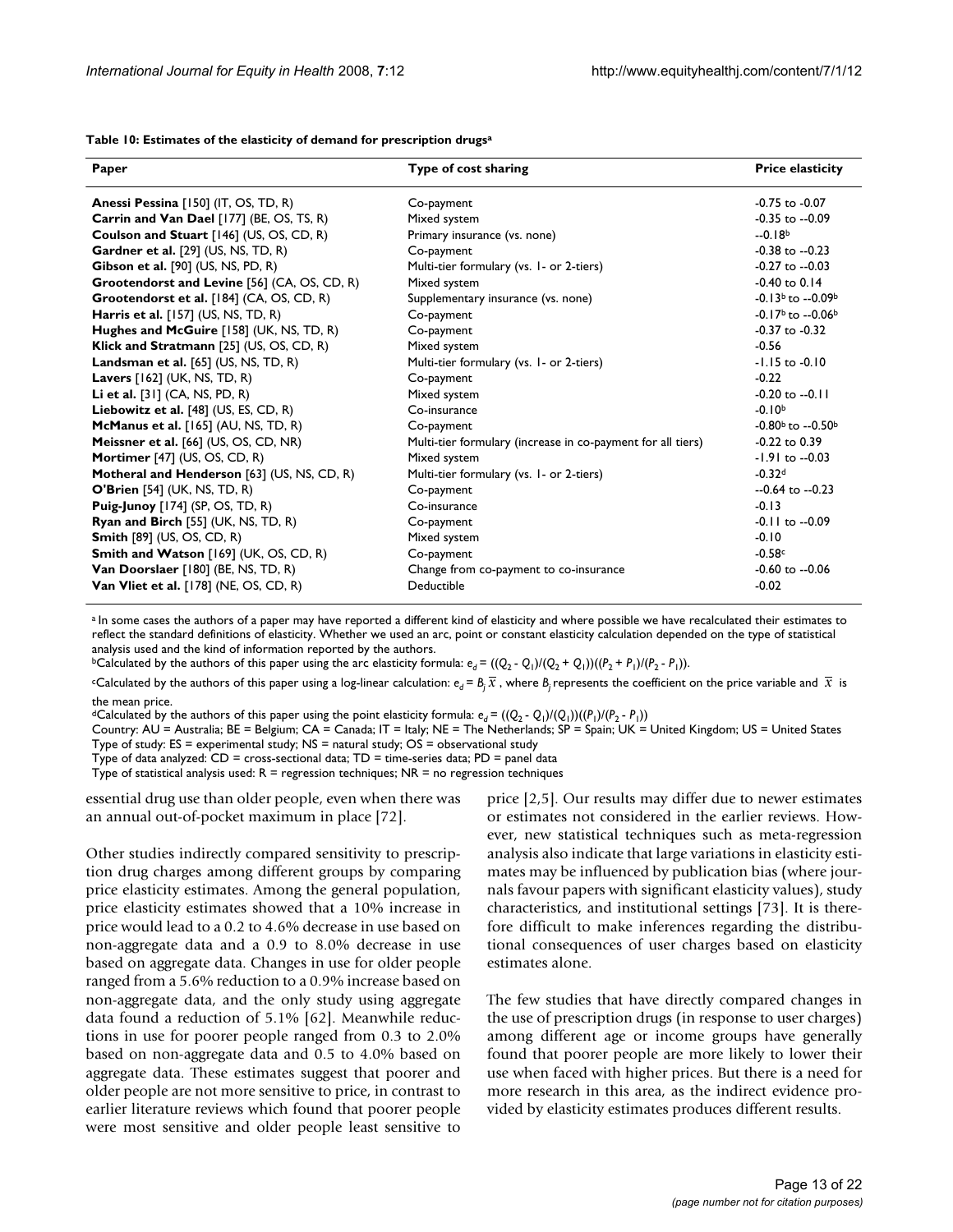# *4.6. How do prescription drug charges affect health?*

Datasets of sufficient longitude for the analysis required to assess the impact of user charges on health are scarce. Consequently, there are few direct attempts to answer this question. The RAND experiment found that there were only small differences in adult and child health status between those receiving 'free' care and those subject to user charges. However, it was not able to measure the long-term health effects of reductions in use, and few of its studies specifically linked prescription drug charges to health status. With regard to prescription drugs, the experiment found that people with higher levels of education used more OTC drugs and spent a larger proportion of their drug budget on OTC products (Leibowitz 1989). If, as this suggests, poorer people face financial and other barriers to access to OTC drugs (a substitute for prescription drugs), prescription drug charges are likely to have a greater negative effect on their health status.

Some non-experimental studies have also tried to assess the health impact of prescription drug charges. A Canadian study examined the impact of a change from no copayment for people receiving social assistance and a small co-payment (CDN \$2) with a CDN \$100 out-of-pocket maximum for older people to 25% co-insurance with an annual maximum prescription charge of CDN \$200– \$925, depending on income [72]. The authors found that higher prescription charges increased hospitalisation rates, nursing home admissions, and mortality associated with reductions in the use of essential drugs. However, a separate study of the same change in user charges found that cost sharing had no impact on mortality or readmissions for complications among a group of older people who had experienced a heart attack [30]. Another study considered a natural experiment in which low-income patients with cardiovascular disease who did not have prescription drug coverage were given free drugs [74]. The study found that average blood pressure declined among patients with hypertension and average LDL fell among patients receiving free lipid-lowering drugs. A study of older people who had restricted their use of prescription drugs due to cost found that they experienced greater declines in health status compared with people who had not restricted use for cost reasons [75]. An Italian study looked at the correlation between co-payments, adherence to treatment and health in a sample of hypertension patients [76]. It found that the abolition of co-payments lowered the mortality rate for low-adherent patients by 0.7 percentage points, but had no effect on the mortality rate for high-adherent patients.

Other studies have attempted to address health outcomes indirectly, examining the effect of prescription drug charges on the use of essential vs. non-essential drugs (see Section 3.4) and on adherence to treatment. The financial burden imposed by user charges may induce patients to adopt strategies that affect adherence to a particular treatment regime. For example, patients may cut pills in half or skip doses. Most of the 22 studies that focused on adherence found that patients were less likely to adhere to treatment when faced with a co-payment, even if the copayment was relatively small [77] (see Table 12). However, patients who faced co-payments were more likely to adhere to treatment regimes for diabetes than patients who faced co-insurance rates [78]. This difference may be due to patients' uncertainty about how changes in the price of drugs will affect their out-of-pocket spending under co-insurance [78]. Patients with co-payments may also be able to obtain larger prescriptions to avoid higher out-of-pocket costs, an option unavailable to those with co-insurance.

**Table 11: The impact of prescription drug charges on the use of essential and non-essential medicines**

| Variable                                                        | Use of essential<br>medicines | Use of non-essential<br>medicines | <b>Studies</b>                                                                                                                                                                      |
|-----------------------------------------------------------------|-------------------------------|-----------------------------------|-------------------------------------------------------------------------------------------------------------------------------------------------------------------------------------|
| Co-payment                                                      |                               |                                   | <b>McManus et al.</b> [165] (AU, NS, TD, R)                                                                                                                                         |
| Co-payment                                                      | 0                             |                                   | Brian and Gibbens [67] (US, ES, CD, NR)                                                                                                                                             |
| Co-insurance                                                    |                               |                                   | <b>Foxman et al.</b> [172] (US, ES, CD, R)                                                                                                                                          |
| Change from<br>co-payment to co-insurance<br>and annual maximum |                               |                                   | <b>Tamblyn et al.</b> [72] (CA, NS, TD, R)                                                                                                                                          |
| Prescription limit                                              |                               |                                   | <b>Fortress et al.</b> [190] (US, NS, PD, R);<br>Martin and McMillan [173] (US, NS, TD,<br>R); Soumerai et al. [62] (US, NS, TD, R);<br><b>Soumerai et al.</b> [38] (US, NS, TD, R) |
| Prescription limit                                              |                               |                                   | <b>Soumerai et al.</b> [62] (US, NS, TD, R)                                                                                                                                         |

Country: AU = Australia; CA = Canada; US = United States

Type of study: ES = experimental study; NS = natural study; OS = observational study Type of data analyzed:  $CD =$  cross-sectional data;  $TD =$  time-series data;  $PD =$  panel data Type of statistical analysis used:  $R =$  regression techniques;  $NR =$  no regression techniques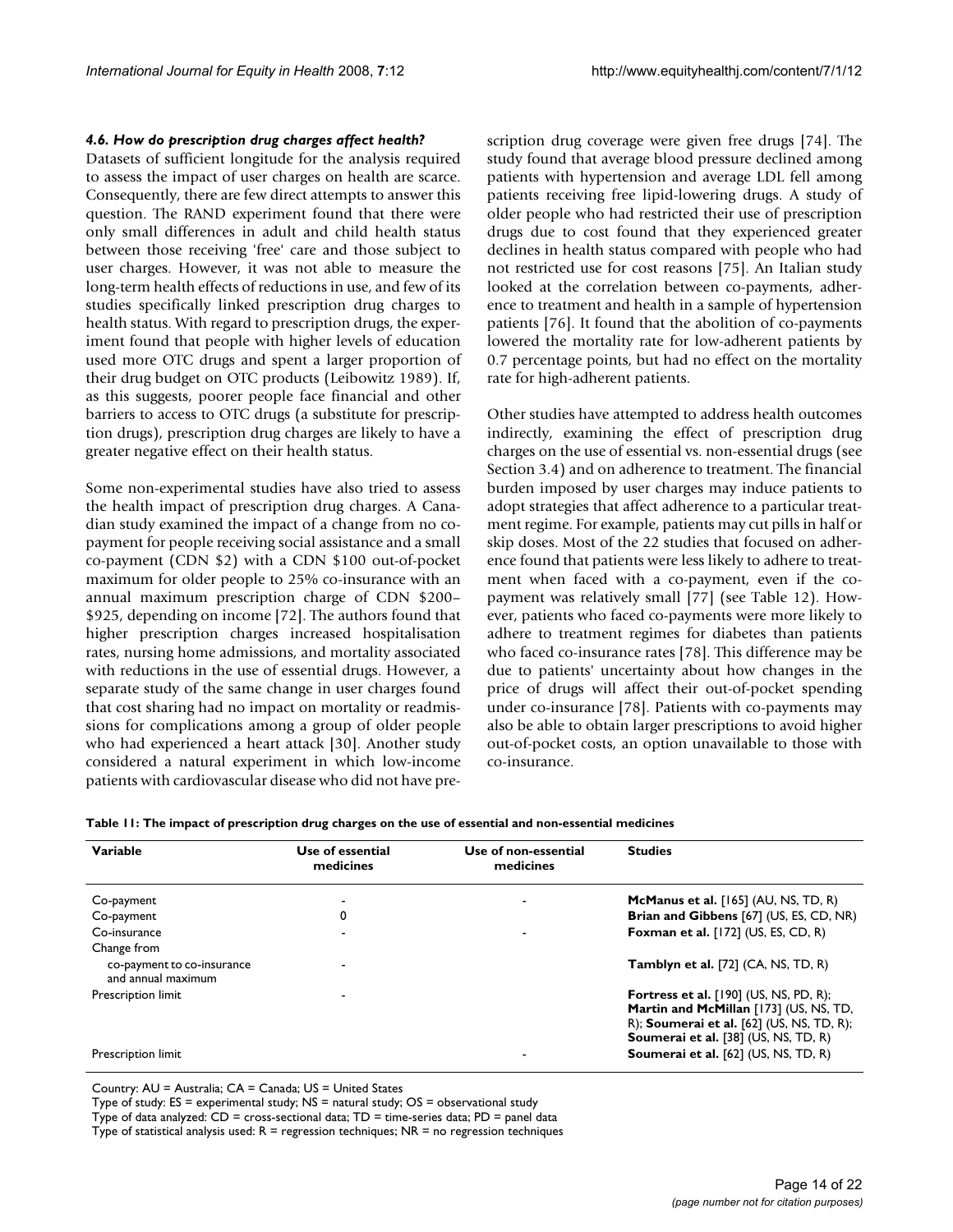Adherence was also problematic for patients with a multitier formulary (vs. a two-tier formulary) [65] and for those who purchased non-preferred drugs in a multi-tier formulary (as opposed to generic or preferred drugs) [79,80]. Having any type of insurance coverage increased adherence to treatment, while the existence of a limit on the number of reimbursable prescriptions had the opposite effect [35,81]. The only study to find no effect on adherence examined the impact of a change from a CDN \$2 copayment to an income-related deductible (CDN \$0 to \$350) and 25% co-insurance with an income-related annual maximum (CDN \$200 – \$750) among a group of people who had all had experienced heart attacks [30]. As this paper focused on patients who were chronically ill and had experienced an adverse event related to their illness, it is not surprising that they adhered to their treatment. However, the study did not measure patients' adherence to other medications unrelated to cardiovascular disease, and it is possible that these patients lowered their adherence to other medications in order to be able to pay for cardiovascular treatment.

Overall, most studies that directly or indirectly considered the impact of prescription drug charges on health concluded that they lowered or were likely to lower health status because they led patients to forego the use of essential drugs, reduced adherence to treatment, and increased the likelihood of needing more intensive care and of dying. In the RAND experiment, the health effects of user charges (for all health services, not just prescription drugs) were more pronounced among low-income groups, in spite of an income-related annual maximum ceiling on out-ofpocket expenditure. This suggests that protection mechanisms do not always protect high-risk households.

# **5. What impact do prescription drug charges have on efficiency and equity?**

There is no doubt that user charges reduce the use of prescription drugs and, therefore, enhance allocative efficiency as defined by standard welfare economics. However, as we argued at the beginning of this article, the unrealistic assumptions that must accompany a normative understanding of allocative efficiency limit its relevance to health policy. In assessing the impact of prescription drug charges on efficiency, we prefer an interpretation of efficiency more commonly used to evaluate policy: one that focuses on improving health through the provision of effective health care. From this perspective, the cost, health, and distributional consequences of prescription drug charges can be seen to lower efficiency. In the following paragraphs we examine the policy implications of each of these consequences in turn.

# *Implications for health care costs*

Almost all the studies we review conclude that prescription charges reduce the use of prescription drugs. However, they also show that most patients are not particularly sensitive to changes in the out-of-pocket price of prescription drugs. Put in economic terms, the demand for prescription drugs is price inelastic. This result is not surprising when we consider the pivotal role of doctors in prescribing drugs, which must have some bearing on patients' views about the necessity of taking such drugs, even when the financial outlay involved may be high. It may also be linked to unmeasured factors, including patient strategies to limit costs, such as obtaining higher doses of the same medication or cutting pills in half. But the implications for policy are profound. Because patients' overall response to prescription drug charges is muted, these charges fail to achieve large or long-term reductions in total prescription drug expenditure at the same time as they succeed in increasing patients' out-ofpocket spending on prescription drugs. What this suggests is that one of the main effects of prescription drug charges is to shift costs from third party payers (public or private) to patients. Indeed, a policy change in the Canadian province of British Columbia that slightly lowered prescription drug user charges for low-income groups and substantially increased them for middle- and higher-income groups directly transferred around CDN \$134 million in prescription drug costs from the provincial government budget to patients, leading to substantial cost savings for the public purse [82].

There is some evidence to suggest that patients and producers respond to policies that enable patients to choose lower-cost drugs (for example, generic substitutes for brand-name drugs in multi-tier formularies or drugs available at the reference price), which has some effect on total and out-of-pocket expenditure on prescription drugs. However, as with reductions in the quantity of drugs consumed, the cost savings generated by reductions in price are usually limited and are one-off events. Nevertheless, by giving patients access to cheaper drugs, reference pricing or tiered formularies seem to prevent patients from turning to more expensive forms of free health care (inpatient, emergency, or long-term care) as a way of avoiding prescription drug charges. In contrast, standard prescription drug charges lead to increased use of these resourceintensive services, which results in higher levels of total expenditure on health care and undermines efforts to improve efficiency in the delivery of health care. From this we conclude that prescription drug charges should not be relied on to contain prescription drug costs in the longer term, or the costs of health care more generally. We recommend that policy makers monitor the impact of prescription drug charges (and other user charges) on the use of alternative health services.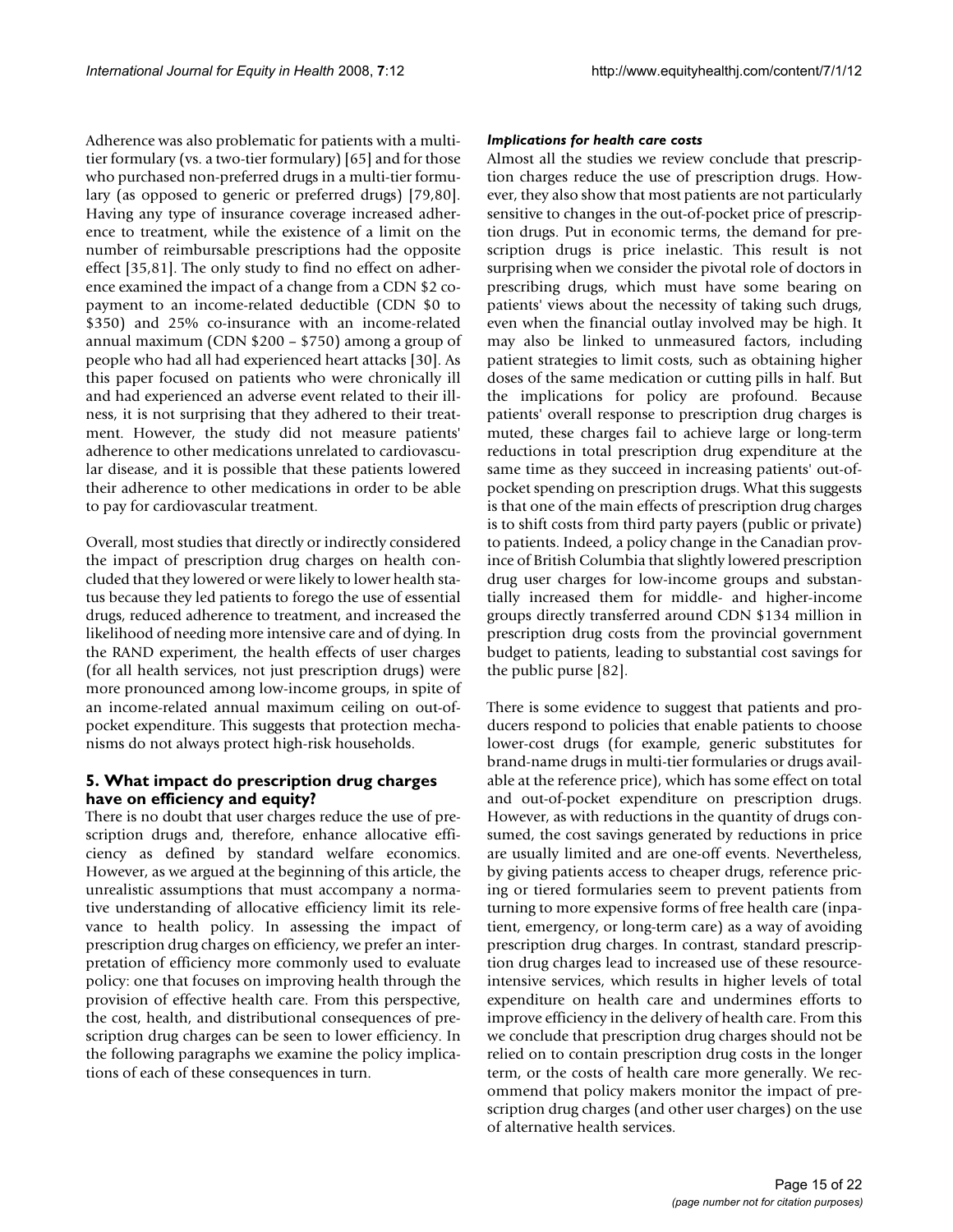| Variable                                                    | <b>Compliance Study</b>  |                                                                                                                                                                              |
|-------------------------------------------------------------|--------------------------|------------------------------------------------------------------------------------------------------------------------------------------------------------------------------|
| Co-payment                                                  |                          | Atella et al. [76] (IT, NS, CD, R); Gibson et al. [191] (US, OS, CD, R); Poirier<br>et al. [77] (CA, NS, TD, NR)                                                             |
| Co-payment                                                  | 0                        | Poirier et al. [77] (CA, NS, TD, NR)                                                                                                                                         |
| Multi-tier formulary (vs. 1- or 2-tiers)                    |                          | <b>Landsman et al.</b> [65] (US, NS, TD, R); <b>Shrank et al.</b> [79] (US, OS, CD, R);<br><b>Taira et al.</b> [80] (US, OS, CD, R)                                          |
| Co-insurance                                                | $\overline{\phantom{0}}$ | <b>Reuveni et al.</b> [192] (IS, OS, CD, R)                                                                                                                                  |
| Mixed system                                                | $\overline{\phantom{0}}$ | <b>Ellis et al.</b> [193] (US, OS, CD, R); <b>Goldman et al.</b> [194] (US, OS, CD, R);<br>Mojtabai and Olfson [195] (US, OS, CD, R); Piette et al. [196] (US, OS, CD,<br>R) |
| Change from                                                 |                          |                                                                                                                                                                              |
| co-payment to deductible and co-insurance                   | 0                        | <b>Pilote et al.</b> [30] $(CA, NS, CD, R)$                                                                                                                                  |
| Has co-insurance (vs. has co-payment)<br>Insurance coverage |                          | Dor and Encinosa [78] (US, OS, CD, R)                                                                                                                                        |
| Primary (vs. none)                                          | $\ddot{}$                | <b>Kennedy and Erb</b> [197] (US, OS, CD, NR); <b>Piette et al.</b> [196] (US, OS, CD, R);<br><b>Thomas et al.</b> $[144]$ (US, OS, CD, R)                                   |
| Primary public (vs. private)                                | $\overline{\phantom{a}}$ | Dodrill et al. [198] (US, OS, CD, NR)                                                                                                                                        |
| Supplementary (vs. none)                                    | +                        | Col et al. [199] (US, OS, CD, R); Safran et al. [200] (US, OS, CD, R); Schoen<br>et al. [74] (US, NS, CD, NR); Steinman et al. [201] (US, OS, CD, R)                         |
| Prescription limit                                          |                          | <b>Cox et al.</b> [35] (US, OS, CD, R); <b>Schulz et al.</b> [81] (US, NS, CD, NR)                                                                                           |

#### **Table 12: The impact of prescription drug charges on adherence to treatment**

Country: CA = Canada; IS = Israel; IT = Italy; US = United States

Type of study: ES = experimental study; NS = natural study; OS = observational study

Type of data analyzed:  $CD = cross-sectional data$ ;  $TD = time-series data$ ;  $PD = panel data$ 

Type of statistical analysis used:  $R =$  regression techniques;  $NR =$  no regression techniques

#### *Implications for health*

Few studies examined the impact of prescription drug charges on health, perhaps due to the difficulty of obtaining the long-term data required to do so. In general, those that directly considered health effects concluded that prescription drug charges increased the likelihood of needing more intensive care and, ultimately, of dying. The handful of studies that found that prescription drug charges had no negative effect on health usually focused on the use of drugs for chronic conditions among chronically ill people, a group we might expect to be less likely to lower use. A larger number of studies examined health effects indirectly, looking at the impact of prescription drug charges on adherence to treatment and the use of essential and non-essential drugs as proxy indictors for health. Most studies found that user charges lowered adherence to treatment and reduced the use of essential and non-essential drugs, strongly suggesting a negative impact on health.

The finding about reduced use of essential drugs indicates that the information asymmetry inherent in so many aspects of health care also affects the use of prescription drugs. Consequently, unless charging policies are specifically designed to direct patients towards or away from the use of particular types of drugs, their effect is likely to be indiscriminate. And if user charges adversely affect health, it is hard to see how they can lead to efficiency gains. Finally, reductions in the use of essential drugs suggest that in some cases patients may be unwilling or unable to pay for essential drugs, raising questions about equity.

#### *Implications for equity*

If a key effect of prescription drug charges is to shift the costs of prescription drugs from public to private sources of finance, the impact on equity in finance is highly likely to be negative. International evidence consistently demonstrates that user charges are a regressive form of health care finance, requiring the poor to pay more for health care as a proportion of their income than the rich [83,84]. And in OECD countries, where levels of public spending on health care are usually high as a proportion of total spending, user charges undermine the equity (and efficiency) gains achieved by pooling financial resources across groups of people and over time.

Prescription drug charges are also likely to lower equity in the use of health care. Although elasticity estimates did not show low-income groups to be more sensitive to price than others, studies found that poorer people reduced their use of prescription drugs even when co-payment levels were very low. Low-income groups may already face significant financial and non-financial barriers to accessing prescription drugs, some possibly related to other cost control mechanisms in place, as the lower levels of drug expenditure incurred by Medicaid beneficiaries (vs. the privately-insured) in the United States suggest. Similarly, while older people seem to be less sensitive to price, the financial burden they face may be substantial if they are heavy users of prescription drugs. In the absence of substantial research into inequity in the use of prescription drugs, the results of studies examining inequity in the use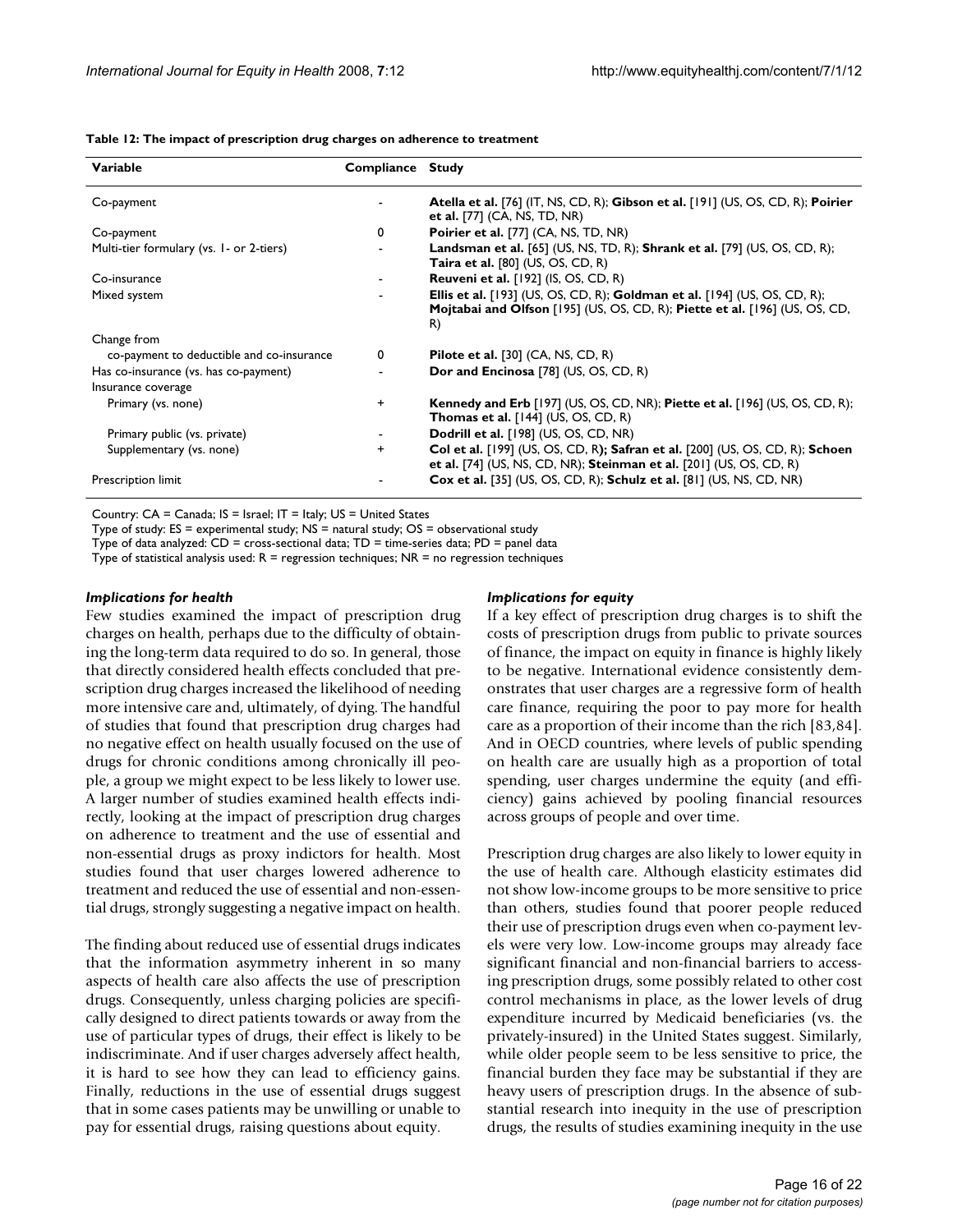of other forms of health care may be instructive. For example, international research has found significant pro-rich inequity in the use of general practitioners in the United States and Mexico but not in other high-income countries [85]. As prescription drug charges are more prevalent than other user charges, we infer that inequity in the use of prescription drugs may be an issue in some countries. Horizontal inequity may also be an issue in countries where prescription drug charges for low-income and older people can vary significantly from region to region (for example, in Canada and the United States). Further research in this area might contribute to lowering inequity in the use of prescription drugs and other forms of health care.

Correlations between income, age, and health [70], combined with some evidence to show that poorer people are sensitive to price and that the health effects of user charges (for all health services, not just prescription drugs) are more pronounced among low-income groups, suggest that policy makers should focus on protecting poorer and older groups and heavy users of prescription drugs from the financial burden of user charges. In some countries protection mechanisms in the form of exemptions or reduced rates cover groups not considered to be particularly vulnerable, such as high-income older people. This may be motivated by dislike of the administrative costs and stigma associated with means testing, forcing policy makers to balance concerns for equity with concerns for administrative efficiency and political fall-out. In other countries voluntary insurance may be the predominant protection mechanism, but as it only protects those who are able to pay for it, its impact may be limited and it may even exacerbate inequalities in access.

The extent to which protection mechanisms are effective depends on the context, particularly the form and scope of the protection mechanisms involved. Only a few studies have specifically examined this issue. A Canadian study found that a change from a fixed deductible to an incomerelated deductible was not adequate to protect lowincome people [53]. Conversely, the introduction of drug benefit programs in another part of the country did manage to ensure access for low-income groups [68,69]. Where protection mechanisms target groups of people, individuals who are just above the threshold for exemption from prescription charges may be particularly disadvantaged. Again, few studies have explicitly addressed this question. Most of the relevant research involves US data and shows that individuals who are just above the Medicaid threshold are more likely to be uninsured than higherincome people and may therefore face substantial access barriers.

# *Policy options*

The evidence we have reviewed suggests two main options for policy makers wanting to use prescription drug charges to improve efficiency without lowering equity. First, enable patients to opt for cheaper alternatives such as generic vs. brand-name drugs or drugs that are cost-effective. While the cost savings involved may be limited, these policies have the advantage of contributing to efficiency in health care delivery. Second, introduce mechanisms to protect poorer people and heavy users of prescription drugs. Although research in these areas is limited, we suggest that smarter cost sharing systems would be carefully designed to ensure that protection mechanisms reflect need, are consistently applied, and do not conflict with other health policy goals. For example, voluntary insurance only protects those who can afford it and counteracts efforts to moderate demand, while fine-tuning exemption schemes through greater use of targeting (usually by means testing) may enhance equity at the expense of administrative efficiency. As a result of expanded exemption schemes, the burden of paying for prescription drugs may fall on the working population, who in many cases already make a significant contribution to financing health care. This involves economic and political tradeoffs and decisions should reflect an open debate about values and goals. Similarly, while tiered formularies generate some cost savings, they may incur both administrative and political costs, particularly if they aim to promote cost-effectiveness.

Perhaps the smartest strategy would be to target those who research, manufacture, prescribe, and dispense drugs. Improvements in medical technologies (including drugs) leading to wider use are generally acknowledged to be the main driver of health care expenditure [86]. This implies a need for more research on the relationship between prescription drug charges and the diffusion of new technology. It also suggests that, rather than targeting patients through user charges, policy makers should focus on the incentives facing pharmaceutical companies, physicians, and pharmacists. The political economy of health systems may not make this an attractive option, but it is these groups who bear much of the responsibility for making decisions about the availability, use, and cost of prescription drugs.

# **Competing interests**

The authors declare that they have no competing interests.

# **Authors' contributions**

The article was conceived by MCG and EM, and the first draft was written by MCG and ST. Subsequent versions were revised by MCG, ST, and EM. All authors read and approved the final manuscript.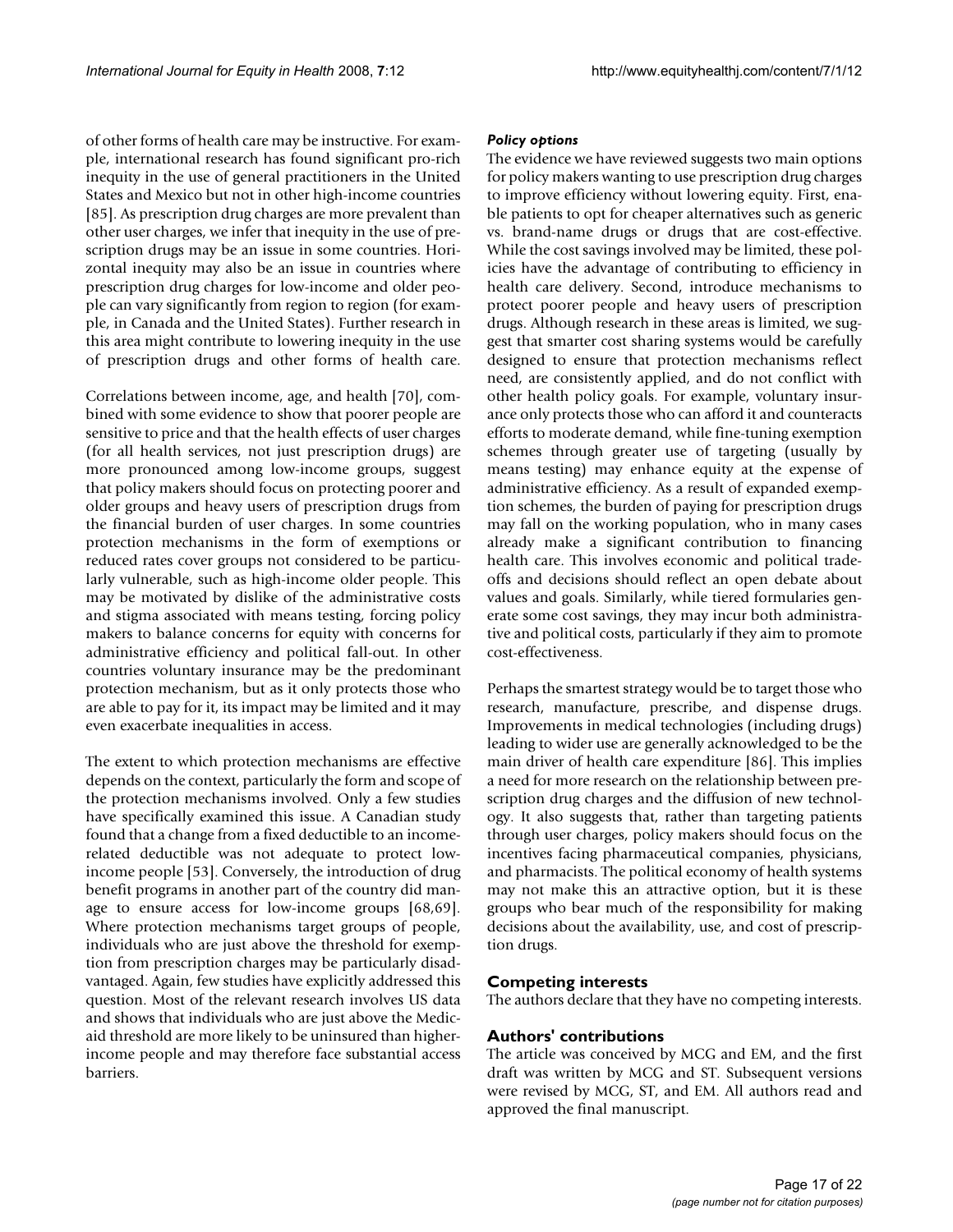### **Acknowledgements**

Marin Gemmill acknowledges the support of an educational grant from the Merck Company Foundation Program on Pharmaceutical Policy Issues. We would like to thank Paul Grootendorst for providing information related to the elasticity calculations. The authors would also like to thank Birgit Trukeschitz, Cristina Masseria, Joan Costa-Font, Aurelia Nguyen, Paula Majanen, Caroline Holmqvist, and Tine Van Criekinge for their help in translating articles.

### **References**

- 1. Organisation for Economic Co-operation and Development: **OECD Health Data 2005.** Organisation for Economic Co-operation and Development; 2005.
- 2. Lexchin J, Grootendorst PV: **[Effects of prescription drug user](http://www.ncbi.nlm.nih.gov/entrez/query.fcgi?cmd=Retrieve&db=PubMed&dopt=Abstract&list_uids=15088676) [fees on drug and health services use and on health status in](http://www.ncbi.nlm.nih.gov/entrez/query.fcgi?cmd=Retrieve&db=PubMed&dopt=Abstract&list_uids=15088676) vulnerable populations: a systematic review of the evidence.** *International Journal of Health Services* 2004, **34(1):**101-122.
- Rice T, Matsuoka KY: The impact of cost-sharing on appropri**ate utilization and health status: a review of the literature on seniors.** *Medical Care Research and Review* 2004, **61(4):**415-452.
- 4. Maio V, Pizzi L, Roumm AR, Clarke J, Goldfarb NI, Nash DB, Chess D: **Pharmacy Utilization and the Medicare Modernization Act.** *Milbank Quarterly* 2005, **83(1):**99-128.
- 5. Smith D, Kirking D: **[Impact of consumer fees on drug utilisa](http://www.ncbi.nlm.nih.gov/entrez/query.fcgi?cmd=Retrieve&db=PubMed&dopt=Abstract&list_uids=10147046)[tion.](http://www.ncbi.nlm.nih.gov/entrez/query.fcgi?cmd=Retrieve&db=PubMed&dopt=Abstract&list_uids=10147046)** *Pharmacoeconomics* 1992, **2(4):**335-342.
- 6. Hurley J, Arbuthnot-Johnson N: **The effects of co-payments within drug reimbursement programs.** *Canadian Public Policy* 1991, **17(4):**473-489.
- 7. Gibson TB, Ozminkowski RJ, Goetzel RZ: **[The effects of prescrip](http://www.ncbi.nlm.nih.gov/entrez/query.fcgi?cmd=Retrieve&db=PubMed&dopt=Abstract&list_uids=16268755)[tion drug cost sharing: a review of the evidence.](http://www.ncbi.nlm.nih.gov/entrez/query.fcgi?cmd=Retrieve&db=PubMed&dopt=Abstract&list_uids=16268755)** *American Journal of Managed Care* 2005, **11(11):**730-740.
- 8. Adams AS, Soumerai SB, Ross-Degnan D: **[The case for a Medicare](http://www.ncbi.nlm.nih.gov/entrez/query.fcgi?cmd=Retrieve&db=PubMed&dopt=Abstract&list_uids=11274510) [drug coverage benefit: a critical review of the empirical evi](http://www.ncbi.nlm.nih.gov/entrez/query.fcgi?cmd=Retrieve&db=PubMed&dopt=Abstract&list_uids=11274510)[dence.](http://www.ncbi.nlm.nih.gov/entrez/query.fcgi?cmd=Retrieve&db=PubMed&dopt=Abstract&list_uids=11274510)** *Annual Review of Public Health* 2001, **22:**49-61.
- 9. Soumerai SB, Ross-Degnan D, Fortess EE, Abelson J: **[A critical anal](http://www.ncbi.nlm.nih.gov/entrez/query.fcgi?cmd=Retrieve&db=PubMed&dopt=Abstract&list_uids=8510601)[ysis of studies of state drug reimbursement policies:](http://www.ncbi.nlm.nih.gov/entrez/query.fcgi?cmd=Retrieve&db=PubMed&dopt=Abstract&list_uids=8510601) [research in need of discipline.](http://www.ncbi.nlm.nih.gov/entrez/query.fcgi?cmd=Retrieve&db=PubMed&dopt=Abstract&list_uids=8510601)** *Milbank Q* 1993, **71(2):**217-252.
- 10. Lopez-Casasnovas G, Puig-Junoy J: **Review of the literature on reference pricing.** *Health Policy* 2000, **54(2):**87–123.
- 11. Aaserud M, Dahlgren AT, Kösters JP, Oxman AD, Ramsay C, Sturm H: **Pharmaceutical policies: effects of reference pricing, other pricing, and purchasing policies (review).** *Cochrane Database Systematic Review* 2006, **19(2):**CD005979.
- 12. Gleason PP, Gunderson BW, Gericke KR: **[Are incentive-based](http://www.ncbi.nlm.nih.gov/entrez/query.fcgi?cmd=Retrieve&db=PubMed&dopt=Abstract&list_uids=15644478) [formularies inversely associated with drug utilization in](http://www.ncbi.nlm.nih.gov/entrez/query.fcgi?cmd=Retrieve&db=PubMed&dopt=Abstract&list_uids=15644478) [managed care?](http://www.ncbi.nlm.nih.gov/entrez/query.fcgi?cmd=Retrieve&db=PubMed&dopt=Abstract&list_uids=15644478)** *The Annals of Pharmacotherapy* 2005, **39(2):**339-345.
- 13. Thomson S, Mossialos E: **Influencing demand for drugs through cost sharing.** In *Regulating Pharmaceuticals in Europe: Striving for Efficiency, Equity and Quality* Edited by: Mossialos E, Mrazek M, Walley T. Berkshire , Open University Press; 2004:227-244.
- 14. Grootendorst PV: **Prescription drug insurance and reimbursement.** In *Elgar Companion to Health Economics* Edited by: Jones A. Cheltenham , Elgar; 2006.
- 15. Huttin C: **[The use of prescription charges.](http://www.ncbi.nlm.nih.gov/entrez/query.fcgi?cmd=Retrieve&db=PubMed&dopt=Abstract&list_uids=10133137)** *Health Policy* 1994, **27(1):**53-73.
- 16. Gerdtham U, Johannesson M: **[The impact of user charges on the](http://www.ncbi.nlm.nih.gov/entrez/query.fcgi?cmd=Retrieve&db=PubMed&dopt=Abstract&list_uids=10160475) [consumption of drugs.](http://www.ncbi.nlm.nih.gov/entrez/query.fcgi?cmd=Retrieve&db=PubMed&dopt=Abstract&list_uids=10160475)** *Pharmacoeconomics* 1996, **9(6):**478-483.
- 17. Reinhardt UE: **Reflections on the meaning of efficiency: can efficiency be separated from equity?** *Yale Law & Policy Review* 1992, **10(2):**302-315.
- 18. Pauly MV: **The economics of moral hazard: comment.** *The American Economic Review* 1968, **58(3):**531-537.
- 19. Culyer AJ, Evans RG: **[Mark Pauly on welfare economics: norma](http://www.ncbi.nlm.nih.gov/entrez/query.fcgi?cmd=Retrieve&db=PubMed&dopt=Abstract&list_uids=10159112)[tive rabbits from positive hats.](http://www.ncbi.nlm.nih.gov/entrez/query.fcgi?cmd=Retrieve&db=PubMed&dopt=Abstract&list_uids=10159112)** *Journal of Health Economics* 1996, **15(2):**243-251.
- 20. Williams A: **[Intergenerational equity: An exploration of the](http://www.ncbi.nlm.nih.gov/entrez/query.fcgi?cmd=Retrieve&db=PubMed&dopt=Abstract&list_uids=9158965) [fair innings argument .](http://www.ncbi.nlm.nih.gov/entrez/query.fcgi?cmd=Retrieve&db=PubMed&dopt=Abstract&list_uids=9158965)** *Health Economics* 1997, **6(2):**117 -1132.
- 21. World Health Organization: **The World Health Report 2000: Health systems - Improving performance.** Geneva , World Health Organization; 2000.
- 22. Dougherty C: **Introduction to Econometrics.** Oxford , Oxford University Press; 2002.
- 23. Fairman KA, Motheral BR, Henderson RR: **[Retrospective, long](http://www.ncbi.nlm.nih.gov/entrez/query.fcgi?cmd=Retrieve&db=PubMed&dopt=Abstract&list_uids=14749153)[term follow-up study of the effect of three-tier prescription](http://www.ncbi.nlm.nih.gov/entrez/query.fcgi?cmd=Retrieve&db=PubMed&dopt=Abstract&list_uids=14749153) drug co-payment system on pharmaceutical and other med[ical utilization and costs.](http://www.ncbi.nlm.nih.gov/entrez/query.fcgi?cmd=Retrieve&db=PubMed&dopt=Abstract&list_uids=14749153)** *Clinical Therapeutics* 2003, **25(12):**3147-3161.
- 24. Huskamp HA, Deverka PA, Epstein AM, Epstein RS, McGuigan KA, Frank RG: **[The effect of incentive-based formularies on pre](http://www.ncbi.nlm.nih.gov/entrez/query.fcgi?cmd=Retrieve&db=PubMed&dopt=Abstract&list_uids=14657430)[scription-drug utilization and spending.](http://www.ncbi.nlm.nih.gov/entrez/query.fcgi?cmd=Retrieve&db=PubMed&dopt=Abstract&list_uids=14657430)** *New England Journal of Medicine* 2003, **349(23):**2224-2232.
- 25. Klick J, Stratmann T: **[How Sensitive are Seniors to the Price of](http://www.ncbi.nlm.nih.gov/entrez/query.fcgi?cmd=Retrieve&db=PubMed&dopt=Abstract&list_uids=15842084) [Prescription Drugs?](http://www.ncbi.nlm.nih.gov/entrez/query.fcgi?cmd=Retrieve&db=PubMed&dopt=Abstract&list_uids=15842084)** Tallahassee , Florida State University College of Law ; 2005.
- 26. Grootendorst PV: **Health care policy evaluation using longitudinal insurance claims data: an application of the panel tobit estimator.** *Econometrics and Health Economics* 1997, **6(4):**365-382.
- Lurk JT, DeJong DJ, Woods TM, Knell ME, Carroll CA: [Effects of](http://www.ncbi.nlm.nih.gov/entrez/query.fcgi?cmd=Retrieve&db=PubMed&dopt=Abstract&list_uids=14986557) **[changes in patient cost sharing and drug sample policies on](http://www.ncbi.nlm.nih.gov/entrez/query.fcgi?cmd=Retrieve&db=PubMed&dopt=Abstract&list_uids=14986557) prescription drug costs and utilization in a safety-net-pro[vider setting.](http://www.ncbi.nlm.nih.gov/entrez/query.fcgi?cmd=Retrieve&db=PubMed&dopt=Abstract&list_uids=14986557)** *American Journal of Health-System Pharmacy* 2004, **61(3):**267-272.
- 28. Motheral BR, Fairman KA: **[Effect of a three-tier prescription](http://www.ncbi.nlm.nih.gov/entrez/query.fcgi?cmd=Retrieve&db=PubMed&dopt=Abstract&list_uids=11717571) [copay on pharmaceutical and other medical utilization.](http://www.ncbi.nlm.nih.gov/entrez/query.fcgi?cmd=Retrieve&db=PubMed&dopt=Abstract&list_uids=11717571)** *Medical Care* 2001, **39(12):**1293-1304.
- 29. Gardner LB, Javitz HS, Recine BP: **Pharmaceutical Use and Cost among Insured Elderly.** Rockville , Agency for Health Care Policy and Research; 1997.
- 30. Pilote L, Beck C, Richard H, Eisenberg MJ: **[The effects of cost-shar](http://www.ncbi.nlm.nih.gov/entrez/query.fcgi?cmd=Retrieve&db=PubMed&dopt=Abstract&list_uids=12186169)[ing on essential drug prescriptions, utilization of Medical](http://www.ncbi.nlm.nih.gov/entrez/query.fcgi?cmd=Retrieve&db=PubMed&dopt=Abstract&list_uids=12186169) Care, and outcomes after acute myocardial infarction in eld[erly patients.](http://www.ncbi.nlm.nih.gov/entrez/query.fcgi?cmd=Retrieve&db=PubMed&dopt=Abstract&list_uids=12186169)** *Canadian Medical Association Journal* 2002, **167(3):**246-252.
- 31. Li X, Guh DP, Lacaille D, Esdaile JM, Anis AH: **The impact of cost sharing of prescription drug expenditures on health care utilization by the elderly: own- and cross-price elasticities.** *Health Policy* 2006, **doi:10.1016/j.healthpol.2006.11.002:**.
- Liebowitz A: [Substitution between prescribed and over-the](http://www.ncbi.nlm.nih.gov/entrez/query.fcgi?cmd=Retrieve&db=PubMed&dopt=Abstract&list_uids=2911221)**[counter medications.](http://www.ncbi.nlm.nih.gov/entrez/query.fcgi?cmd=Retrieve&db=PubMed&dopt=Abstract&list_uids=2911221)** *Medical Care* 1989, **27(1):**85-94.
- 33. Stuart BC, Grana J: **[Are prescribed and over-the-counter med](http://www.ncbi.nlm.nih.gov/entrez/query.fcgi?cmd=Retrieve&db=PubMed&dopt=Abstract&list_uids=7739273)[icines economic substitutes? A study of the effects of health](http://www.ncbi.nlm.nih.gov/entrez/query.fcgi?cmd=Retrieve&db=PubMed&dopt=Abstract&list_uids=7739273) [insurance on medicine choices by the elderly.](http://www.ncbi.nlm.nih.gov/entrez/query.fcgi?cmd=Retrieve&db=PubMed&dopt=Abstract&list_uids=7739273)** *Medical Care* 1995, **33(5):**487-501.
- 34. Caussat L, Glaude M: **Dépenses médicales et couverture sociale.** *Économie et Statistique* 1993, **265(5):**31-43.
- 35. Cox ER, Jernigan C, Coons SJ, Draugalis JL: **[Medicare beneficiaries'](http://www.ncbi.nlm.nih.gov/entrez/query.fcgi?cmd=Retrieve&db=PubMed&dopt=Abstract&list_uids=11242323) [management of capped prescription benefits.](http://www.ncbi.nlm.nih.gov/entrez/query.fcgi?cmd=Retrieve&db=PubMed&dopt=Abstract&list_uids=11242323)** *Medical Care* 2001, **39(3):**296-301.
- 36. Hazlet TK, Blough DK: [Health services utilization with refer](http://www.ncbi.nlm.nih.gov/entrez/query.fcgi?cmd=Retrieve&db=PubMed&dopt=Abstract&list_uids=12187178)**[ence drug pricing of histamine2 receptor antagonists in Brit](http://www.ncbi.nlm.nih.gov/entrez/query.fcgi?cmd=Retrieve&db=PubMed&dopt=Abstract&list_uids=12187178)[ish Columbia elderly.](http://www.ncbi.nlm.nih.gov/entrez/query.fcgi?cmd=Retrieve&db=PubMed&dopt=Abstract&list_uids=12187178)** *Medical Care* 2002, **40(8):**640-649.
- 37. Soumerai SB, McLaughlin TJ, Ross-Degnan D, Casteris CS, Bollini P: **[Effects of a limit on Medicaid drug-reimbursement benefits](http://www.ncbi.nlm.nih.gov/entrez/query.fcgi?cmd=Retrieve&db=PubMed&dopt=Abstract&list_uids=8052275) on the use of psychotropic agents and acute mental health [services by patients with schizophrenia.](http://www.ncbi.nlm.nih.gov/entrez/query.fcgi?cmd=Retrieve&db=PubMed&dopt=Abstract&list_uids=8052275)** *New England Journal of Medicine* 1994, **331(10):**650-655.
- 38. Soumerai SB, Ross-Degnan D, Avorn J, McLaughlin TJ, Choodnovskiy I: **[Effects of Medicaid drug-payment limits on admission to](http://www.ncbi.nlm.nih.gov/entrez/query.fcgi?cmd=Retrieve&db=PubMed&dopt=Abstract&list_uids=1891009) [hospitals and nursing homes.](http://www.ncbi.nlm.nih.gov/entrez/query.fcgi?cmd=Retrieve&db=PubMed&dopt=Abstract&list_uids=1891009)** *New England Journal of Medicine* 1991, **325(15):**1072-1077.
- 39. Mabasa VH, Ma J: **[Effect of a therapeutic maximum allowable](http://www.ncbi.nlm.nih.gov/entrez/query.fcgi?cmd=Retrieve&db=PubMed&dopt=Abstract&list_uids=16792443) [cost \(MAC\) program on the cost and utilization of proton](http://www.ncbi.nlm.nih.gov/entrez/query.fcgi?cmd=Retrieve&db=PubMed&dopt=Abstract&list_uids=16792443) pump inhibitors in an employer-sponsored drug plan in Can[ada.](http://www.ncbi.nlm.nih.gov/entrez/query.fcgi?cmd=Retrieve&db=PubMed&dopt=Abstract&list_uids=16792443)** *Journal of Managed Care Pharmacy* 2006, **12(5):**371-376.
- 40. Pavcnik N: **[Do pharmaceutical prices respond to potential](http://www.ncbi.nlm.nih.gov/entrez/query.fcgi?cmd=Retrieve&db=PubMed&dopt=Abstract&list_uids=12585303) [patient out-of-pocket expenses?](http://www.ncbi.nlm.nih.gov/entrez/query.fcgi?cmd=Retrieve&db=PubMed&dopt=Abstract&list_uids=12585303)** *RAND Journal of Economics* 2002, **33(3):**469-487.
- 41. Danzon PM, Liu H: **Reference Pricing and Physician Drug Budgets: The German Experience in Controlling Pharmaceutical Expenditures.** In *The Wharton School* Philadelphia , University of Pennsylvania; 1997.
- 42. Marshall JK, Grootendorst PV, O'Brien BJ, Dolovich LR, Holbrook AM, Levy AR: **[Impact of reference-based pricing for histamine-](http://www.ncbi.nlm.nih.gov/entrez/query.fcgi?cmd=Retrieve&db=PubMed&dopt=Abstract&list_uids=12126319)[2 receptor antagonists and restricted access for proton](http://www.ncbi.nlm.nih.gov/entrez/query.fcgi?cmd=Retrieve&db=PubMed&dopt=Abstract&list_uids=12126319) [pump inhibitors in British Columbia.](http://www.ncbi.nlm.nih.gov/entrez/query.fcgi?cmd=Retrieve&db=PubMed&dopt=Abstract&list_uids=12126319)** *Canadian Medical Association Journal* 2002, **58(3):**1655-1622.
- 43. McManus P, Birkett DJ, Dudley J, Stevens A: **Impact of the Minimum Pricing Policy and introduction of brand (generic) sub-**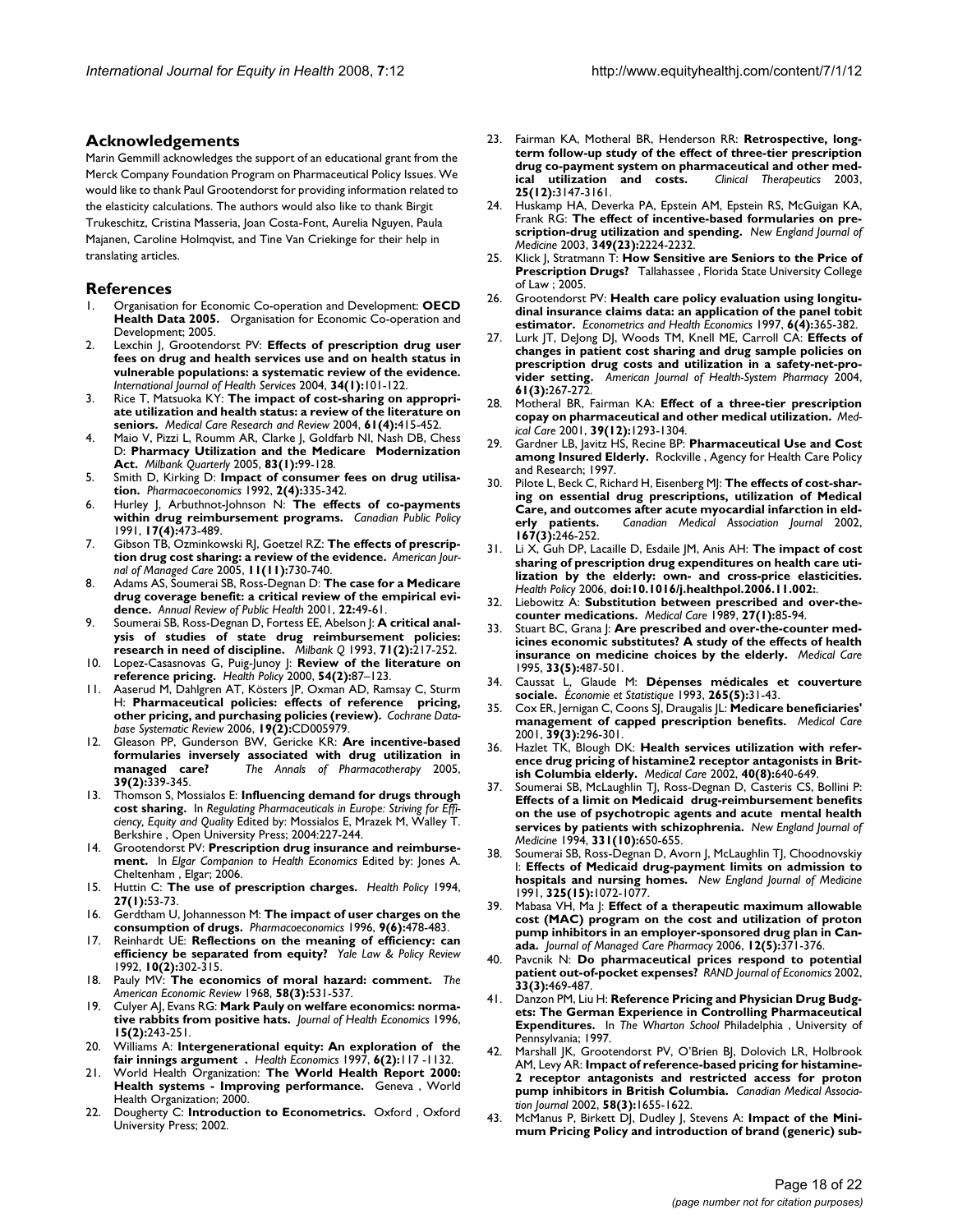stitution into the Pharmaceutical Benefits Scheme in<br>Australia. Pharmacoepidemiology and Drug Safety 2001. Australia. Pharmacoepidemiology and Drug Safety **10(4):**295-300.

- 44. Narine L, Senathirajah M, Smith T: **An assessment of the impact of reference-based pricing policies on the H2 antagonist market in British Columbia, Canada.** *Journal of Research in Pharmaceutical Economics* 2001, **11(1):**63-78.
- 45. Esposito D: **You Get What You Copay For" The Influence of Patient Copayments on the Demand for Drugs within a Therapeutic Class: The Case of the Statins.** UC Santa Barbara; 2002.
- 46. Hong S, Shepherd MD: **[Outpatient prescription drug use by](http://www.ncbi.nlm.nih.gov/entrez/query.fcgi?cmd=Retrieve&db=PubMed&dopt=Abstract&list_uids=8829029) [children enrolled in five drug benefit plans.](http://www.ncbi.nlm.nih.gov/entrez/query.fcgi?cmd=Retrieve&db=PubMed&dopt=Abstract&list_uids=8829029)** *Clinical Therapeutics* 1996, **18(3):**528-545.
- 47. Mortimer RO: **Demand for Prescription Drugs: The Effects of Managed Care Pharmacy Benefits.** Berkeley , University of California Berkeley Economics Department ; 1997.
- 48. Liebowitz A, Manning WG, Newhouse JP: **The demand for prescription drugs as a function of cost-sharing.** *Social Science and Medicine* 1985, **21(10):**1063-1069.
- 49. Newhouse JP: **Free for All? Lessons from the RAND Health Insurance Experiment.** Cambridge , Harvard University Press; 1993.
- 50. Government Accounting Office (GAO): **How Increased Competition from Generic Drugs has Affected Prices and Returns in the Pharmaceutical Industry.** 1998.
- 51. Grabowski HG, Vernon JM: **Brand loyalty, entry and price competition in pharmaceuticals after the 1984 drug act.** *Journal of Law and Economics* 1992, **35(2):**331-350.
- 52. Christiansen T, Lauridsen J, Kamper-Jørgensen F: **Demand for Private Health Insurance and Demand for Health Care by Privately and Non-privately Insured in Denmark.** Odense C , University of Southern Denmark Institute of Public Health; 2002.
- 53. Kozyrskyj AL, Mustard CA, Cheang MS, Simmons FE: **[Income-based](http://www.ncbi.nlm.nih.gov/entrez/query.fcgi?cmd=Retrieve&db=PubMed&dopt=Abstract&list_uids=11599328) [drug benefit policy: the impact of receipt of inhaled corticos](http://www.ncbi.nlm.nih.gov/entrez/query.fcgi?cmd=Retrieve&db=PubMed&dopt=Abstract&list_uids=11599328)[teroid prescriptions by Manitoba children with asthma.](http://www.ncbi.nlm.nih.gov/entrez/query.fcgi?cmd=Retrieve&db=PubMed&dopt=Abstract&list_uids=11599328)** *Canadian Medical Association Journal* 2001, **165(7):**897-902.
- 54. O'Brien B: **[The effect of patient charges on the utilisation of](http://www.ncbi.nlm.nih.gov/entrez/query.fcgi?cmd=Retrieve&db=PubMed&dopt=Abstract&list_uids=10293367) [prescription medicines.](http://www.ncbi.nlm.nih.gov/entrez/query.fcgi?cmd=Retrieve&db=PubMed&dopt=Abstract&list_uids=10293367)** *J Health Econ* 1989, **8(1):**109-132.
- 55. Ryan M, Birch S: **[Charging for health care: evidence on the uti](http://www.ncbi.nlm.nih.gov/entrez/query.fcgi?cmd=Retrieve&db=PubMed&dopt=Abstract&list_uids=1957188)[lisation of NHS prescribed drugs.](http://www.ncbi.nlm.nih.gov/entrez/query.fcgi?cmd=Retrieve&db=PubMed&dopt=Abstract&list_uids=1957188)** *Soc Sci Med* 1991, **33(6):**681-687.
- 56. Grootendorst PV, Levine M: **Do Drug Plans Matter? Effects of Drug Plan Eligibility on Drug Use Among the Elderly, Social Assistance Recipients and the General Population.** Hamilton , McMaster University; 2001.
- 57. Blais L, Boucher J, Couture J, Rahme E, LeLorier J: **[Impact of a cost](http://www.ncbi.nlm.nih.gov/entrez/query.fcgi?cmd=Retrieve&db=PubMed&dopt=Abstract&list_uids=11347784)[sharing drug insurance plan on drug utilization among older](http://www.ncbi.nlm.nih.gov/entrez/query.fcgi?cmd=Retrieve&db=PubMed&dopt=Abstract&list_uids=11347784) [people.](http://www.ncbi.nlm.nih.gov/entrez/query.fcgi?cmd=Retrieve&db=PubMed&dopt=Abstract&list_uids=11347784)** *Journal of the American Geriatrics Society* 2001, **49(4):**410-414.
- 58. Stuart B, Simoni-Wastila L, Baysac F, Shaffer T, Shea DG: **[Coverage](http://www.ncbi.nlm.nih.gov/entrez/query.fcgi?cmd=Retrieve&db=PubMed&dopt=Abstract&list_uids=16501395) [and use of prescription drugs in nursing homes: implications](http://www.ncbi.nlm.nih.gov/entrez/query.fcgi?cmd=Retrieve&db=PubMed&dopt=Abstract&list_uids=16501395) [for the Medicare Modernization Act.](http://www.ncbi.nlm.nih.gov/entrez/query.fcgi?cmd=Retrieve&db=PubMed&dopt=Abstract&list_uids=16501395)** *Medical Care* 2006, **44(3):**243-249.
- 59. Anderson K, Petzold MG, Sonesson C, Lönnroth K, Carlsten A: **[Do](http://www.ncbi.nlm.nih.gov/entrez/query.fcgi?cmd=Retrieve&db=PubMed&dopt=Abstract&list_uids=16473436) [policy changes in the pharmaceutical reimbursement sched](http://www.ncbi.nlm.nih.gov/entrez/query.fcgi?cmd=Retrieve&db=PubMed&dopt=Abstract&list_uids=16473436)ule affect drug expenditures? Interrupted time series analysis of cost, volume and cost per volume trends in Sweden [1986-2002.](http://www.ncbi.nlm.nih.gov/entrez/query.fcgi?cmd=Retrieve&db=PubMed&dopt=Abstract&list_uids=16473436)** *Health Policy* 2006, **79(2-3):**231-243.
- 60. Ong M, Catalano R, Hartig T: **[A time-series analysis of the effect](http://www.ncbi.nlm.nih.gov/entrez/query.fcgi?cmd=Retrieve&db=PubMed&dopt=Abstract&list_uids=12809972) [of increased copayments on the prescription of antidepres](http://www.ncbi.nlm.nih.gov/entrez/query.fcgi?cmd=Retrieve&db=PubMed&dopt=Abstract&list_uids=12809972)sants, anxiolytics, and sedatives in Sweden from 1990 to [1999.](http://www.ncbi.nlm.nih.gov/entrez/query.fcgi?cmd=Retrieve&db=PubMed&dopt=Abstract&list_uids=12809972)** *Clinical Therapeutics* 2003, **25(4):**1262-1275.
- 61. Reeder CE, Nelson AA: **[The differential impact of copayment](http://www.ncbi.nlm.nih.gov/entrez/query.fcgi?cmd=Retrieve&db=PubMed&dopt=Abstract&list_uids=2934334) [on drug use in a Medicaid population.](http://www.ncbi.nlm.nih.gov/entrez/query.fcgi?cmd=Retrieve&db=PubMed&dopt=Abstract&list_uids=2934334)** *Inquiry* 1985, **22(4):**396-403.
- 62. Soumerai SB, Avorn J, Ross-Degnan D, Gortmaker S: **[Payment](http://www.ncbi.nlm.nih.gov/entrez/query.fcgi?cmd=Retrieve&db=PubMed&dopt=Abstract&list_uids=3302713) [restrictions for prescription drugs under Medicaid: effects on](http://www.ncbi.nlm.nih.gov/entrez/query.fcgi?cmd=Retrieve&db=PubMed&dopt=Abstract&list_uids=3302713) [therapy, cost, and equity.](http://www.ncbi.nlm.nih.gov/entrez/query.fcgi?cmd=Retrieve&db=PubMed&dopt=Abstract&list_uids=3302713)** *New England Journal of Medicine* 1987, **317(9):**550-556.
- 63. Motheral BR, Henderson R: **[The effect of a copay increase on](http://www.ncbi.nlm.nih.gov/entrez/query.fcgi?cmd=Retrieve&db=PubMed&dopt=Abstract&list_uids=10662412) [pharmaceutical utilization, expenditures, and treatment](http://www.ncbi.nlm.nih.gov/entrez/query.fcgi?cmd=Retrieve&db=PubMed&dopt=Abstract&list_uids=10662412) [continuation.](http://www.ncbi.nlm.nih.gov/entrez/query.fcgi?cmd=Retrieve&db=PubMed&dopt=Abstract&list_uids=10662412)** *American Journal of Managed Care* 1999, **5(11):**1383-1394.
- 64. Grootendorst PV, Dolovich LR, O'Brien BJ, Holbrook AM, Levy AR: **[Impact of reference-based pricing of nitrates on the use and](http://www.ncbi.nlm.nih.gov/entrez/query.fcgi?cmd=Retrieve&db=PubMed&dopt=Abstract&list_uids=11699696)**

**[costs of anti-anginal drugs.](http://www.ncbi.nlm.nih.gov/entrez/query.fcgi?cmd=Retrieve&db=PubMed&dopt=Abstract&list_uids=11699696)** *Canadian Medical Association Journal* 2001, **165(8):**1011-1019.

- 65. Landsman PB, Yu W, Yu X, Teutsch SM, Berger ML: **[Impact of a 3](http://www.ncbi.nlm.nih.gov/entrez/query.fcgi?cmd=Retrieve&db=PubMed&dopt=Abstract&list_uids=16232003) [tier pharmacy benefit design and increased consumer cost](http://www.ncbi.nlm.nih.gov/entrez/query.fcgi?cmd=Retrieve&db=PubMed&dopt=Abstract&list_uids=16232003)[sharing on drug utilization.](http://www.ncbi.nlm.nih.gov/entrez/query.fcgi?cmd=Retrieve&db=PubMed&dopt=Abstract&list_uids=16232003)** *The American Journal of Managed Care* 2005, **11(10):**621-628.
- 66. Meissner BL, Moore WM, Shinogle JA, Reeder CE, Little JM: **[Effects](http://www.ncbi.nlm.nih.gov/entrez/query.fcgi?cmd=Retrieve&db=PubMed&dopt=Abstract&list_uids=15228372) [of an increase in prescription copayment on utilization of](http://www.ncbi.nlm.nih.gov/entrez/query.fcgi?cmd=Retrieve&db=PubMed&dopt=Abstract&list_uids=15228372) [low-sedating antihistamines and nasal steroids.](http://www.ncbi.nlm.nih.gov/entrez/query.fcgi?cmd=Retrieve&db=PubMed&dopt=Abstract&list_uids=15228372)** *Journal of Managed Care Pharmacy* 2004, **10(3):**226-233.
- 67. Brian EW, Gibbens SF: **[California's Medi-Cal copayment exper](http://www.ncbi.nlm.nih.gov/entrez/query.fcgi?cmd=Retrieve&db=PubMed&dopt=Abstract&list_uids=4612264)[iment.](http://www.ncbi.nlm.nih.gov/entrez/query.fcgi?cmd=Retrieve&db=PubMed&dopt=Abstract&list_uids=4612264)** *Medical Care* 1974, **12(12 Suppl):**1-56.
- 68. Alan S, Crossley TF, Grootendorst PV, Veall MR: **Out-of-pocket Prescription Drug Expenditures and Public Prescription Drug Programs: Provincial Evidence from Canada.** Hamilton, McMaster University; 2003.
- 69. Alan S, Crossley TF, Grootendorst PV, Veall MR: **Distributional effects of 'general population' prescription drug programs in Canada.** *Canadian Journal of Economics* 2005, **38(1):**128-148.
- 70. Macinko JA, Shi L, Starfield B, Wulu JT: **Income inequality and health: a critical review of the literature.** *Medical Care, Research and Review* **60(4):**407-452. 2003
- 71. Yang Z, Gilleskie DB, Norton EC: **Prescription Drugs, Medical Care, and Health Outcomes: A Model of Elderly Health Dynamics.** Cambridge, Bureau of Economic Research; 2004.
- 72. Tamblyn R, Laprise R, Hanley JA, Abrahamowicz M, Scott S, Mayo N, Hurley J: **[Adverse events associated with prescription drug](http://www.ncbi.nlm.nih.gov/entrez/query.fcgi?cmd=Retrieve&db=PubMed&dopt=Abstract&list_uids=11242426) [cost-sharing among poor and elderly persons.](http://www.ncbi.nlm.nih.gov/entrez/query.fcgi?cmd=Retrieve&db=PubMed&dopt=Abstract&list_uids=11242426)** *Journal of the American Medical Association* 2001, **285(4):**421-429.
- 73. Stanley TD, Jarrell SB: **Meta-regression analysis: a quantitative method of literature surveys.** *Journal of Economic Surveys* 2005, **19(3):**299-308.
- 74. Schoen MD, DiDomenico RJ, Connor SE, Dischler JE, Bauman JL: **[Impact of the cost of prescription drugs on clinical outcomes](http://www.ncbi.nlm.nih.gov/entrez/query.fcgi?cmd=Retrieve&db=PubMed&dopt=Abstract&list_uids=11765297) [in indigent patients with heart disease.](http://www.ncbi.nlm.nih.gov/entrez/query.fcgi?cmd=Retrieve&db=PubMed&dopt=Abstract&list_uids=11765297)** *Pharmacotherapy* 2001, **21(12):**1455-1463.
- 75. Hiesler M, Langa KM, Eby EL, Fendrick AM, Kabeto MU, Piette JD: **[The health effects of restricting prescription medication use](http://www.ncbi.nlm.nih.gov/entrez/query.fcgi?cmd=Retrieve&db=PubMed&dopt=Abstract&list_uids=15213486) [because of cost.](http://www.ncbi.nlm.nih.gov/entrez/query.fcgi?cmd=Retrieve&db=PubMed&dopt=Abstract&list_uids=15213486)** *Medical Care* 2004, **42:**626-634.
- Atella V, Peracchi F, Depalo D, Rossetti C: Drug Compliance, Co**payment and Health Outcomes: Evidence from a Panel of Italian Patients.** Rome, University of Rome "Tor Vergata"; 2005.
- 77. Poirier S, LeLorier J, Page V, Lacour A: **The effect of a \$2 co-payment on prescription refill rates of Quebec elderly and its relationship to socio-economic status.** *Canadian Pharmaceutical Journal* 1998, **131(1):**30-34.
- 78. Dor A, Encinosa W: **Does Cost Sharing Affect Compliance? The Case of Prescription Drugs.** Cambridge, National Bureau of Economic Research; 2004.
- Shrank WM, Hoang T, Ettner SL, Glassman PA, Nair K, DeLapp D, Dirstine J, Avorn J, Asch SM: **[Prescribing generic or preferred](http://www.ncbi.nlm.nih.gov/entrez/query.fcgi?cmd=Retrieve&db=PubMed&dopt=Abstract&list_uids=16476874) [pharmaceuticals improves medication adherence for](http://www.ncbi.nlm.nih.gov/entrez/query.fcgi?cmd=Retrieve&db=PubMed&dopt=Abstract&list_uids=16476874) [chronic conditions.](http://www.ncbi.nlm.nih.gov/entrez/query.fcgi?cmd=Retrieve&db=PubMed&dopt=Abstract&list_uids=16476874)** *Archives of Internal Medicine* 2006, **166(3):**332-337.
- 80. Taira DA, Wong KS, Frech-Tamas F, Chung RS: **[Copayment level](http://www.ncbi.nlm.nih.gov/entrez/query.fcgi?cmd=Retrieve&db=PubMed&dopt=Abstract&list_uids=17090224) [and compliance with antihypertensive medication: analysis](http://www.ncbi.nlm.nih.gov/entrez/query.fcgi?cmd=Retrieve&db=PubMed&dopt=Abstract&list_uids=17090224) [and policy implications for managed care.](http://www.ncbi.nlm.nih.gov/entrez/query.fcgi?cmd=Retrieve&db=PubMed&dopt=Abstract&list_uids=17090224)** *American Journal of Managed Care* 2006, **12(11):**678-683.
- 81. Schulz RM, Lingle EW, Chubon SJ, Coster-Schulz MA: **[Drug use](http://www.ncbi.nlm.nih.gov/entrez/query.fcgi?cmd=Retrieve&db=PubMed&dopt=Abstract&list_uids=7614533) [behavior under the constraints of a Medicaid prescription](http://www.ncbi.nlm.nih.gov/entrez/query.fcgi?cmd=Retrieve&db=PubMed&dopt=Abstract&list_uids=7614533) [cap.](http://www.ncbi.nlm.nih.gov/entrez/query.fcgi?cmd=Retrieve&db=PubMed&dopt=Abstract&list_uids=7614533)** *Clinical Therapeutics* 1995, **17(2):**330-340.
- 82. Morgan S, Evans RG, Hanley GE, Caetano PA, Black C: **Incomebased drug coverage in British Columbia: lessons for BC and the rest of Canada .** *Healthcare Policy* 2006, **2(2):**115-127.
- 83. Wagstaff A, van Doorslaer E: **[Equity in the finance of health care:](http://www.ncbi.nlm.nih.gov/entrez/query.fcgi?cmd=Retrieve&db=PubMed&dopt=Abstract&list_uids=10124309) [some international comparisons.](http://www.ncbi.nlm.nih.gov/entrez/query.fcgi?cmd=Retrieve&db=PubMed&dopt=Abstract&list_uids=10124309)** *Journal of Health Economics* 1992, **11(4):**361-387.
- 84. Wagstaff A, van Doorslaer E, Calonge S, Christiansen T, Gerfin M, Gottschalk P, Janssen R, Lachaud C, Leu RE, Nolan B, Peran E, Pereira J, Propper C, Puffer F, Rochaix L, RodrIguez M, Schellhorn M, Sundberg G, Winkelhake O: **[Equity in the finance of health care:](http://www.ncbi.nlm.nih.gov/entrez/query.fcgi?cmd=Retrieve&db=PubMed&dopt=Abstract&list_uids=10537896) [some further international comparisons.](http://www.ncbi.nlm.nih.gov/entrez/query.fcgi?cmd=Retrieve&db=PubMed&dopt=Abstract&list_uids=10537896)** *Journal of Health Economics* 1999, **18(3):**263-290.
- 85. Van Doorslaer EK, Masseria C, Koolman X: **[Inequalities in access](http://www.ncbi.nlm.nih.gov/entrez/query.fcgi?cmd=Retrieve&db=PubMed&dopt=Abstract&list_uids=16415462) [to medical care by income in developed countries.](http://www.ncbi.nlm.nih.gov/entrez/query.fcgi?cmd=Retrieve&db=PubMed&dopt=Abstract&list_uids=16415462)** *Canadian Medical Association Journal* 2006, **174(2):**177-183.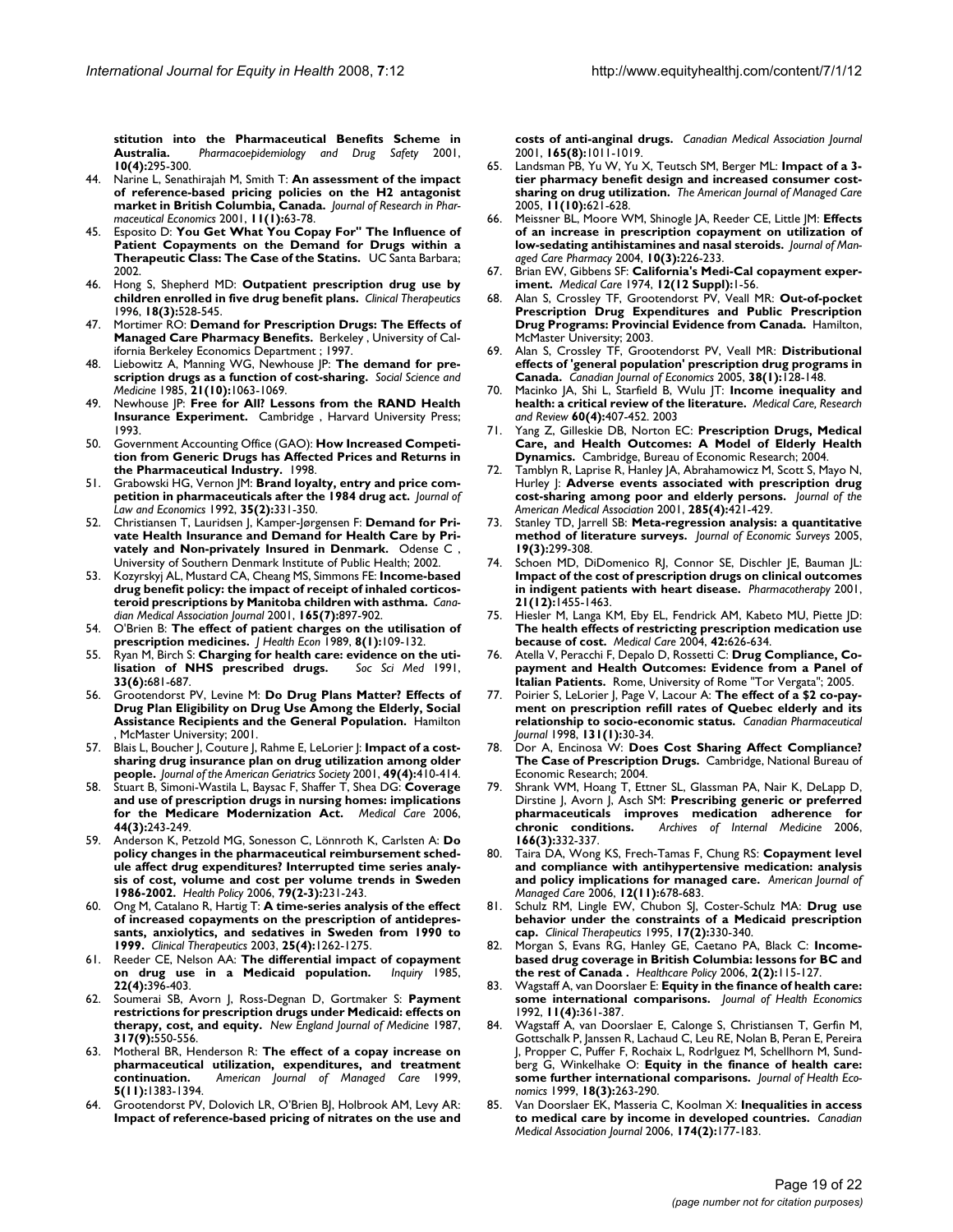- 86. Newhouse JP: **[Medical care costs: how much welfare loss?](http://www.ncbi.nlm.nih.gov/entrez/query.fcgi?cmd=Retrieve&db=PubMed&dopt=Abstract&list_uids=10128078)** *The Journal of Economic Perspectives* 1992, **6(3):**3-21.
- 87. Hanau C, Rizzi D: **Econometria dei provvedimenti pubblici sull'assistenza farmaceutica: il caso Emilia Romagna.** *Economia Pubblica* 1986, **3:**177-183.
- 88. Joyce GF, Escarce JJ, Solomon MD, Goldman DP: **[Employer drug](http://www.ncbi.nlm.nih.gov/entrez/query.fcgi?cmd=Retrieve&db=PubMed&dopt=Abstract&list_uids=12365957) [benefit plans and spending on prescription drugs.](http://www.ncbi.nlm.nih.gov/entrez/query.fcgi?cmd=Retrieve&db=PubMed&dopt=Abstract&list_uids=12365957)** *Journal of the American Medical Association* 2002, **288(14):**1733-1739.
- 89. Smith DG: **[The effects of copayments and generic substitution](http://www.ncbi.nlm.nih.gov/entrez/query.fcgi?cmd=Retrieve&db=PubMed&dopt=Abstract&list_uids=8314607) [on the use and costs of prescription drugs.](http://www.ncbi.nlm.nih.gov/entrez/query.fcgi?cmd=Retrieve&db=PubMed&dopt=Abstract&list_uids=8314607)** *Inquiry* 1993, **30(2):**189-198.
- 90. Gibson TB, McLaughlin CG, Smith DG: **[A copayment increase for](http://www.ncbi.nlm.nih.gov/entrez/query.fcgi?cmd=Retrieve&db=PubMed&dopt=Abstract&list_uids=16353764) [prescription drugs: the long-term and short-term effects on](http://www.ncbi.nlm.nih.gov/entrez/query.fcgi?cmd=Retrieve&db=PubMed&dopt=Abstract&list_uids=16353764) [use and expenditures.](http://www.ncbi.nlm.nih.gov/entrez/query.fcgi?cmd=Retrieve&db=PubMed&dopt=Abstract&list_uids=16353764)** *Inquiry* 2005, **42:**293-310.
- 91. Kamal-Bahl S, Briesacher B: **[How do incentive-based formularies](http://www.ncbi.nlm.nih.gov/entrez/query.fcgi?cmd=Retrieve&db=PubMed&dopt=Abstract&list_uids=15002647) [influence drug selection and spending for hypertension?](http://www.ncbi.nlm.nih.gov/entrez/query.fcgi?cmd=Retrieve&db=PubMed&dopt=Abstract&list_uids=15002647)** *Health Affairs* 2004, **23(1):**227-236.
- 92. Nair KV, Wolfe P, Valuck RJ, McCollum MM, Ganther JM, Lewis SJ: **[Effects of a 3-tier pharmacy benefit design on the prescrip](http://www.ncbi.nlm.nih.gov/entrez/query.fcgi?cmd=Retrieve&db=PubMed&dopt=Abstract&list_uids=14613341)tion purchasing behavior of individuals with chronic disease.** *Journal of Managed Care Pharmacy* 2003, **9(2):**123-133.
- 93. Thomas CP, Wallack SS, Ritter GA: **[Impact of health plan design](http://www.ncbi.nlm.nih.gov/entrez/query.fcgi?cmd=Retrieve&db=PubMed&dopt=Abstract&list_uids=12703602) [and management on retirees' prescription drug use and](http://www.ncbi.nlm.nih.gov/entrez/query.fcgi?cmd=Retrieve&db=PubMed&dopt=Abstract&list_uids=12703602) [spending, 2001.](http://www.ncbi.nlm.nih.gov/entrez/query.fcgi?cmd=Retrieve&db=PubMed&dopt=Abstract&list_uids=12703602)** *Health Aff (Millwood).* 2002:W408-W419.
- 94. Alignon A, Grignon M: **Despenses de sante non reimboursees et acces aux soins des plus demunis.** *Les Cahiers du GRATICE, Santé et Economie* 1997, **15:**213-241.
- 95. Almarsdóttir AB, Morgall JM, Grimsson A: **[Cost containment of](http://www.ncbi.nlm.nih.gov/entrez/query.fcgi?cmd=Retrieve&db=PubMed&dopt=Abstract&list_uids=10947545) [pharmaceutical use in Iceland: the impact of liberalization](http://www.ncbi.nlm.nih.gov/entrez/query.fcgi?cmd=Retrieve&db=PubMed&dopt=Abstract&list_uids=10947545) [and user charges.](http://www.ncbi.nlm.nih.gov/entrez/query.fcgi?cmd=Retrieve&db=PubMed&dopt=Abstract&list_uids=10947545)** *J Health Serv Res Policy* 2000, **5(5):**109-113.
- 96. Klaukka T, Hannula AM, Peura S, Eerikäinen S, Rajaniemi S: **Lääkekorvauksia leikattiin - vähenikö lääkkeiden käyttö?** *Suomen Lääkärilehti* 1993, **5(48):**377-379.
- 97. Van Vliet RC: **Effects of price and deductibles on Medical Care, demand, estimated from survey data.** *Applied Economics* 2001, **33(12):**1515-1524.
- 98. Van Vliet RC: **[Deductibles and health care expenditures:](http://www.ncbi.nlm.nih.gov/entrez/query.fcgi?cmd=Retrieve&db=PubMed&dopt=Abstract&list_uids=15467406) [empirical estimates of price sensitivity based on administra](http://www.ncbi.nlm.nih.gov/entrez/query.fcgi?cmd=Retrieve&db=PubMed&dopt=Abstract&list_uids=15467406)[tive data.](http://www.ncbi.nlm.nih.gov/entrez/query.fcgi?cmd=Retrieve&db=PubMed&dopt=Abstract&list_uids=15467406)** *Int J Health Care Finance Econ* 2004, **4(4):**283-305.
- Gaynor M, Li J, Vogt WB: Is Drug Coverage a Free Lunch? **Cross-Price Elasticities and the Design of Prescription Drug Benefits.** Cambridge, National Bureau of Economic Research; 2006.
- 100. Smart M, Stabile M: **Tax credits, insurance, and the use of medical care.** *Canadian Journal of Economics* 2005, **38(2):**345-365.
- 101. Grootendorst PV, Marshall JK, Holbrook AM, Dolovich LR, O'Brien BJ, Levy AR: **[The impact of reference pricing of nonsteroidal](http://www.ncbi.nlm.nih.gov/entrez/query.fcgi?cmd=Retrieve&db=PubMed&dopt=Abstract&list_uids=16174135) [anti-inflammatory agents on the use and costs of analgesic](http://www.ncbi.nlm.nih.gov/entrez/query.fcgi?cmd=Retrieve&db=PubMed&dopt=Abstract&list_uids=16174135) [drugs.](http://www.ncbi.nlm.nih.gov/entrez/query.fcgi?cmd=Retrieve&db=PubMed&dopt=Abstract&list_uids=16174135)** *Health Services Research* 2005, **40(5 Pt 1):**1297-1317.
- 102. Puig-Junoy J: **The Impact of Generic Reference Pricing Interventions in the Statin Market.** Barcelona , Universitat Pompeu Fabra; 2005.
- 103. Schneeweiss S, Dormuth C, Grootendorst PV, Soumerai SB, Maclure M: **[Net health plan savings from reference pricing for angi](http://www.ncbi.nlm.nih.gov/entrez/query.fcgi?cmd=Retrieve&db=PubMed&dopt=Abstract&list_uids=15213490)[otensin-converting enzyme inhibitors in elderly British](http://www.ncbi.nlm.nih.gov/entrez/query.fcgi?cmd=Retrieve&db=PubMed&dopt=Abstract&list_uids=15213490) [Columbia residents.](http://www.ncbi.nlm.nih.gov/entrez/query.fcgi?cmd=Retrieve&db=PubMed&dopt=Abstract&list_uids=15213490)** *Medical Care* 2004, **42(7):**653-660.
- 104. Ulrich V, Wille E: **[Healthcare reform and expenditure on](http://www.ncbi.nlm.nih.gov/entrez/query.fcgi?cmd=Retrieve&db=PubMed&dopt=Abstract&list_uids=10163440) [drugs: the German situation.](http://www.ncbi.nlm.nih.gov/entrez/query.fcgi?cmd=Retrieve&db=PubMed&dopt=Abstract&list_uids=10163440)** *Pharmacoeconomics* 1996, **10:**81-88.
- 105. Grootendorst PV, Stewart D: **[A re-examination of the impact of](http://www.ncbi.nlm.nih.gov/entrez/query.fcgi?cmd=Retrieve&db=PubMed&dopt=Abstract&list_uids=16498702) [reference pricing on anti-hypertensive drug plan expendi](http://www.ncbi.nlm.nih.gov/entrez/query.fcgi?cmd=Retrieve&db=PubMed&dopt=Abstract&list_uids=16498702)[tures in British Columbia.](http://www.ncbi.nlm.nih.gov/entrez/query.fcgi?cmd=Retrieve&db=PubMed&dopt=Abstract&list_uids=16498702)** *Health Economics* 2006, **15:**735-742.
- 106. Schneeweiss S, Maclure M, Soumerai SB: **[Prescription duration](http://www.ncbi.nlm.nih.gov/entrez/query.fcgi?cmd=Retrieve&db=PubMed&dopt=Abstract&list_uids=11943050) [after drug copay changes in older people: methodological](http://www.ncbi.nlm.nih.gov/entrez/query.fcgi?cmd=Retrieve&db=PubMed&dopt=Abstract&list_uids=11943050) [aspects.](http://www.ncbi.nlm.nih.gov/entrez/query.fcgi?cmd=Retrieve&db=PubMed&dopt=Abstract&list_uids=11943050)** *Journal of the American Geriatrics Society* 2002, **50:**521-525.
- 107. Contayannis P, Hurley J, Grootendorst PV, Jeon SH, Tamblyn R: **[Esti](http://www.ncbi.nlm.nih.gov/entrez/query.fcgi?cmd=Retrieve&db=PubMed&dopt=Abstract&list_uids=16127675)[mating the price elasticity of expenditure for prescription](http://www.ncbi.nlm.nih.gov/entrez/query.fcgi?cmd=Retrieve&db=PubMed&dopt=Abstract&list_uids=16127675) drugs in the presence of non-linear price schedules: an illus**[tration from Quebec, Canada.](http://www.ncbi.nlm.nih.gov/entrez/query.fcgi?cmd=Retrieve&db=PubMed&dopt=Abstract&list_uids=16127675) **14(9):**909-923.
- 108. Artz MB, Hadsall RS, Schondelmeyer SW: **[Impact of generosity](http://www.ncbi.nlm.nih.gov/entrez/query.fcgi?cmd=Retrieve&db=PubMed&dopt=Abstract&list_uids=12144981) [level of outpatient prescription drug coverage on prescrip](http://www.ncbi.nlm.nih.gov/entrez/query.fcgi?cmd=Retrieve&db=PubMed&dopt=Abstract&list_uids=12144981)tion drug events and expenditure among older persons.** *American Journal of Public Health* 2002, **92(8):**1257-1263.
- 109. Danzon PM, Pauly M: **Health insurance and the growth in pharmaceutical expenditures.** *Journal of Law and Economics* 2002, **15(3):**587-613.
- 110. Gianfrancesco FD, Baines AP, Richards D: **[Utilization effects of](http://www.ncbi.nlm.nih.gov/entrez/query.fcgi?cmd=Retrieve&db=PubMed&dopt=Abstract&list_uids=10137793) [prescription drug benefits in an aging population.](http://www.ncbi.nlm.nih.gov/entrez/query.fcgi?cmd=Retrieve&db=PubMed&dopt=Abstract&list_uids=10137793)** *Health Care Financing Review* 1994, **15:**113-126.
- 111. Smith MC, Garner DD: **[Effects of a Medicaid program on pre](http://www.ncbi.nlm.nih.gov/entrez/query.fcgi?cmd=Retrieve&db=PubMed&dopt=Abstract&list_uids=4600309)[scription drug availability and acquisition.](http://www.ncbi.nlm.nih.gov/entrez/query.fcgi?cmd=Retrieve&db=PubMed&dopt=Abstract&list_uids=4600309)** *Medical Care* 1974, **12(7):**571-581.
- 112. Davis M, Poisal JA, Chulis GS: **[Prescription drug coverage, utili](http://www.ncbi.nlm.nih.gov/entrez/query.fcgi?cmd=Retrieve&db=PubMed&dopt=Abstract&list_uids=9926660)[zation, and spending among Medicare beneficiaries.](http://www.ncbi.nlm.nih.gov/entrez/query.fcgi?cmd=Retrieve&db=PubMed&dopt=Abstract&list_uids=9926660)** *Health Affairs* 1999, **18(1):**231-243.
- 113. Dourgnon P, Semet C: **La consummation de médicaments varie-t-elle selon l'assurance complémentaire?** *Questions d'économie de la santé* 2002, **52:**1-4.
- 114. Federman AD, Adams AS, Ross-Degnan D, Soumerai SB, Ayanian JZ: **[Supplemental insurance and use of effective cardiovascular](http://www.ncbi.nlm.nih.gov/entrez/query.fcgi?cmd=Retrieve&db=PubMed&dopt=Abstract&list_uids=11594898) drugs among elderly Medicare beneficiaries with coronary [heart disease.](http://www.ncbi.nlm.nih.gov/entrez/query.fcgi?cmd=Retrieve&db=PubMed&dopt=Abstract&list_uids=11594898)** *Journal of the American Medical Association* 2001, **286(14):**1732-1739.
- 115. Lillard LA, Rogowski J, Kington R: **[Insurance coverage for pre](http://www.ncbi.nlm.nih.gov/entrez/query.fcgi?cmd=Retrieve&db=PubMed&dopt=Abstract&list_uids=10493470)[scription dugs: effects on use and expenditures in the Medi](http://www.ncbi.nlm.nih.gov/entrez/query.fcgi?cmd=Retrieve&db=PubMed&dopt=Abstract&list_uids=10493470)[care population.](http://www.ncbi.nlm.nih.gov/entrez/query.fcgi?cmd=Retrieve&db=PubMed&dopt=Abstract&list_uids=10493470)** *Medical Care* 1999, **37(9):**926-936.
- 116. Long SH: **[Prescription drugs and the elderly: issues and](http://www.ncbi.nlm.nih.gov/entrez/query.fcgi?cmd=Retrieve&db=PubMed&dopt=Abstract&list_uids=8056369) [options.](http://www.ncbi.nlm.nih.gov/entrez/query.fcgi?cmd=Retrieve&db=PubMed&dopt=Abstract&list_uids=8056369)** *Health Affairs* 1994, **13(2):**157-174.
- 117. Poisal JA, Murray L: **[Growing differences between Medicare](http://www.ncbi.nlm.nih.gov/entrez/query.fcgi?cmd=Retrieve&db=PubMed&dopt=Abstract&list_uids=11260961) [beneficiaries with and without drug coverage.](http://www.ncbi.nlm.nih.gov/entrez/query.fcgi?cmd=Retrieve&db=PubMed&dopt=Abstract&list_uids=11260961)** *Health Affairs* 2001, **20(2):**74-85.
- 118. Raynaud D: **L'impact de la CMU sur la consummation individuelle de soins.** *Études et Résultats* 2003, **229:**1-8.
- 119. Stuart BC, Shea DG, Briesacher B: **Prescription Drug Coverage for Medicare Beneficiaries: Coverage and Health Status Matter.** New York , Commonwealth Fund; 2000.
- 120. Weeks HA: **[Changes in prescription drug utilization after the](http://www.ncbi.nlm.nih.gov/entrez/query.fcgi?cmd=Retrieve&db=PubMed&dopt=Abstract&list_uids=4696159) [introduction of a prepaid drug insurance program.](http://www.ncbi.nlm.nih.gov/entrez/query.fcgi?cmd=Retrieve&db=PubMed&dopt=Abstract&list_uids=4696159)** *Journal of the American Pharmaceutical Association* 1973, **13(4):**205-209.
- 121. Grignon M, Perronin M: **Impact de la couverture maladie universelle complémentaire sur les consommations de soins.** *Questions d'economie de la sante* 2003, **74:**1-6.
- 122. Phelps CE, Newhouse JP: **Coinsurance, the price of time, and the demand for medical services.** *Review of Economics and Statistics* 1974, **56(3):**334-342.
- 123. Stuart BC, Zacker C: **[Who bears the burden of Medicaid drug](http://www.ncbi.nlm.nih.gov/entrez/query.fcgi?cmd=Retrieve&db=PubMed&dopt=Abstract&list_uids=10091449) [copayment policies?](http://www.ncbi.nlm.nih.gov/entrez/query.fcgi?cmd=Retrieve&db=PubMed&dopt=Abstract&list_uids=10091449)** *Health Affairs* 1999, **18(2):**201-212.
- 124. Huskamp HA, Deverka PA, Epstein AM, Epstein RS, McGuigan KA, Muriel AC, Frank RG: **[Impact of 3-tier formularies on drug](http://www.ncbi.nlm.nih.gov/entrez/query.fcgi?cmd=Retrieve&db=PubMed&dopt=Abstract&list_uids=15809411) [treatment of attention-deficit/hyperactivity disorder in chil](http://www.ncbi.nlm.nih.gov/entrez/query.fcgi?cmd=Retrieve&db=PubMed&dopt=Abstract&list_uids=15809411)[dren.](http://www.ncbi.nlm.nih.gov/entrez/query.fcgi?cmd=Retrieve&db=PubMed&dopt=Abstract&list_uids=15809411)** *Archives of General Psychiatry* 2005, **62(4):**435-441.
- 125. Huskamp HA, Frank RG, McGuigan KA, Zhang Y: **The impact of a three-tier formulary on demand response for prescription drugs.** *Journal of Economics and Management Strategy* 2005, **14(3):**729-753.
- 126. Alan S, Crossley TF, Grootendorst PV, Veall MR: [The effects of](http://www.ncbi.nlm.nih.gov/entrez/query.fcgi?cmd=Retrieve&db=PubMed&dopt=Abstract&list_uids=12349883) **[drug subsidies on out-of-pocket prescription drug expendi](http://www.ncbi.nlm.nih.gov/entrez/query.fcgi?cmd=Retrieve&db=PubMed&dopt=Abstract&list_uids=12349883)[tures by seniors: regional evidence from Canada.](http://www.ncbi.nlm.nih.gov/entrez/query.fcgi?cmd=Retrieve&db=PubMed&dopt=Abstract&list_uids=12349883)** *Journal of Health Economics* 2002, **21(5):**805-826.
- 127. Blustein J: **[Drug coverage and drug purchases by Medicare](http://www.ncbi.nlm.nih.gov/entrez/query.fcgi?cmd=Retrieve&db=PubMed&dopt=Abstract&list_uids=10718036)**<br>**beneficiaries with hypertension.** Health Affairs 2000, with hypertension. **19(2):**219-230.
- 128. Tseng CW, Brook RH, Keeler E, Mangione CM: **[Impact of an](http://www.ncbi.nlm.nih.gov/entrez/query.fcgi?cmd=Retrieve&db=PubMed&dopt=Abstract&list_uids=12851277) [annual dollar limit or "cap" on prescription drug benefits for](http://www.ncbi.nlm.nih.gov/entrez/query.fcgi?cmd=Retrieve&db=PubMed&dopt=Abstract&list_uids=12851277) [Medicare patients.](http://www.ncbi.nlm.nih.gov/entrez/query.fcgi?cmd=Retrieve&db=PubMed&dopt=Abstract&list_uids=12851277)** *Journal of the American Medical Association* 2003, **290(2):**222-227.
- 129. Anis A, Guh DP, Lacaille D, Marra CA, Rashidi AA, Li X, Esdaile JM: **[When patients have to pay a share of drug costs: effects on](http://www.ncbi.nlm.nih.gov/entrez/query.fcgi?cmd=Retrieve&db=PubMed&dopt=Abstract&list_uids=16301701) frequency of physician visits, hospital admissions and filling of [prescriptions.](http://www.ncbi.nlm.nih.gov/entrez/query.fcgi?cmd=Retrieve&db=PubMed&dopt=Abstract&list_uids=16301701)** *Canadian Medical Association Journal* 2005, **173(11):**1335-1340.
- 130. Balkrishnan R, Byerly WG, Camacho FT, Shrestha A, Anderson RT: **[Effect of prescription benefit changes on Medical Care, utili](http://www.ncbi.nlm.nih.gov/entrez/query.fcgi?cmd=Retrieve&db=PubMed&dopt=Abstract&list_uids=11725812)[zation in a Medicare HMO population.](http://www.ncbi.nlm.nih.gov/entrez/query.fcgi?cmd=Retrieve&db=PubMed&dopt=Abstract&list_uids=11725812)** *American Journal of Managed Care* 2001, **7(11):**1093-1100.
- 131. Lauterbach KW, Gandjour A, Schnell G: **Zuzahlungen bei Arzneimitteln.** 2000 [\[http://www.medizin.uni-koeln.de/kai/igmg/stellung](http://www.medizin.uni-koeln.de/kai/igmg/stellungnahme/zuzahlungen/inde  x.htm) [nahme/zuzahlungen/inde x.htm\]](http://www.medizin.uni-koeln.de/kai/igmg/stellungnahme/zuzahlungen/inde  x.htm).
- 132. Winkelmann R: **[Co-payments for prescription drugs and the](http://www.ncbi.nlm.nih.gov/entrez/query.fcgi?cmd=Retrieve&db=PubMed&dopt=Abstract&list_uids=15386685) [demand for doctor visits - evidence from a natural experi](http://www.ncbi.nlm.nih.gov/entrez/query.fcgi?cmd=Retrieve&db=PubMed&dopt=Abstract&list_uids=15386685)[ment.](http://www.ncbi.nlm.nih.gov/entrez/query.fcgi?cmd=Retrieve&db=PubMed&dopt=Abstract&list_uids=15386685)** *Health Economics* 2004, **13(11):**1081-1089.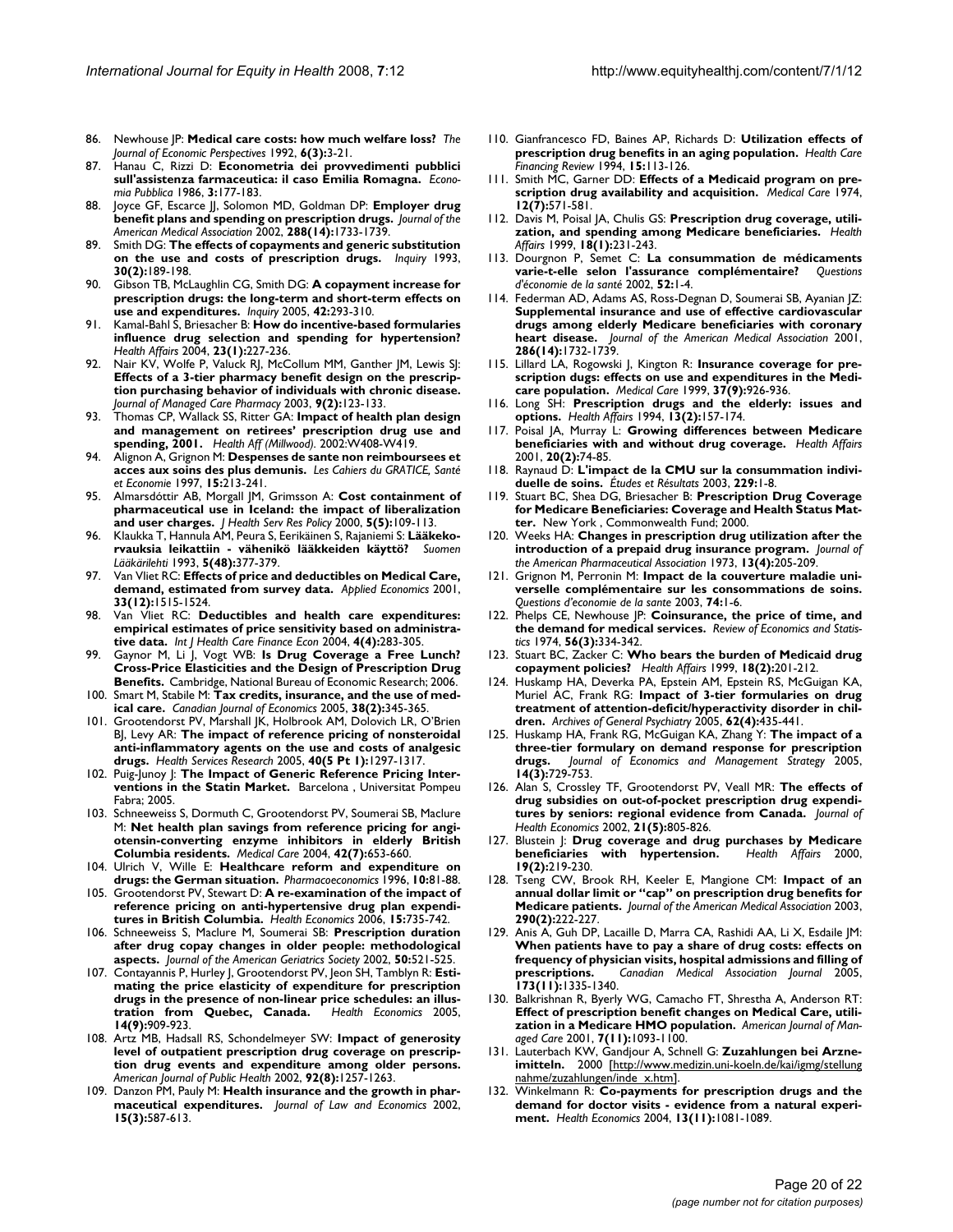- 133. Winkelmann R: **Health care reform and the number of doctor visits - an econometric analysis.** *Journal of Applied Econometrics* 2004, **19(4):**455-472.
- 134. Raynaud D: **Les determinants individuals des depenses de sante: l'influence de la categorie sociale et de l'assurance maladie complementaire.** *Études et Résultats* 2005, **378:**1-12.
- 135. Hsu J, Price M, Huang J, Brand R, Fung V, Hui R, Fireman B, Newhouse JP, Selby JV: **[Unintended consequences of caps on Medicare](http://www.ncbi.nlm.nih.gov/entrez/query.fcgi?cmd=Retrieve&db=PubMed&dopt=Abstract&list_uids=16738271) [drug benefits.](http://www.ncbi.nlm.nih.gov/entrez/query.fcgi?cmd=Retrieve&db=PubMed&dopt=Abstract&list_uids=16738271)** *New England Journal of Medicine* 2006, **354(22):**2349-2359.
- 136. Lingle EW, Kirk KW, Kelly WR: **[The impact of outpatient drug](http://www.ncbi.nlm.nih.gov/entrez/query.fcgi?cmd=Retrieve&db=PubMed&dopt=Abstract&list_uids=2958410) [benefits on the use and costs of health services for the eld](http://www.ncbi.nlm.nih.gov/entrez/query.fcgi?cmd=Retrieve&db=PubMed&dopt=Abstract&list_uids=2958410)[erly.](http://www.ncbi.nlm.nih.gov/entrez/query.fcgi?cmd=Retrieve&db=PubMed&dopt=Abstract&list_uids=2958410)** *Inquiry* 1987, **24(3):**203-211.
- 137. Gardner TL, Dovey SM, Tilyard MW, Gurr E: **[Differences between](http://www.ncbi.nlm.nih.gov/entrez/query.fcgi?cmd=Retrieve&db=PubMed&dopt=Abstract&list_uids=8606821) [prescribed and dispensed medications.](http://www.ncbi.nlm.nih.gov/entrez/query.fcgi?cmd=Retrieve&db=PubMed&dopt=Abstract&list_uids=8606821)** *New Zealand Medical Journal* 1996, **109(1017):**69-72.
- 138. Hillman AL, Pauly MV, Escarce JJ, Ripley K, Gaynor M, Clouse J, Ross R: **[Financial incentives and drug spending in managed care.](http://www.ncbi.nlm.nih.gov/entrez/query.fcgi?cmd=Retrieve&db=PubMed&dopt=Abstract&list_uids=10091448)** *Health Affairs* 1999, **18(2):**189-200.
- 139. Watt J, Dixon F, Thompson R, Burgess C, Crane J, Beasley R: **[The](http://www.ncbi.nlm.nih.gov/entrez/query.fcgi?cmd=Retrieve&db=PubMed&dopt=Abstract&list_uids=1495653) [effect of the increased prescription charges on the collection](http://www.ncbi.nlm.nih.gov/entrez/query.fcgi?cmd=Retrieve&db=PubMed&dopt=Abstract&list_uids=1495653)**<br>of **asthma** drugs. New Zealand Medical Journal 1992, **[of asthma drugs.](http://www.ncbi.nlm.nih.gov/entrez/query.fcgi?cmd=Retrieve&db=PubMed&dopt=Abstract&list_uids=1495653)** *New Zealand Medical Journal* 1992, **105(932):**153-154.
- 140. Lohr KN, Brook R, Kamberg CJ, Goldberg GA, Liebowitz A, Keesey J, Reboussin D, Newhouse JP: **Use of selected drugs and procedures.** *Medical Care* 1986, **24(9 Suppl):**S39-S50.
- 141. Blais L, Castilloux AM, Couture J, LeLorier J: **Impact of the Quebec cost sharing drug plan on asthmatic patients receiving social assistance.** *Canadian Journal of Clinical Pharmacology* 1999, **6(1):**42.
- 142. Goldman DP, Joyce GF, O'Brien BJ, Pace JE, Solomon MD, Laouri M, Landsman PB, Teutsch SM: **[Pharmacy benefits and the use of](http://www.ncbi.nlm.nih.gov/entrez/query.fcgi?cmd=Retrieve&db=PubMed&dopt=Abstract&list_uids=15150206) [drugs by the chronically ill.](http://www.ncbi.nlm.nih.gov/entrez/query.fcgi?cmd=Retrieve&db=PubMed&dopt=Abstract&list_uids=15150206)** *Journal of the American Medical Association* 2004, **291(19):**2344-2350.
- 143. Ozminkowski RJ, Marder WD, Hawkins K, Wang S, Stallings SC, Finkelstein SN, Sinskey AJ, Wierz D: **[The use of disease-modifying](http://www.ncbi.nlm.nih.gov/entrez/query.fcgi?cmd=Retrieve&db=PubMed&dopt=Abstract&list_uids=15476915) [new drugs for multiple sclerosis treatment in private-sector](http://www.ncbi.nlm.nih.gov/entrez/query.fcgi?cmd=Retrieve&db=PubMed&dopt=Abstract&list_uids=15476915) [health plans.](http://www.ncbi.nlm.nih.gov/entrez/query.fcgi?cmd=Retrieve&db=PubMed&dopt=Abstract&list_uids=15476915)** *Clinical Therapeutics* 2004, **26(8):**1341-1354.
- 144. Thomas EJ, Burstin HR, O'Neil AC, Orav EJ, Brennan TA: **[Patient](http://www.ncbi.nlm.nih.gov/entrez/query.fcgi?cmd=Retrieve&db=PubMed&dopt=Abstract&list_uids=8572448) [noncompliance with medical advice after the emergency](http://www.ncbi.nlm.nih.gov/entrez/query.fcgi?cmd=Retrieve&db=PubMed&dopt=Abstract&list_uids=8572448) [department visit.](http://www.ncbi.nlm.nih.gov/entrez/query.fcgi?cmd=Retrieve&db=PubMed&dopt=Abstract&list_uids=8572448)** *Annals of Emergency Medicine* 1996, **27(1):**49-55.
- 145. Adams AS, Soumerai SB, Ross-Degnan D: **[Use of antihypertensive](http://www.ncbi.nlm.nih.gov/entrez/query.fcgi?cmd=Retrieve&db=PubMed&dopt=Abstract&list_uids=11194852) [drugs by Medicare enrollees: Does Type of Drug Coverage](http://www.ncbi.nlm.nih.gov/entrez/query.fcgi?cmd=Retrieve&db=PubMed&dopt=Abstract&list_uids=11194852) [Matter?](http://www.ncbi.nlm.nih.gov/entrez/query.fcgi?cmd=Retrieve&db=PubMed&dopt=Abstract&list_uids=11194852)** *Health Affairs* 2001, **20(1):**276-286.
- 146. Coulson NE, Stuart BC: **Insurance choice and the demand for prescription drugs.** *Southern Economic Journal* 1995, **61(4):**1146-1157.
- 147. Genier P, Rupprechtm F, Harnois J, Khamlich M, Tomasini M, Wilthien F: **[Analyze empirique de la consummation de soins de](http://www.ncbi.nlm.nih.gov/entrez/query.fcgi?cmd=Retrieve&db=PubMed&dopt=Abstract&list_uids=9587470) [ville au niveau micro-economique.](http://www.ncbi.nlm.nih.gov/entrez/query.fcgi?cmd=Retrieve&db=PubMed&dopt=Abstract&list_uids=9587470)** *Cahiers de Sociologie et de Demographie Medicales* 1997, **37:**277-310.
- 148. Raynaud D: **Les déterminants individuals des dépenses de santé.** *Études et Résultats* 2002, **182:**1-8.
- 149. Rogowski J, Lillard LA, Kington R: **[The financial burden of pre](http://www.ncbi.nlm.nih.gov/entrez/query.fcgi?cmd=Retrieve&db=PubMed&dopt=Abstract&list_uids=9279036)[scription drug use among elderly persons.](http://www.ncbi.nlm.nih.gov/entrez/query.fcgi?cmd=Retrieve&db=PubMed&dopt=Abstract&list_uids=9279036)** *The Gerontologist* 1997, **37(4):**475-482.
- 150. Anessi Pessina E: **The Effect of User Charges on the Utilisation of Prescription Medicines in the Italian Health Service.** Philadelphia, University of Pennsylvania; 1997.
- 151. Begg D: **[Do patients cash prescriptions? An audit in one prac](http://www.ncbi.nlm.nih.gov/entrez/query.fcgi?cmd=Retrieve&db=PubMed&dopt=Abstract&list_uids=6737365)[tice.](http://www.ncbi.nlm.nih.gov/entrez/query.fcgi?cmd=Retrieve&db=PubMed&dopt=Abstract&list_uids=6737365)** *Journal of the Royal College of General Practitioners* 1984, **34(262):**272-274.
- 152. Birch S: **Relationship between increasing prescription charges and consumption in groups not exempt from charges.** *Journal of the Royal College of General Practitioners* 1986, **26(285):**154-156.
- 153. Brenna A, Grassi M, C L: **L'Effecto del ticket moderateur sui farmaci: presupposti economici ed analisi statistica.** Pavia , La Goliardica Pavese; 1984.
- 154. Cameron AC, Trivedi PK, Milne F, Piggott J: **A microeconometric model of demand for health care and health insurance in Australia.** *Review of Economic Studies* 1988, **55(181):**85-106.
- 155. Delnoij DM, Groenewegen PG, Ros CC, Hutten JB, Friele RD: **Die zuzahlungrelung im Niederländischen krankenkassengesetz: eine evaluation der effekten. Niederlände.** Utrecht , The Netherlands Institute of Primary Health Care NIVEL; 2000.
- 156. Hansen RA, Schommer JC, Cline RR, Hadsall RS, Schondelmeyer SW, Nyman JA: **The association of consumer cost-sharing and**

**direct-to-consumer advertising with prescription drug use.** *Research in Social and Administrative Pharmacy* 2005, **1(2):**139-157.

- 157. Harris BL, Stergachis A, Ried LD: **[The effect of drug co-payments](http://www.ncbi.nlm.nih.gov/entrez/query.fcgi?cmd=Retrieve&db=PubMed&dopt=Abstract&list_uids=2232921) [on utilization and cost of pharmaceuticals in a health main](http://www.ncbi.nlm.nih.gov/entrez/query.fcgi?cmd=Retrieve&db=PubMed&dopt=Abstract&list_uids=2232921)[tenance organization.](http://www.ncbi.nlm.nih.gov/entrez/query.fcgi?cmd=Retrieve&db=PubMed&dopt=Abstract&list_uids=2232921)** *Medical Care* 1990, **28(10):**907-917.
- 158. Hughes D, McGuire A: **[Patient charges and the utilisation of](http://www.ncbi.nlm.nih.gov/entrez/query.fcgi?cmd=Retrieve&db=PubMed&dopt=Abstract&list_uids=7550771) [NHS prescription medicines: some estimates using a cointe](http://www.ncbi.nlm.nih.gov/entrez/query.fcgi?cmd=Retrieve&db=PubMed&dopt=Abstract&list_uids=7550771)[gration procedure.](http://www.ncbi.nlm.nih.gov/entrez/query.fcgi?cmd=Retrieve&db=PubMed&dopt=Abstract&list_uids=7550771)** *Health Economics* 1995, **4(3):**213-220.
- 159. Hux JE, Naylor CD, Fielding DA: **The Ontario Drug Benefit Program Copayment: Its Impact on Access for Ontario Seniors and Charges to the Program.** Toronto, Institute for Clinical Evaluative Sciences in Ontario; 1997.
- 160. Johnson RE, Goodman MJ, Hornbrook MC, Eldredge MB: **[The](http://www.ncbi.nlm.nih.gov/entrez/query.fcgi?cmd=Retrieve&db=PubMed&dopt=Abstract&list_uids=9108807) [impact of increasing patient prescription drug cost sharing](http://www.ncbi.nlm.nih.gov/entrez/query.fcgi?cmd=Retrieve&db=PubMed&dopt=Abstract&list_uids=9108807) on therapeutic classes of drugs received and on the health [status of elderly HMO members.](http://www.ncbi.nlm.nih.gov/entrez/query.fcgi?cmd=Retrieve&db=PubMed&dopt=Abstract&list_uids=9108807)** *Health Services Research* 1997, **32(1):**103-122.
- 161. Johnson RE, Goodman MJ, Hornbrook MC, Eldredge MB: **[The effect](http://www.ncbi.nlm.nih.gov/entrez/query.fcgi?cmd=Retrieve&db=PubMed&dopt=Abstract&list_uids=9366891) [of increased prescription drug cost-sharing on Medical Care,](http://www.ncbi.nlm.nih.gov/entrez/query.fcgi?cmd=Retrieve&db=PubMed&dopt=Abstract&list_uids=9366891) utilization and expenses of elderly health maintenance [organization members.](http://www.ncbi.nlm.nih.gov/entrez/query.fcgi?cmd=Retrieve&db=PubMed&dopt=Abstract&list_uids=9366891)** *Medical Care* 1997, **35(11):**1119-1131.
- 162. Lavers RJ: **Prescription charges, the demand for prescriptions and morbidity.** *Applied Economics* 1989, **21(8):**1043-1052.
- 163. Livingstone T, Lix L, McNutt M, Morris E, Rosenbluth D, Scott D, Watson F: **[An investigation of the impact of supplementary](http://www.ncbi.nlm.nih.gov/entrez/query.fcgi?cmd=Retrieve&db=PubMed&dopt=Abstract&list_uids=14768747) [health benefits for low-income families in Saskatchewan.](http://www.ncbi.nlm.nih.gov/entrez/query.fcgi?cmd=Retrieve&db=PubMed&dopt=Abstract&list_uids=14768747)** *Can J Public Health* 2004, **95(1):**74-78.
- 164. Lundberg L, Johannesson M, Isacson DG, Borgquist L: **[Effects of](http://www.ncbi.nlm.nih.gov/entrez/query.fcgi?cmd=Retrieve&db=PubMed&dopt=Abstract&list_uids=10180677) [user charges on the use of prescription medicines in different](http://www.ncbi.nlm.nih.gov/entrez/query.fcgi?cmd=Retrieve&db=PubMed&dopt=Abstract&list_uids=10180677) [socio-economic groups.](http://www.ncbi.nlm.nih.gov/entrez/query.fcgi?cmd=Retrieve&db=PubMed&dopt=Abstract&list_uids=10180677)** *Health Policy* 1998, **44(2):**123-134.
- 165. McManus P, Donnelly N, Henry D, Hall W, Primrose J, Linder F, Linder |: [Prescription drug utilization following patient co](http://www.ncbi.nlm.nih.gov/entrez/query.fcgi?cmd=Retrieve&db=PubMed&dopt=Abstract&list_uids=15073809)**[payment changes in Australia.](http://www.ncbi.nlm.nih.gov/entrez/query.fcgi?cmd=Retrieve&db=PubMed&dopt=Abstract&list_uids=15073809)** *Pharmacoepidemiol Drug Saf* 1996, **5(6):**385-392.
- 166. Nelson AA, Reeder CE, Dickson WM: **[The effect of a Medicaid](http://www.ncbi.nlm.nih.gov/entrez/query.fcgi?cmd=Retrieve&db=PubMed&dopt=Abstract&list_uids=6433121) [drug copayment program on the utilization and cost of pre](http://www.ncbi.nlm.nih.gov/entrez/query.fcgi?cmd=Retrieve&db=PubMed&dopt=Abstract&list_uids=6433121)[scription services.](http://www.ncbi.nlm.nih.gov/entrez/query.fcgi?cmd=Retrieve&db=PubMed&dopt=Abstract&list_uids=6433121)** *Medical Care* 1984, **22(8):**724-736.
- 167. Schneeweiss S, Maclure M, Dormuth CR, Glynn RJ, Canning C, Avorn J: **[A therapeutic substitution policy for proton pump inhibi](http://www.ncbi.nlm.nih.gov/entrez/query.fcgi?cmd=Retrieve&db=PubMed&dopt=Abstract&list_uids=16580906)[tors: clinical and economic consequences.](http://www.ncbi.nlm.nih.gov/entrez/query.fcgi?cmd=Retrieve&db=PubMed&dopt=Abstract&list_uids=16580906)** *Clin Pharmacol Ther* 2006, **79(4):**379-388.
- 168. Scott DM, Nordin JD, Lally JM: **Medication fees and their impact on prescribing habits for the near-poor.** *Journal of Pharmacoepidemiology* 1990, **1(1):**23-33.
- 169. Smith S, Watson S: **Modelling the effect of prescription charge rises.** *Fiscal Studies* 1990, **11(1):**75-91.
- 170. Starmans B, Janssen R, Schepers M, Verkooijen M: **[The effect of a](http://www.ncbi.nlm.nih.gov/entrez/query.fcgi?cmd=Retrieve&db=PubMed&dopt=Abstract&list_uids=10133131) [patient charge and a prescription regulation on the use of](http://www.ncbi.nlm.nih.gov/entrez/query.fcgi?cmd=Retrieve&db=PubMed&dopt=Abstract&list_uids=10133131) [antihypertension drugs in Limburg, the Netherlands.](http://www.ncbi.nlm.nih.gov/entrez/query.fcgi?cmd=Retrieve&db=PubMed&dopt=Abstract&list_uids=10133131)** *Health Policy* 1994, **26(3):**191-206.
- 171. Rector TS, Finch MD, Danzon PM, Pauly MV, Manda BS: **[Effect of](http://www.ncbi.nlm.nih.gov/entrez/query.fcgi?cmd=Retrieve&db=PubMed&dopt=Abstract&list_uids=12618643) [tiered prescription copayments on the use of preferred](http://www.ncbi.nlm.nih.gov/entrez/query.fcgi?cmd=Retrieve&db=PubMed&dopt=Abstract&list_uids=12618643) [brand medications.](http://www.ncbi.nlm.nih.gov/entrez/query.fcgi?cmd=Retrieve&db=PubMed&dopt=Abstract&list_uids=12618643)** *Medical Care* 2003, **41(3):**398-406.
- 172. Foxman B, Valdez B, Lohr KN, Goldberg GA, Newhouse JP, Brook RH: **[The effect of cost sharing on the use of antibiotics in](http://www.ncbi.nlm.nih.gov/entrez/query.fcgi?cmd=Retrieve&db=PubMed&dopt=Abstract&list_uids=3104386) [ambulatory care: results from a population-based rand](http://www.ncbi.nlm.nih.gov/entrez/query.fcgi?cmd=Retrieve&db=PubMed&dopt=Abstract&list_uids=3104386)[omized controlled trial.](http://www.ncbi.nlm.nih.gov/entrez/query.fcgi?cmd=Retrieve&db=PubMed&dopt=Abstract&list_uids=3104386)** *Journal of Chronic Diseases* 1987, **40(5):**429-437.
- 173. Martin BC, McMillan JA: **[The impact of implementing a more](http://www.ncbi.nlm.nih.gov/entrez/query.fcgi?cmd=Retrieve&db=PubMed&dopt=Abstract&list_uids=8676607) [restrictive prescription limit on Medicaid recipients: effects](http://www.ncbi.nlm.nih.gov/entrez/query.fcgi?cmd=Retrieve&db=PubMed&dopt=Abstract&list_uids=8676607) [on cost, therapy, and out-of-pocket expenditures.](http://www.ncbi.nlm.nih.gov/entrez/query.fcgi?cmd=Retrieve&db=PubMed&dopt=Abstract&list_uids=8676607)** *Medical Care* 1996, **34(7):**686-701.
- 174. Puig-Junoy J: **Gasto farmaceutico en España: effectos de la participacion del usario en el coste.** *Investigaciones Economicas* 1988, **121(1):**45-68.
- 175. Steffensen FH, Schønheyder HC, Mortensen JT, Nielsen K, Sørensen T: **[Changes in reimbursement policy for antibiotics and pre](http://www.ncbi.nlm.nih.gov/entrez/query.fcgi?cmd=Retrieve&db=PubMed&dopt=Abstract&list_uids=11864208)**[scribing patterns in general.](http://www.ncbi.nlm.nih.gov/entrez/query.fcgi?cmd=Retrieve&db=PubMed&dopt=Abstract&list_uids=11864208) **3(6):**653-657.
- 176. The Swedish National Board of Health and Welfare (Socialstyrelsen): **Är läkemedel för hushållen? Resultat från en enkätundersökning genomförd I October 1997 (Can households afford medicine? Results from a survey conducted October 1997).** Stockholm, Socialstyrelsen; 1997.
- 177. Carrin G, Van Dael J: **An empirical model of the demand for health care in Belgium.** In *Econometrics of Health Care* Edited by: